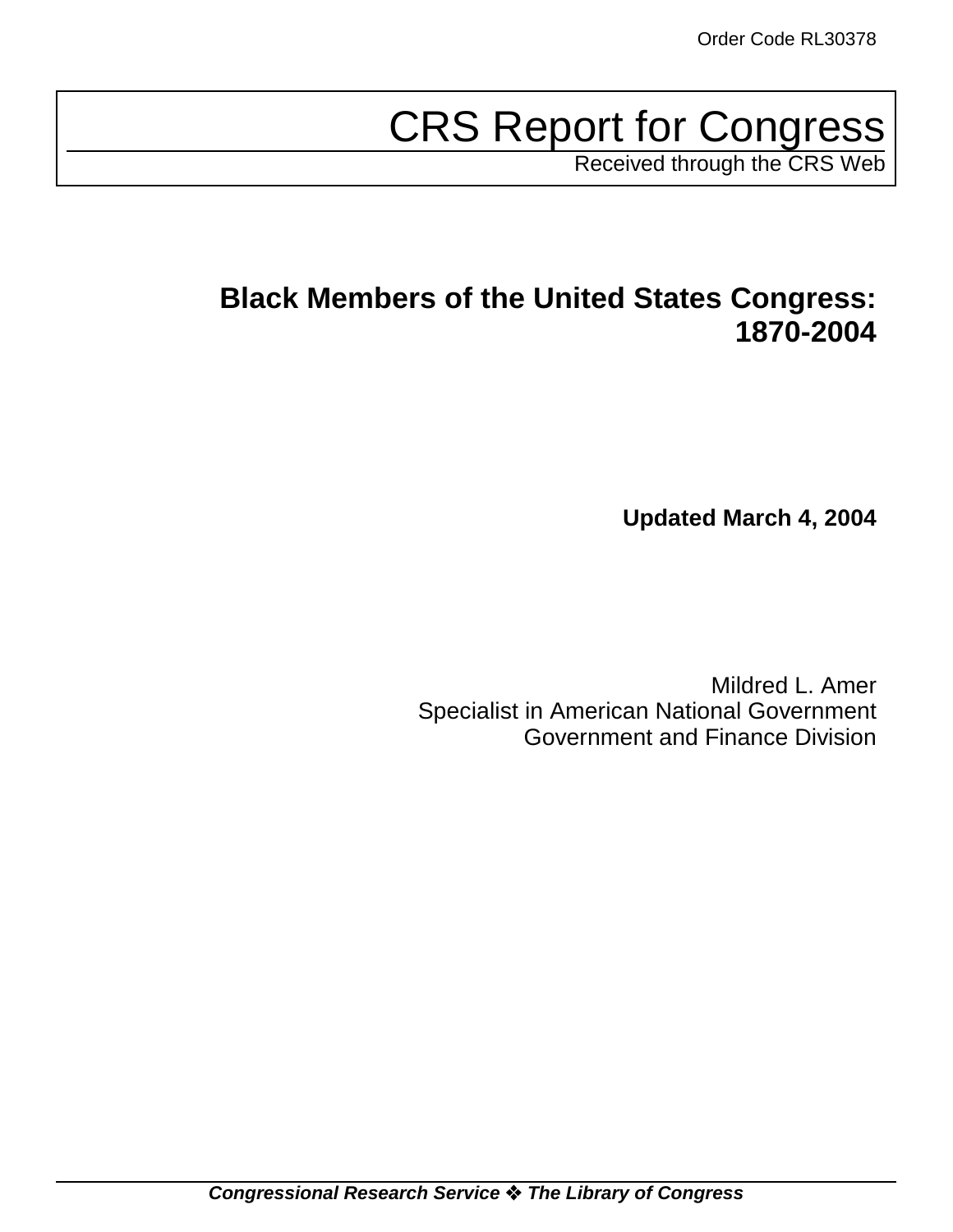# Black Members of the United States Congress: 1870-2004

### **Summary**

Thirty-nine black Members serve in the  $108<sup>th</sup>$  Congress, all in the House of Representatives. A total of 112 blacks have served as Members of Congress: 108 elected to the House and four to the Senate. The majority of the black Members (85) have been Democrats; the rest (27) have been Republicans.

The first black Member of Congress was Hiram Rhodes Revels (R-MS), who served in the Senate in the  $41<sup>st</sup>$  Congress (1870). The first black Member of the House was Joseph H. Rainey (R-SC). He also served in the  $41<sup>st</sup>$  Congress. Shirley Chisholm (D-NY), elected to the 91<sup>st</sup> through 97<sup>th</sup> Congresses (1969-1983), was the first black woman in Congress. Since that time, 22 other black women have been elected, including Senator Carol Moseley-Braun (D-IL, 1993-1999), who was the first black woman, as well as the first black Democrat, elected to the Senate.

The black Members of Congress have served on all major committees. Sixteen have served as committee chairmen, 15 in the House and one in the Senate.

This report will be updated at the commencement of the  $109<sup>th</sup>$  Congress unless there are significant changes in the  $108<sup>th</sup>$  Congress.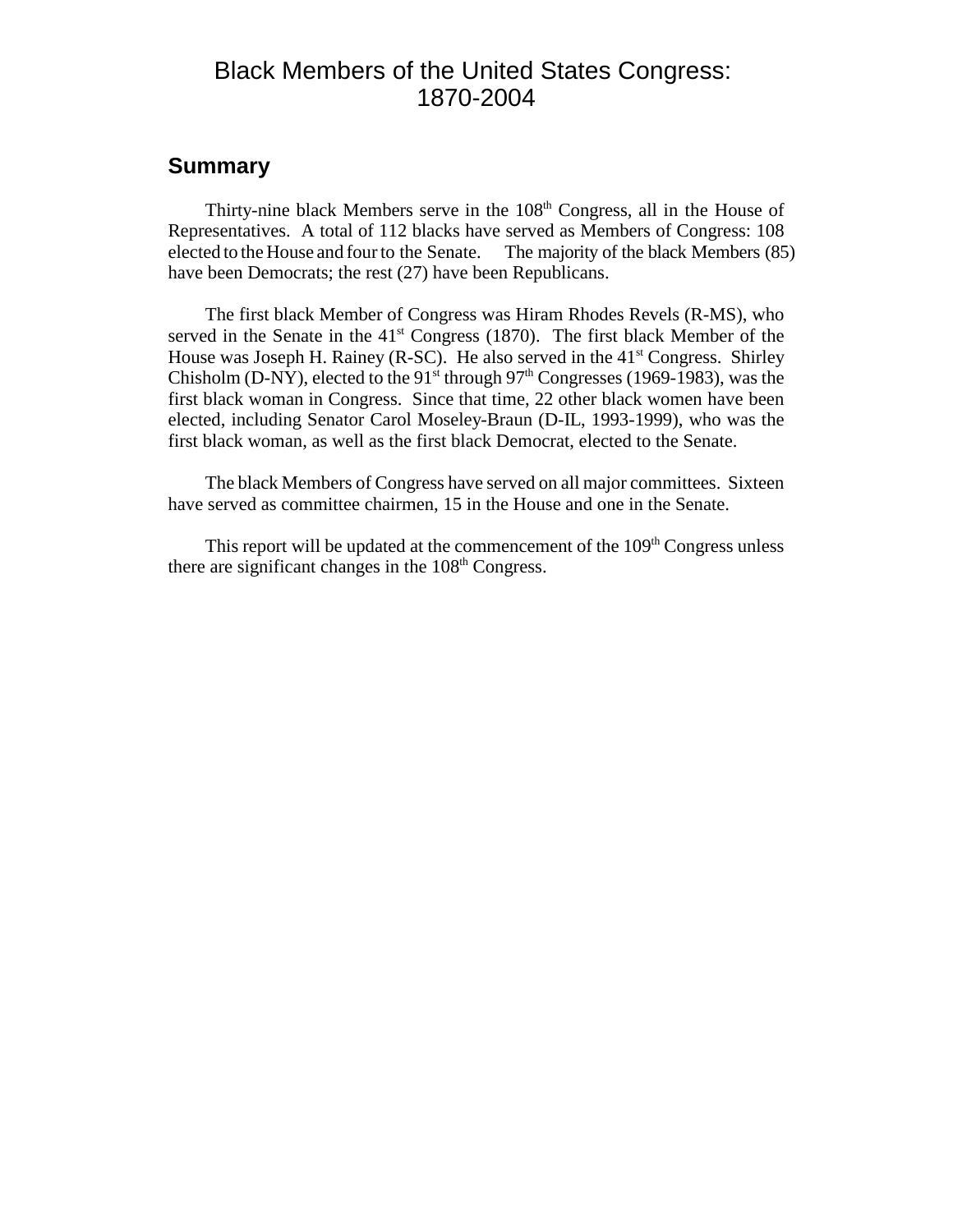# **Contents**

| Alphabetical Listing of Black Members, Selected Biographical Information,<br>and Committee Assignments During Their Tenure in Office  4 |
|-----------------------------------------------------------------------------------------------------------------------------------------|

# **List of Tables**

| Table 2. Black Members of Congress — House of Representatives 38       |  |
|------------------------------------------------------------------------|--|
| Table 3. Number and Names of Black Members of Congress, by Congress 43 |  |
| Table 4. Number and Names of Black Members of Congress, by State 52    |  |
| Table 5. Number of Black Members in the U.S. Congress,                 |  |
|                                                                        |  |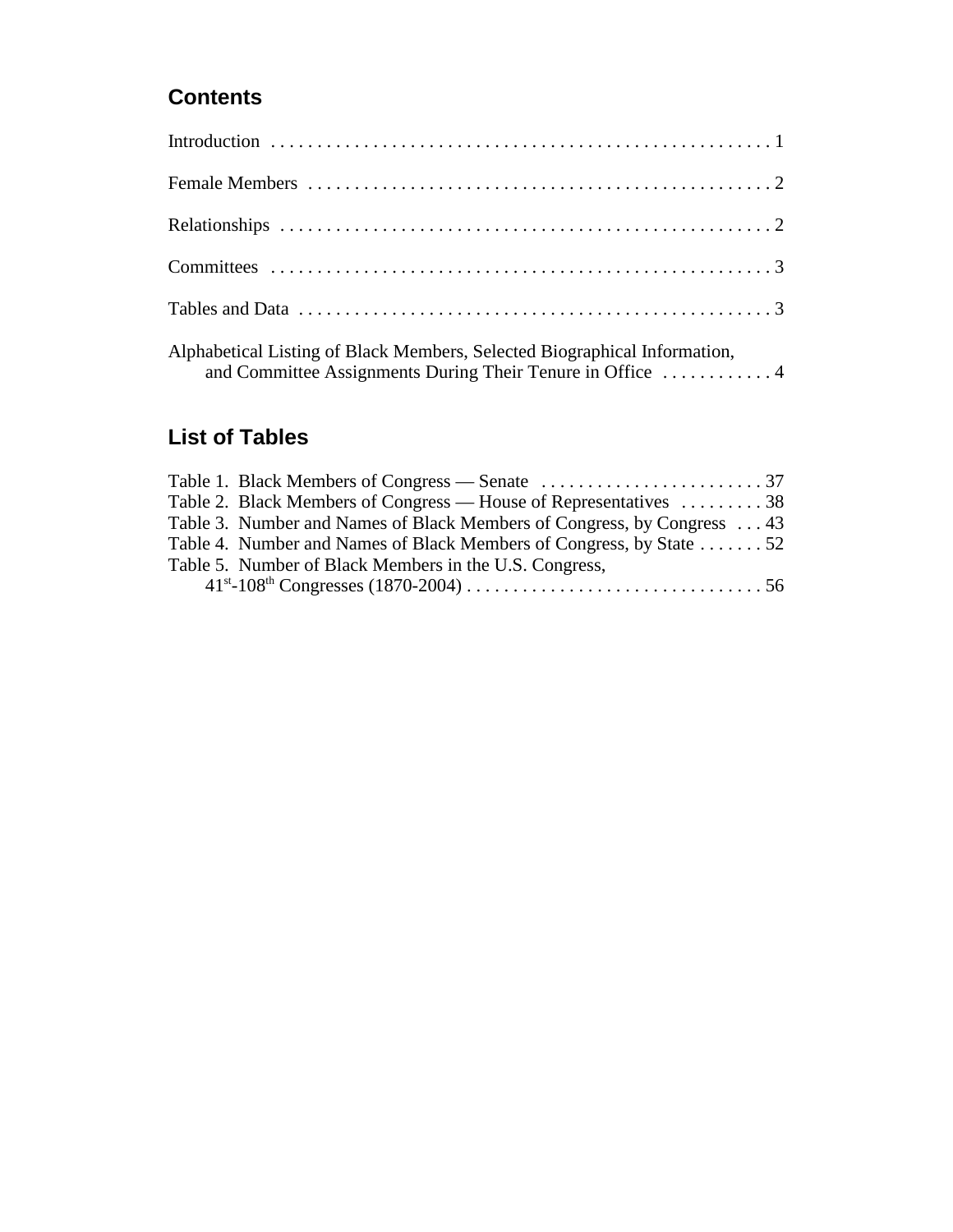# Black Members of the United States Congress: 1870-2004

## **Introduction**

One hundred twelve black Americans have been elected to the U.S. Congress: 108 to the House and four to the Senate.<sup>1</sup> Of these, 22 have been women. Thirty-nine black Members serve in the 108<sup>th</sup> Congress, all in the House of Representatives, and the same number as served in the  $107<sup>th</sup>$  Congress. A record number of 41black Members served in the  $104<sup>th</sup>$  Congress: 40 in the House and one in the Senate.<sup>2</sup>

The largest number of black Members elected as freshmen was 17 in the 103<sup>rd</sup> Congress. Sixteen were elected to the House, and one, Carol Moseley-Braun (D-IL, 1993-1999), was elected to the Senate. Senator Moseley-Braun was also the first black woman and black Democrat to serve in the Senate.

The first black Member of Congress was Hiram Rhodes Revels (R-MS), who served in the Senate in the  $41<sup>st</sup> Congress (1870)$ . He also has the distinction of being the first black Member of the Senate and the first black Member of Congress from Mississippi. Joseph H. Rainey (R-SC) was the first black Member of the House of Representatives. He also served in the  $41<sup>st</sup>$  Congress. Shirley Chisholm (D-NY), elected to the 91<sup>st</sup> through 97<sup>th</sup> Congresses (1969-1983), was the first black woman to serve in Congress. Edward Brooke (R-MA) was the first black person elected to the Senate after the passage of the Seventeenth Amendment, which provided for the direct election of Senators. He served in the  $90<sup>th</sup>$  through  $95<sup>th</sup>$  Congresses (1967-1979).

The majority of the black Members of Congress (85) have been Democrats; the rest (27) have been Republicans. All the black Democrats have been elected in the  $20<sup>th</sup>$  and  $21<sup>st</sup>$  centuries. Five black Republican men were elected to Congress in the  $20<sup>th</sup>$  century, four to the House and one to the Senate. One of them was reelected to one term in the  $21<sup>st</sup>$  century before retiring from Congress.

<sup>&</sup>lt;sup>1</sup>Includes three Delegates from the U.S. Virgin Islands and two from the District of Columbia.

 $2A$  record number of 43 black Members was elected to the House of Representatives in the  $104<sup>th</sup> Congress. Only 40, however, actually served at any one time. Rep. Melvin Reynolds$ (D-IL) resigned in Oct. 1995 and was replaced by Rep. Jesse Jackson Jr. (D-IL); Rep. Walter Tucker (D-CA) resigned in Dec. 1995 and was replaced by Rep. Juanita Millender-McDonald (D-CA); and Rep. Kweisi Mfume (D-MD) resigned in Feb. 1996 and was replaced by Rep. Elijah Cummings (D-MD).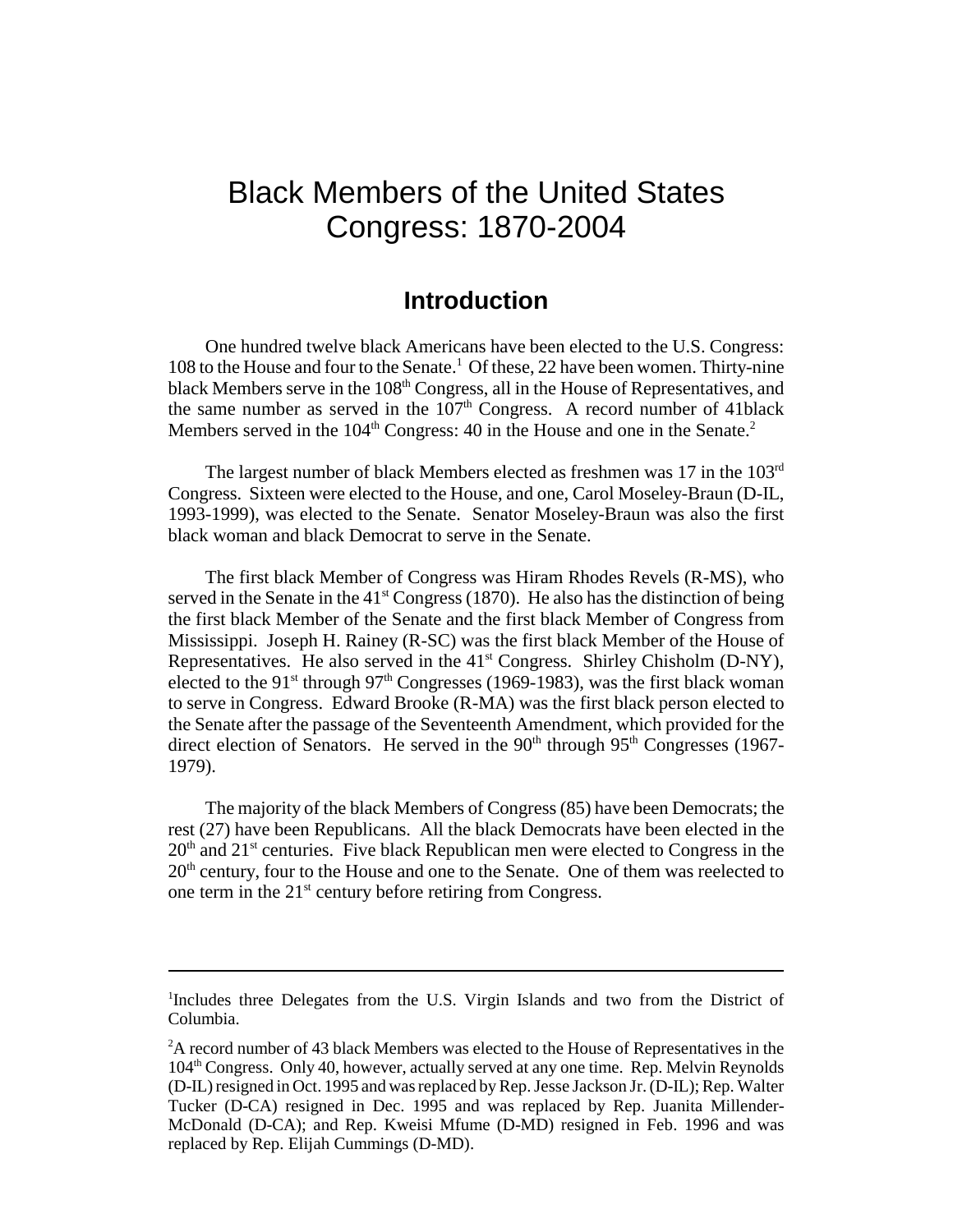John Conyers Jr. (D-MI) holds the record for length of service by a black Member (39 years). He was first elected to the  $89<sup>th</sup>$  Congress and has served since January 3, 1965.

Eighteen black Members were first elected to fill vacancies in the House. They include Representative Cardiss Collins (D-IL, 1973-1997), who was elected to fill the vacancy caused by the death of her husband, Representative George Collins (D-IL, 1970-1972). The others were Representatives Eva Clayton (D-NC), Katie Hall (D-IN), Robert Nix, Sr. (D-PA), George Collins (D-IL), Charles Hayes (D-IL), Bennett Stewart (D-IL), George W. Crockett, Jr. (D-MI), Lucien Blackwell (D-PA), Edolphus Towns (D-NY), Jesse Jackson, Jr. (D-IL), Elijah Cummings (D-MD), Barbara Lee (D-CA), Craig Washington (D-TX), Bennie Thompson (D-MS), Alton Waldon, Jr. (D-NY), Gregory Meeks (D-NY), Juanita Millender-McDonald (D-CA), and Diane Watson (D-CA). All but Representatives Stewart and Walden were subsequently elected to additional terms.

# **Female Members**

Thirteen black women serve in the 108<sup>th</sup> Congress, all in the House. A record number of 15 black women served in the  $107<sup>th</sup>$  Congress, all in the House. A total of 23 black women have served in Congress. The first was Representative Shirley Chisholm (D-NY, 1969-1983). Senator Carol Moseley-Braun (D-IL, 1993-1999) is the only black woman to have served in the Senate. The black female Members of the 108th Congress include Delegates Eleanor Holmes Norton (D-DC) and Donna Christian-Christensen (D-VI) and Representatives Maxine Waters (D-CA), Corinne Brown (D-FL), Eddie Bernice Johnson (D-TX), Sheila Jackson Lee (D-TX), Barbara Lee (D-CA), Juanita Millender-McDonald (D-CA), Julia Carson (D-IN), Carolyn Cheeks Kilpatrick (D-MI), Stephanie Tubbs Jones (D-OH), Diane Watson (D-CA), and Denise Majette (D-GA). Other back female Members were Cardiss Collins (D-IL, 1973-1997), Barbara-Rose Collins (D-MI, 1991-1997), Yvonne Brathwaite Burke (D-CA, 1973-1979), Katie Hall (D-IN, 1982-1985), Barbara Jordan (D-TX, 1973- 1979), Eva Clayton (D-NC, 1992-2003), Cynthia McKinney (D-GA, 1993-2003), and Carrie Meek (D-FL, 1993-2003).

# **Relationships**

Three incumbent black Members are the sons of former Members: Representative William Lacy Clay Jr. (D-MO, 2001- ), the son of Representative William L. Clay Sr. (D-MO, 1969-2001), Representative Harold Ford Jr. (D-TN, 1997- ), the son of Representative Harold Ford Sr. (D-TN, 1975-1997), and Representative Kendrick Meek, the son of Representative Carrie Meek (D-FL, 1993- 2003). All directly succeeded their parents. In addition, Representative Cardiss Collins (D-IL, 1973-1997) succeeded her husband, Representative George Collins (D-IL, 1970-1972). Representative George White (R-NC, 1897-1901) was the brother-in-law of Representative Henry Cheatham (R-NC, 1889-1893).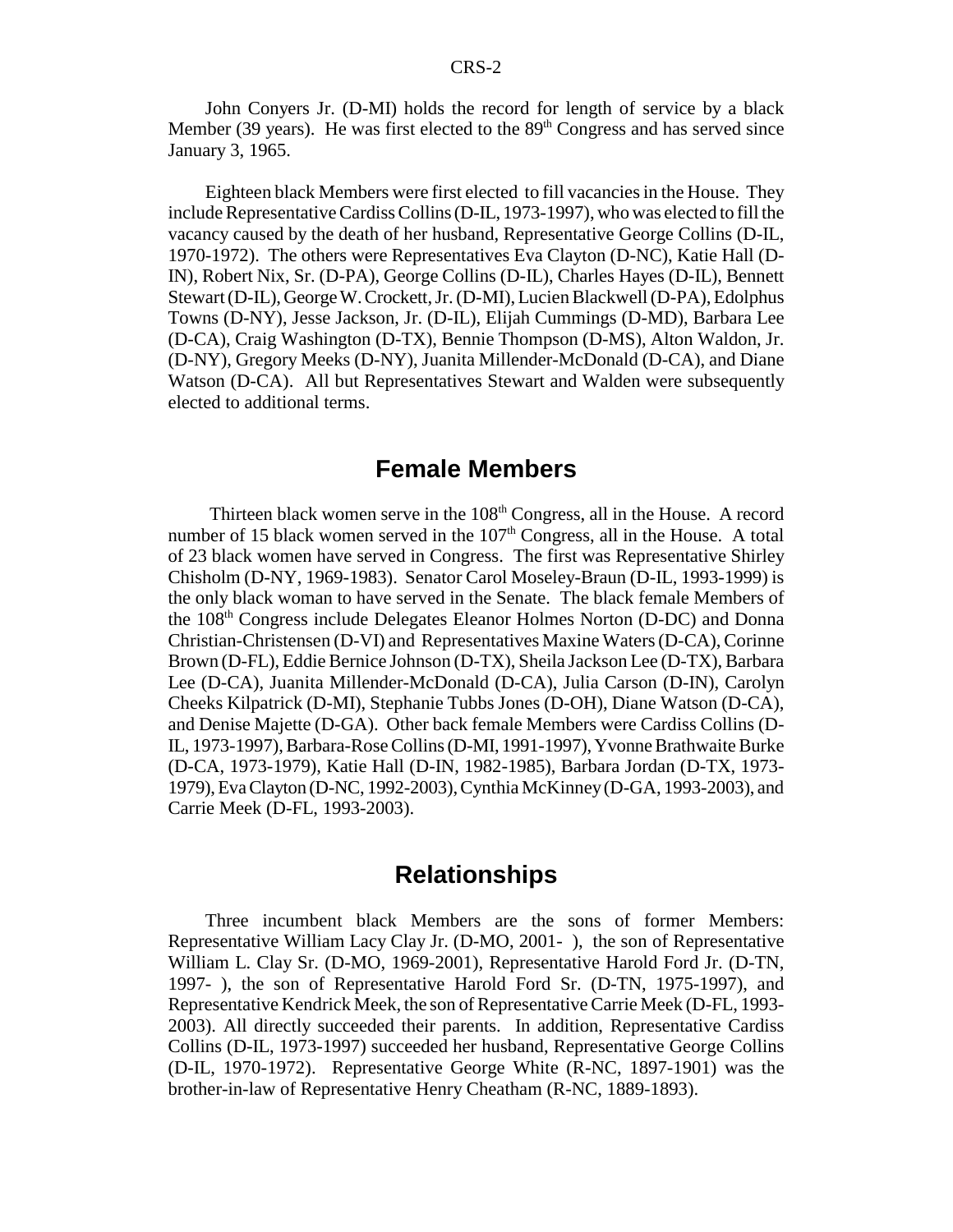### **Committees**

The black Members of Congress have served on all major committees. Fifteen, Representatives and one Senator have chaired congressional committees. These include Senator Blanche Bruce (R-MS, 1875-1881), Representatives Yvonne B. Burke (D-CA, 1973-1979), William L. Clay Sr. (D-MO, 1969-2001), John Conyers Jr. (D-MI, 1965- ), William L. Dawson (D-IL, 1943-1970), Ronald V. Dellums (D-CA, 1971-1998), Charles C. Diggs Jr. (D-MI, 1955-1980), Julian Dixon (D-CA, 1979- ), William H. Gray, III (D-PA, 1979-1991), Augustus F. Hawkins (D-CA, 1963-1991), George T. (Mickey) Leland (D-TX, 1979-1989), Parren J. Mitchell (D-MD, 1971-1987), Robert N.C. Nix, Sr. (D-PA, 1958-1979), Adam Clayton Powell Jr. (D-NY, 1945-1967, 1969-1971), Charles B. Rangel (D-NY, 1971- ), and Louis Stokes (D-OH, 1969-1999).

### **Tables and Data**

This report provides information on black Members of Congress, including the Congresses in which they have served, the committees on which they have served, and, where relevant, an indication of the committees they have chaired or co-chaired. In addition, five tables summarize information about black Members. **Tables 1** and **2** list selected data about each black Member. **Table 3** presents the number and names of black Members by Congress. **Table 4** presents the same information by state. **Table 5** shows the changing number of black Members serving in Congress since 1870, when the first black Member was elected.

Most of the data presented are from the *Biographical Directory of the American Congress, 1774-1996*, available at [http://bioguide.congress.gov]; various editions of the *Congressional Directory*; and a broad range of Congressional Quarterly and Leadership Directories, Inc. publications. Information on the Members of the 108<sup>th</sup> Congress was obtained from the *Congressional Yellowbook*, Summer 2003, and *List of Standing Committees and Select Committees and Their Subcommittees of the House of Representatives Together with the Joint Committees of the Congress with an Alphabetical List of Members and Their Committee Assignments, One Hundred Eighth Congress*, prepared under the direction of Jeff Trandahl, clerk of the House of Representatives, June 6, 2003 (available online from the clerk's website, at [http://clerk.house.gov/committee/index.php]).

Note that the names and jurisdictions of House and Senate committees have changed many times over the years covered by this report. In the interest of brevity, the report does not identify all historical name changes. Each committee name listed is the one in effect at the time a particular Member served on a panel.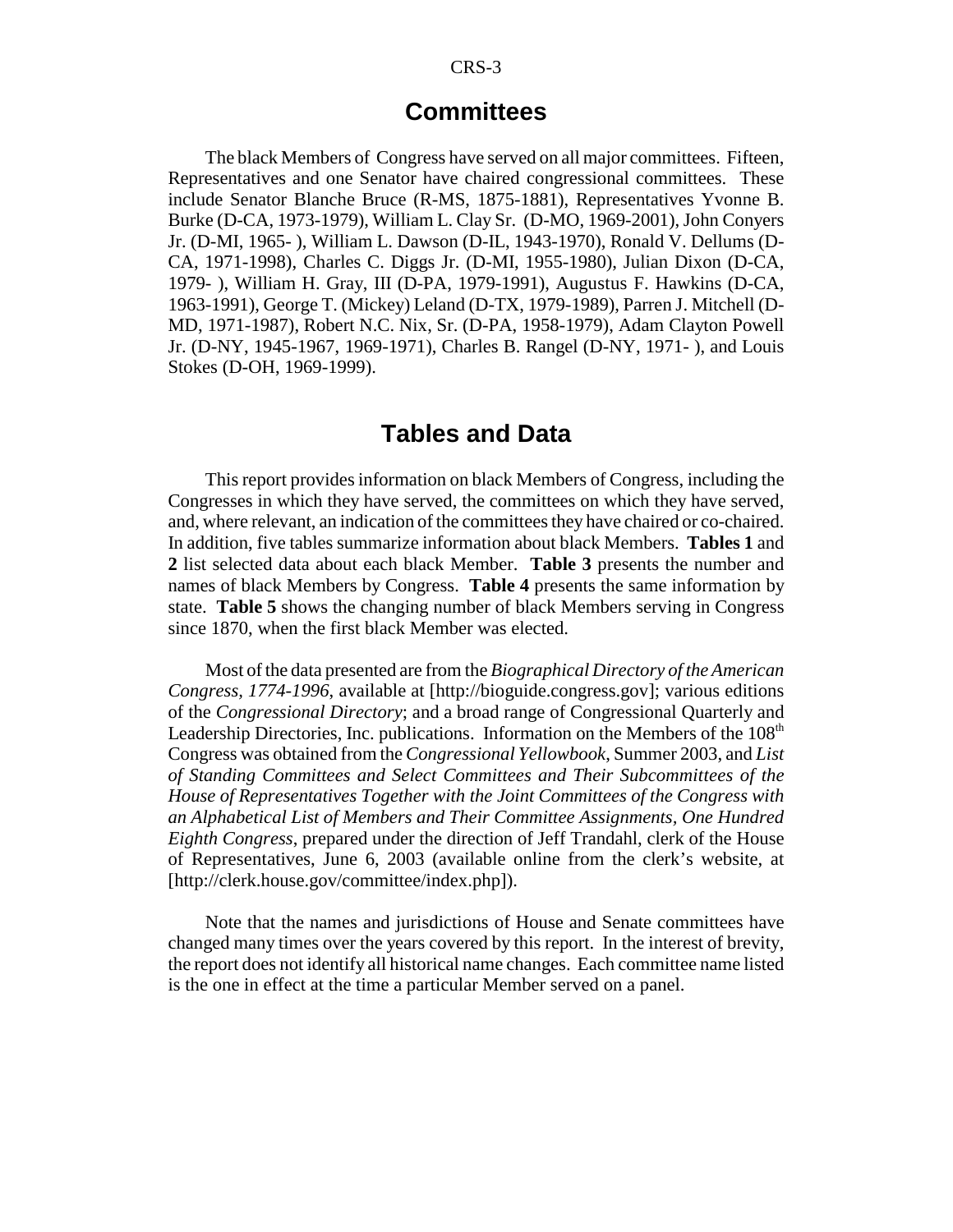# **Alphabetical Listing of Black Members, Selected Biographical Information, and Committee Assignments During Their Tenure in Office**

BALLANCE, FRANK W. Jr., a Representative from North Carolina. Born on February 15, 1942. Elected as a Democrat to the 108<sup>th</sup> Congress; has served since January 7, 2003.

| Committee Assignments | Congress          |
|-----------------------|-------------------|
| H. Agriculture        | 108 <sup>th</sup> |
| H. Small Business     | 108 <sup>th</sup> |

BISHOP, SANFORD D. Jr., a Representative from Georgia. Born on February 4, 1947. Elected as a Democrat to the  $103<sup>rd</sup>$  through  $107<sup>th</sup>$  Congresses; reelected to the 108<sup>th</sup> Congress; has served since January 5, 1993.

| Committee Assignments            | Congress              |
|----------------------------------|-----------------------|
| H. Agriculture                   | $103^{rd} - 107^{th}$ |
| H. Post Office and Civil Service | 103 <sup>rd</sup>     |
| H. Veterans' Affairs             | $103^{rd} - 104^{th}$ |
| H. Select Intelligence           | $105^{th} - 107^{th}$ |
| H. Appropriations                | 108 <sup>th</sup>     |

BLACKWELL, LUCIEN E., a Representative from Pennsylvania. Born on August 1, 1931. Elected as a Democrat to the  $102<sup>nd</sup>$  Congress to fill the vacancy caused by the resignation of Representative William Gray; reelected to the 103rd Congress; served from November 11, 1991, to January 3, 1995.

| Committee Assignments              | Congress          |
|------------------------------------|-------------------|
| H. Merchant Marine and Fisheries   | 102 <sup>nd</sup> |
| H. Public Works and Transportation | $102nd - 103rd$   |
| H. Budget                          | 10 <sup>3rd</sup> |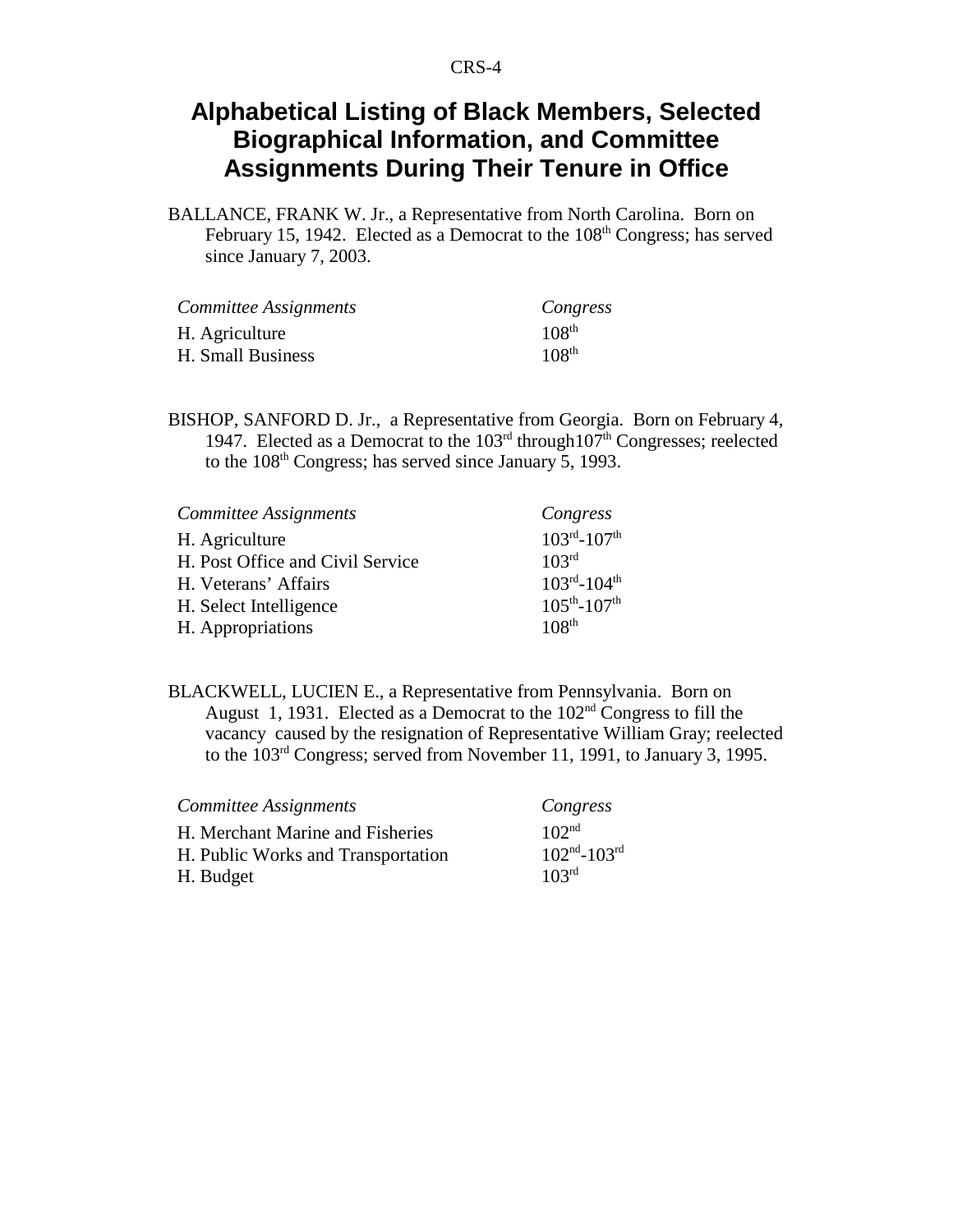BROOKE, EDWARD W., a Senator from Massachusetts. Born on October 26, 1919. First elected as a Republican to the  $90<sup>th</sup>$  Congress and served through the 95<sup>th</sup> Congress, from January 3, 1967, to January 3, 1979. First black Member of Congress from Massachusetts.

| Committee Assignments                  | Congress            |
|----------------------------------------|---------------------|
| S. Aeronautical and Space Sciences     | 90 <sup>th</sup>    |
| S. Banking and Currency                | $90^{th} - 91^{st}$ |
| S. Government Operations               | 90 <sup>th</sup>    |
| S. Armed Services                      | 91 <sup>st</sup>    |
| S. Select Equal Education Opportunity  | $91^{st} - 92^{nd}$ |
| S. Appropriations                      | $92^{nd} - 95^{th}$ |
| S. Banking, Housing, and Urban Affairs | $92nd-95th$         |
| S. Special Aging                       | $92^{nd} - 95^{th}$ |
| S. Select Standards and Conduct        | 93rd_94th           |
| Jt. Bicentennial Arrangements          | 94 <sup>th</sup>    |
| Jt. Defense Production                 | $94^{th} - 95^{th}$ |

BROWN, CORRINE, a Representative from Florida. Born on November 11, 1946. Elected as a Democrat to the  $103<sup>rd</sup>$  through  $107<sup>th</sup>$  Congresses; reelected to the  $108<sup>th</sup>$  Congress; has served since January 5, 1993.

| Committee Assignments                | Congress              |
|--------------------------------------|-----------------------|
| H. Government Operations             | 103 <sup>rd</sup>     |
| H. Public Works and Transportation   | 103 <sup>rd</sup>     |
| H. Veterans' Affairs                 | $103^{rd} - 108^{th}$ |
| H. Transportation and Infrastructure | $104^{th} - 108^{th}$ |

BRUCE, BLANCHE K., a Senator from Mississippi. Born on March 1, 1841; died on March 17, 1898. First elected as a Republican to the  $44<sup>th</sup>$  Congress and served through the  $46<sup>th</sup>$  Congress, from March 4, 1875, to March 3, 1881.

| Committee Assignments                   | Congress                 |
|-----------------------------------------|--------------------------|
| S. Manufactures                         | $44^{\text{th}}$         |
| S. Pensions                             | $44^{th} - 45^{th}$      |
| S. Education and Labor                  | $44^{th} - 46^{th}$      |
| S. Select Mississippi River             | $45^{th} - 46^{th}$      |
| S. Select To Investigate the Freedman's | $46th$ (committee chair) |
| <b>Savings and Trust Company</b>        |                          |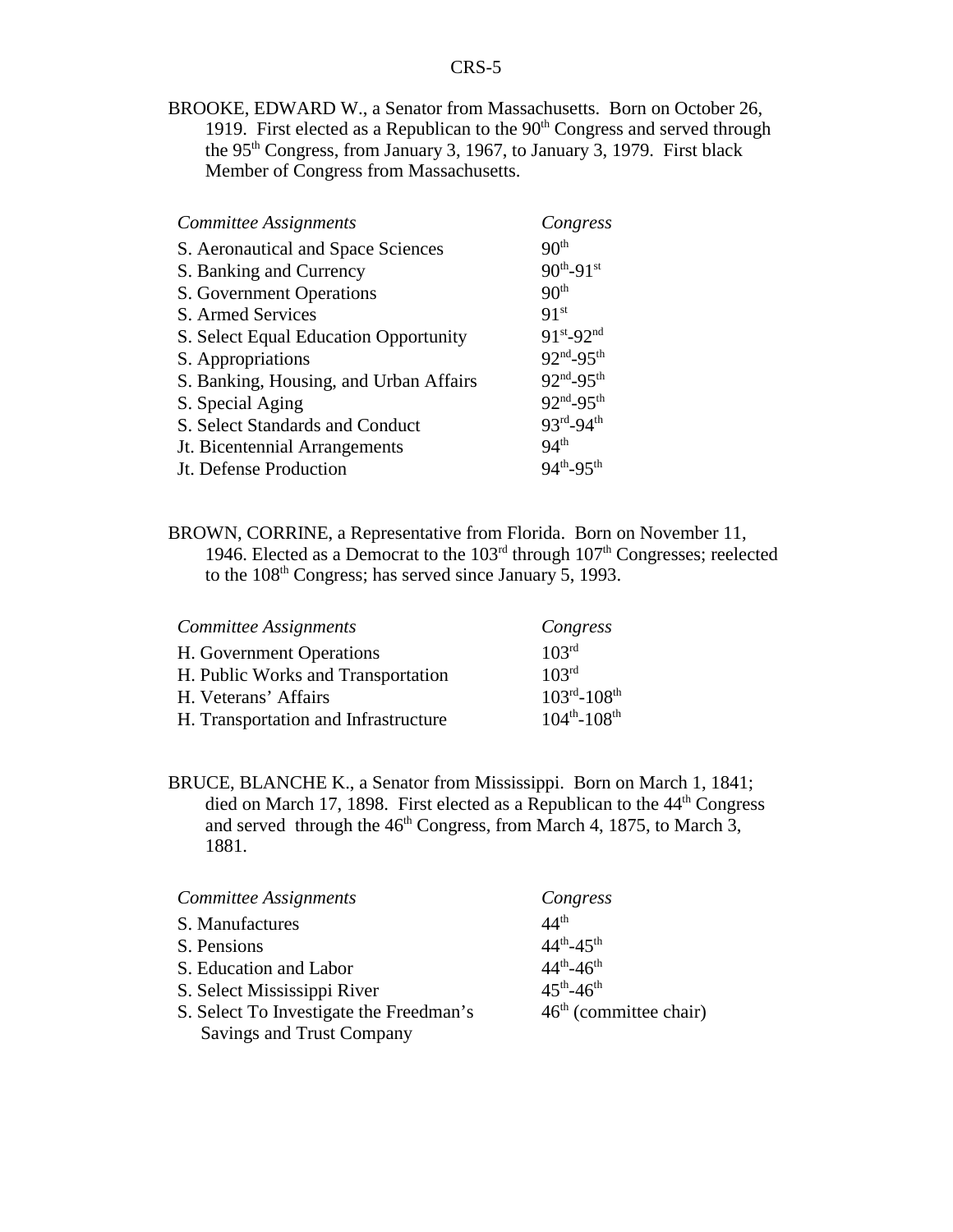BURKE, YVONNE B., a Representative from California. Born on October 5, 1932. Elected as a Democrat to the  $93<sup>rd</sup>$  through  $95<sup>th</sup>$  Congresses; served from January 3, 1973, to January 3, 1979. First female chair of the Congressional Black Caucus, 94<sup>th</sup> Congress, 1976.

| Committee Assignments           | Congress                                              |
|---------------------------------|-------------------------------------------------------|
| H. Interior and Insular Affairs | 93 <sup>rd</sup>                                      |
| H. Public Works                 | 93 <sup>rd</sup>                                      |
| H. Appropriations               | $94^{th} - 95^{th}$                                   |
| H. Select Assassinations        | $94^{th} - 95^{th}$                                   |
| H. Select Beauty Shop           | $94^{th} - 95^{th}$                                   |
|                                 | (committee chair, $94^{\text{th}} - 95^{\text{th}}$ ) |

CAIN, RICHARD H., a Representative from South Carolina. Born on April 12, 1825; died on January 18, 1887. Elected as a Republican to the  $43<sup>rd</sup>$  and  $45<sup>th</sup>$ Congresses; served from March 4, 1873, to March 3, 1875, and from March 4, 1877, to March 3, 1879.

| Committee Assignments  | Congress         |
|------------------------|------------------|
| H. Agriculture         | 43 <sup>rd</sup> |
| H. Private Land Claims | 45 <sup>th</sup> |

CARSON, JULIA M., a Representative from Indiana. Born on July 8, 1938. Elected as a Democrat to the  $105<sup>th</sup>$  through  $107<sup>th</sup>$  Congresses; reelected to the 108th Congress; has served since January 9, 1997.

| Committee Assignments                | Congress                            |
|--------------------------------------|-------------------------------------|
| H. Banking and Financial Services    | $105^{th} - 106^{th}$               |
| H. Financial Services                | $107^{\text{th}} - 108^{\text{th}}$ |
| H. Veterans' Affairs                 | $105^{th} - 107^{th}$               |
| H. Transportation and Infrastructure | 108 <sup>th</sup>                   |

CHEATHAM, HENRY P., a Representative from North Carolina. Born on December 27, 1857; died on November 29, 1935. Elected as a Republican to the 51<sup>st</sup> and 52<sup>nd</sup> Congresses; served from March 4, 1889, to March 3, 1893.

| Committee Assignments               | Congress            |
|-------------------------------------|---------------------|
| H. Expenditures on Public Buildings | $51^{st} - 52^{nd}$ |
| H. Education                        | $51^{st} - 52^{nd}$ |
| H. Agriculture                      | 52 <sup>nd</sup>    |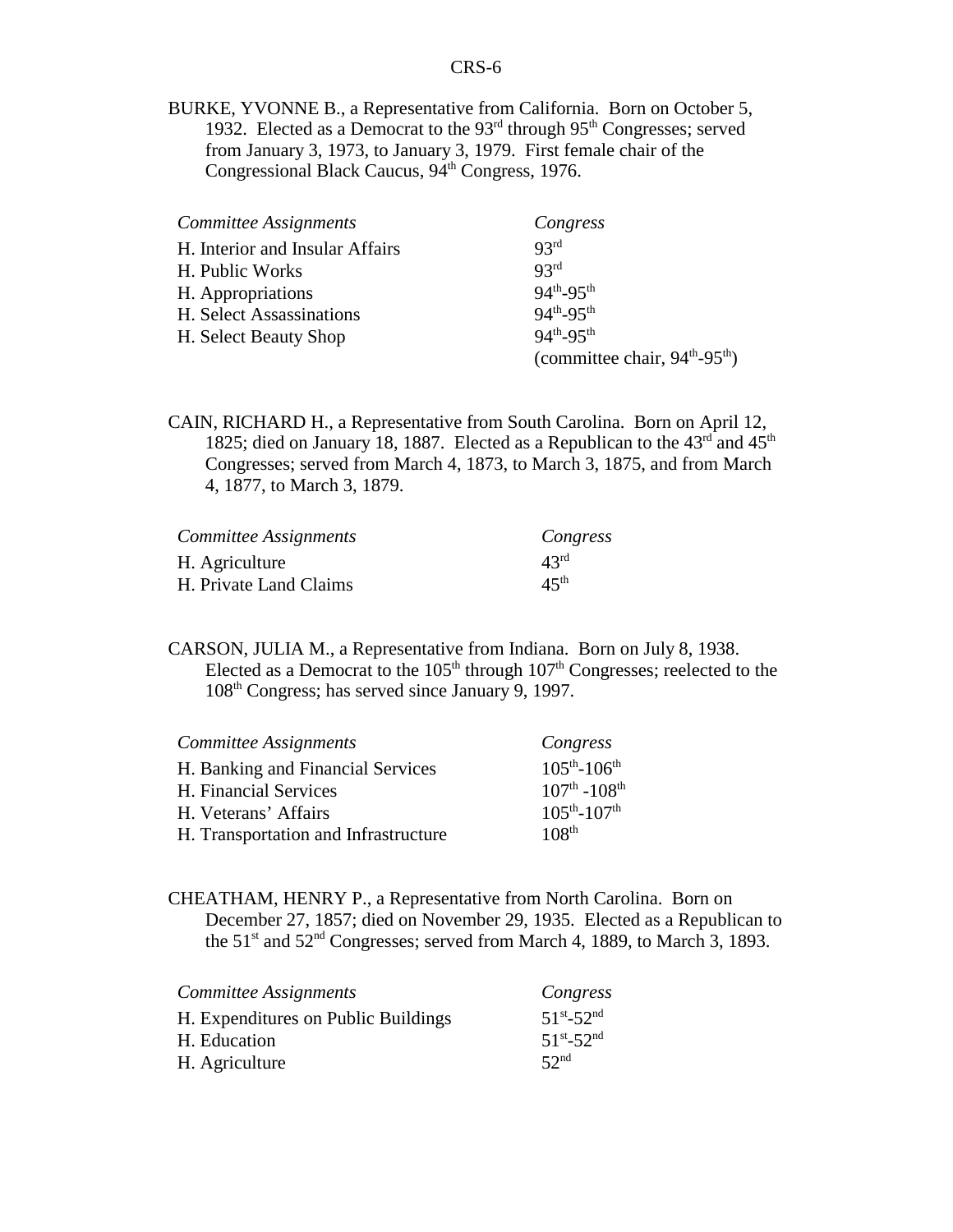CHISHOLM, SHIRLEY A., a Representative from New York. Born on November 30, 1924. Elected as a Democrat to the  $91<sup>st</sup>$  through  $97<sup>th</sup>$ Congresses; served from January 3, 1969, to January 3, 1983. First black woman elected to Congress and first black female presidential candidate, 1972. Secretary of the Democratic Caucus in the 96<sup>th</sup> Congress, 1977-1979.

| Committee Assignments  | Congress                          |
|------------------------|-----------------------------------|
| H. Veterans' Affairs   | $91^{st} - 92^{nd}$               |
| H. Education and Labor | $92^{\text{nd}} - 94^{\text{th}}$ |
| H. Rules               | $95^{th} - 97^{th}$               |

CHRISTIAN-CHRISTENSEN, DONNA M., a Delegate from the Virgin Islands. Born on September 19, 1945. Elected as a Democrat to the  $105<sup>th</sup>$  Congress through  $107<sup>th</sup>$  Congresses; reelected to the  $108<sup>th</sup>$  Congress; has served since January 7, 1997. First woman elected from the Virgin Islands and first female doctor in Congress.

| Committee Assignments | Congress              |
|-----------------------|-----------------------|
| H. Resources          | $105^{th} - 108^{th}$ |
| H. Small Business     | $106^{th} - 108^{th}$ |
| H. Homeland Security  | 108 <sup>th</sup>     |

#### CHRISTIAN-GREEN, DONNA. See CHRISTIAN-CHRISTENSEN, DONNA.

CLAY, WILLIAM L Sr., a Representative from Missouri. Born on April 30, 1931. Elected as a Democrat to the 91<sup>st</sup> through 106<sup>th</sup> Congresses; served from January 3, 1969, to January 3, 2001. First black Member of Congress from Missouri.

| Committee Assignments                     | Congress                                       |
|-------------------------------------------|------------------------------------------------|
| H. Education and Labor                    | $91^{st} - 103^{rd}$                           |
| H. Education and the Workforce            | $105^{th} - 106^{th}$                          |
| H. Economic and Educational Opportunities | $104^{th}$                                     |
| H. Post Office and Civil Service          | $93^{rd} - 103^{rd}$                           |
|                                           | (committee chair, $102nd$ -103 <sup>rd</sup> ) |
| H. Select to Study the Committee System   | 96 <sup>th</sup>                               |
| H. House Administration                   | $99^{th} - 103^{rd}$                           |
| H. Jt. Library                            | 101 <sup>st</sup>                              |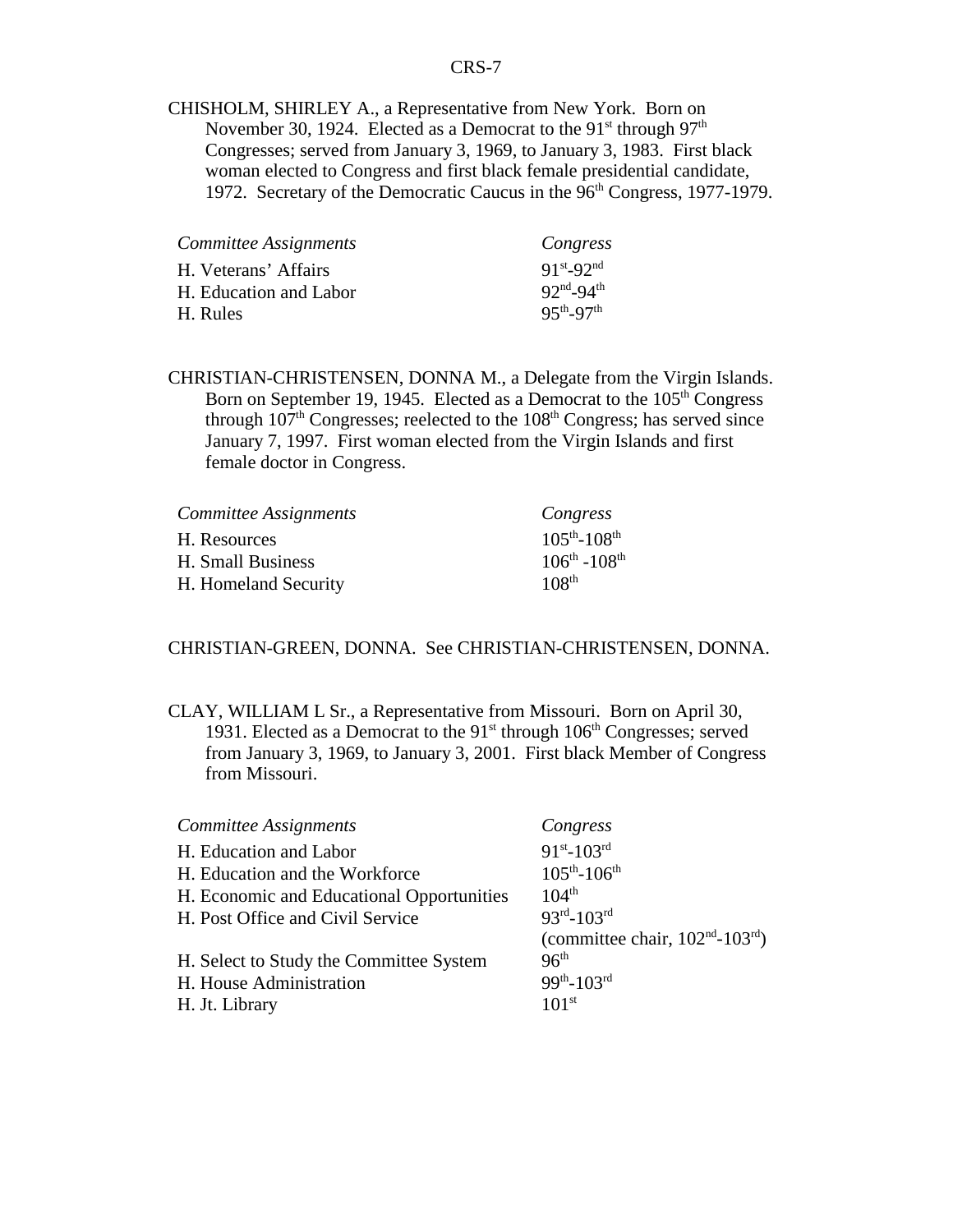CLAY, William Lacy Jr., a Representative from Missouri. Born on July 27, 1956; succeeded his father, Representative William L. Clay Sr. Elected as a Democrat to the  $107<sup>th</sup>$  Congress; reelected to the  $108<sup>th</sup>$  Congress; has served since January 3, 2001.

| Committee Assignments | Congress                            |
|-----------------------|-------------------------------------|
| H. Financial Services | $107^{\text{th}} - 108^{\text{th}}$ |
| H. Government Reform  | $107^{\text{th}} - 108^{\text{th}}$ |

CLAYTON, EVA M., a Representative from North Carolina. Born on September 16, 1934. Elected as a Democrat to the  $102<sup>nd</sup>$  Congress to fill the vacancy caused by the death of Representative Walter Jones; reelected to the 103rd through  $107<sup>th</sup>$  Congresses; served from November 5, 1992, to January 3, 2003. Co-chair of the House Democratic Policy Committee in the  $104<sup>th</sup>$ Congress.

| Committee Assignments | Congress                            |
|-----------------------|-------------------------------------|
| H. Agriculture        | $103^{\text{rd}} - 107^{\text{th}}$ |
| H. Small Business     | 103 <sup>rd</sup>                   |
| H. Budget             | $105^{th} - 107^{th}$               |

CLYBURN, JAMES E., a Representative from South Carolina. Born on July 21, 1940. Elected as a Democrat to the  $103<sup>rd</sup>$  through  $107<sup>th</sup>$  Congresses; reelected to the 108<sup>th</sup> Congress; has served since January 5, 1993. Vice chair of the House Democratic Caucus in the 108<sup>th</sup> Congress.

| Committee Assignments                | Congress                            |
|--------------------------------------|-------------------------------------|
| H. Public Works and Transportation   | 103 <sup>rd</sup>                   |
| H. Veterans' Affairs                 | $103^{\text{rd}} - 105^{\text{th}}$ |
| H. Transportation and Infrastructure | $104^{th} - 105^{th}$               |
| H. Small Business                    | $104^{th}$                          |
| H. Appropriations                    | $106^{th} - 108^{th}$               |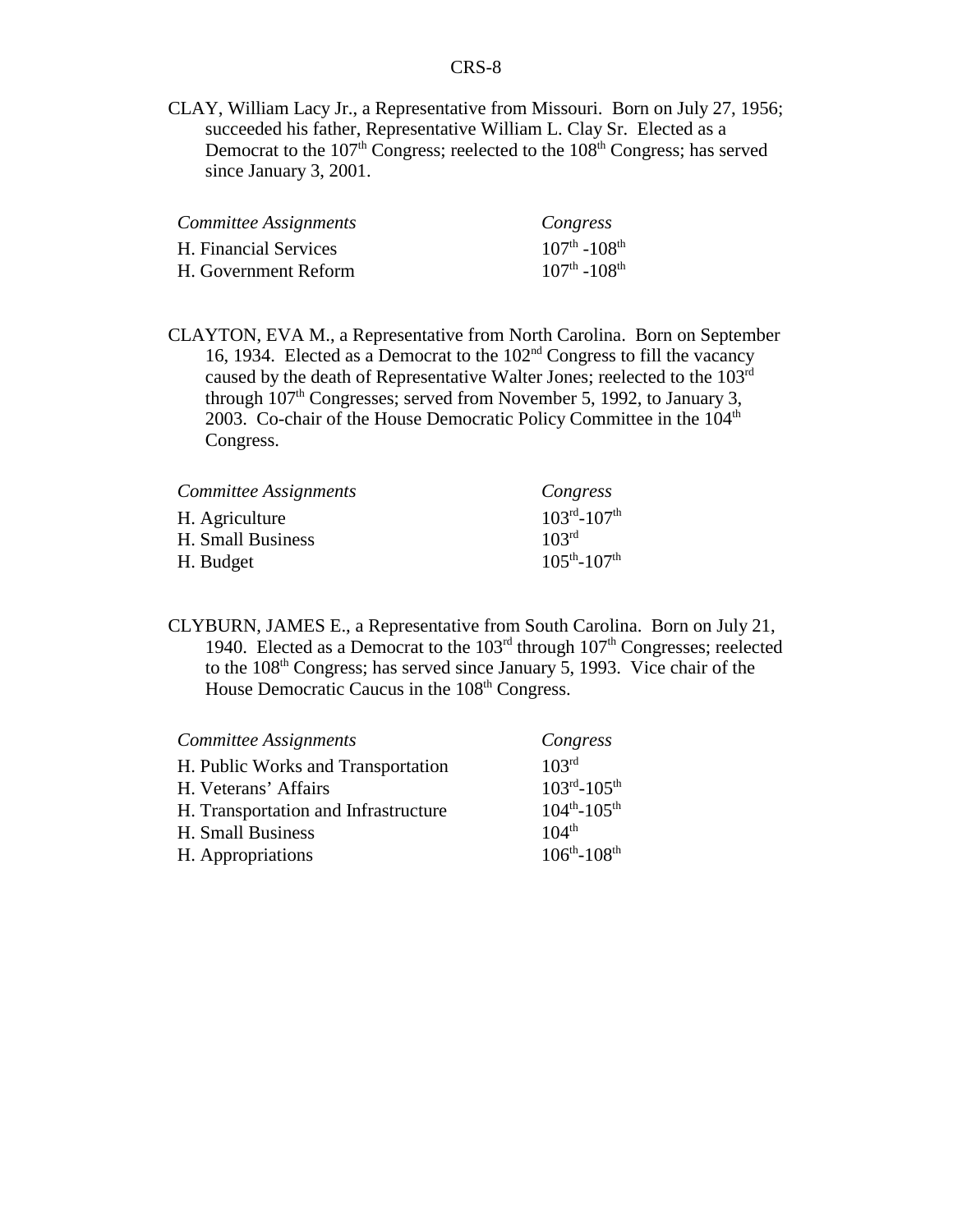COLLINS, BARBARA-ROSE, a Representative from Michigan. Born on April 13, 1939. Elected as a Democrat to the  $102<sup>nd</sup>$  through  $104<sup>th</sup>$  Congresses; served from January 3, 1991, to January 3, 1997.

| <b>Committee Assignments</b>            | Congress          |
|-----------------------------------------|-------------------|
| H. Public Works and Transportation      | $102nd - 103rd$   |
| H. Transportation and Infrastructure    | $104^{th}$        |
| H. Government Operations                | 103 <sup>rd</sup> |
| H. Government Reform and Oversight      | $104^{th}$        |
| H. Post Office and Civil Service        | $102nd - 103rd$   |
| H. Science, Space, and Technology       | 102 <sup>nd</sup> |
| H. Select Children, Youth, and Families | 102 <sup>nd</sup> |

COLLINS, CARDISS, a Representative from Illinois. Born on September 24, 1931. Elected as a Democrat to the  $93<sup>rd</sup>$  through  $104<sup>th</sup>$  Congresses; served from June 7, 1973, to January 3, 1997. First elected to succeed her husband, Representative George Collins. Chair of the Congressional Black Caucus during the  $96<sup>th</sup> Congress$ , 1979-1980.

| Committee Assignments                 | Congress              |
|---------------------------------------|-----------------------|
| H. Government Operations              | $93^{rd} - 103^{rd}$  |
| H. Government Reform and Oversight    | $104^{th}$            |
| H. Public Works                       | 93 <sup>rd</sup>      |
| H. International Relations            | 94th <sub>-95th</sub> |
| H. Foreign Affairs                    | 96 <sup>th</sup>      |
| H. District of Columbia               | 95 <sup>th</sup>      |
| H. Energy and Commerce                | $97th - 103rd$        |
| H. Commerce                           | 104 <sup>th</sup>     |
| H. Select Population                  | 95 <sup>th</sup>      |
| H. Select Narcotics Abuse and Control | $96^{th} - 102^{nd}$  |

COLLINS, GEORGE W., a Representative from Illinois. Born on March 5, 1926; died on December 8, 1972. Elected as a Democrat to the 91st Congress to fill the vacancy by the death of Representative Daniel Ronan; reelected to the  $92<sup>nd</sup>$  and  $93<sup>rd</sup>$  Congresses; served from November 16, 1970, to December 8, 1972. Succeeded by his wife, Representative Cardiss Collins.

| Committee Assignments    | Congress            |
|--------------------------|---------------------|
| H. Government Operations | $91^{st} - 92^{nd}$ |
| H. Public Works          | 92 <sup>nd</sup>    |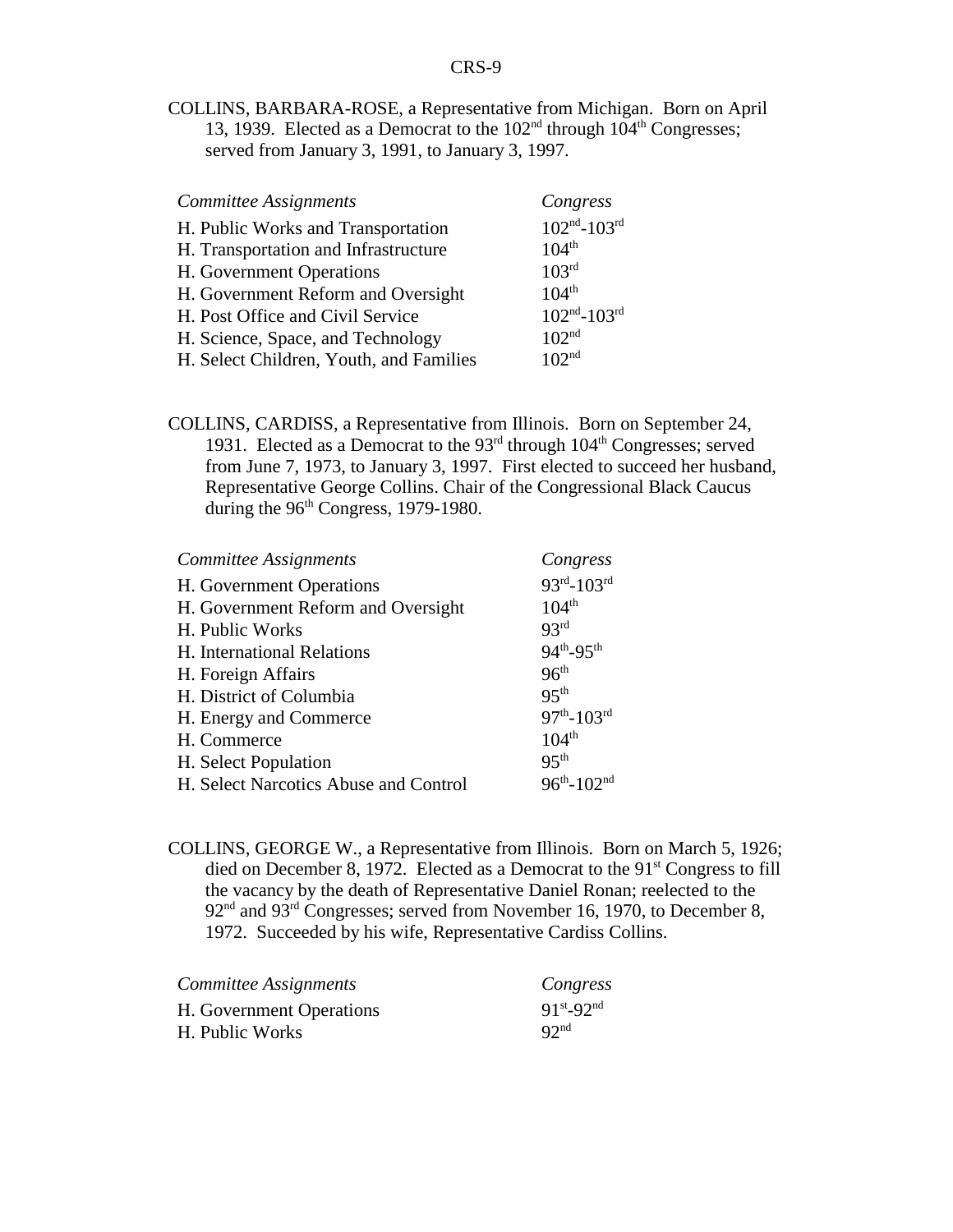CONYERS, JOHN Jr., a Representative from Michigan. Born on May 16, 1929. Elected as a Democrat to the  $89<sup>th</sup>$  through  $107<sup>th</sup>$  Congresses; reelected to the 108th Congress; has served since January 3, 1965.

| Committee Assignments    | Congress                                    |
|--------------------------|---------------------------------------------|
| H. Judiciary             | $89^{th} - 108^{th}$                        |
| H. Government Operations | $92nd - 103rd$                              |
|                          | (committee chair, $101^{st}$ - $103^{rd}$ ) |
| H. Small Business        | $100^{th} - 103^{rd}$                       |

CROCKETT, GEORGE W., a Representative from Michigan. Born on August 10, 1909. Elected as a Democrat to the  $96<sup>th</sup>$  Congress to fill the vacancy caused by the resignation of Representative Charles Diggs; reelected to the  $97<sup>th</sup>$  through 101<sup>st</sup> Congresses; served from November 12, 1980, to January 3, 1991.

| Congress                     |
|------------------------------|
| $96^{th} - 101^{st}$         |
| $97^{th}$ -101st             |
| Q7 <sup>th</sup>             |
| $97^{th}$ -101 <sup>st</sup> |
|                              |

CUMMINGS, ELIJAH E., a Representative from Maryland. Born on January 18, 1951. Elected as a Democrat to the  $104<sup>th</sup>$  Congress to fill the vacancy caused by the resignation of Representative Kweisi Mfume; reelected to the  $105<sup>th</sup>$ through  $108<sup>th</sup>$  Congresses; has served since April 25, 1996. Chair of the Congressional Black Caucus in the 108<sup>th</sup> Congress.

| Committee Assignments                | Congress              |
|--------------------------------------|-----------------------|
| H. Government Reform and Oversight   | $104^{th} - 105^{th}$ |
| H. Transportation and Infrastructure | $104^{th} - 108^{th}$ |
| H. Government Reform                 | $106^{th} - 108^{th}$ |

DAVIS, ARTUR, a Representative from Alabama. Born on October 9, 1967. Elected as a Democrat to the  $108<sup>th</sup>$  Congress; has served since January 7, 2003.

| Committee Assignments | Congress          |
|-----------------------|-------------------|
| H. Budget             | $108^{th}$        |
| H. Financial Services | 108 <sup>th</sup> |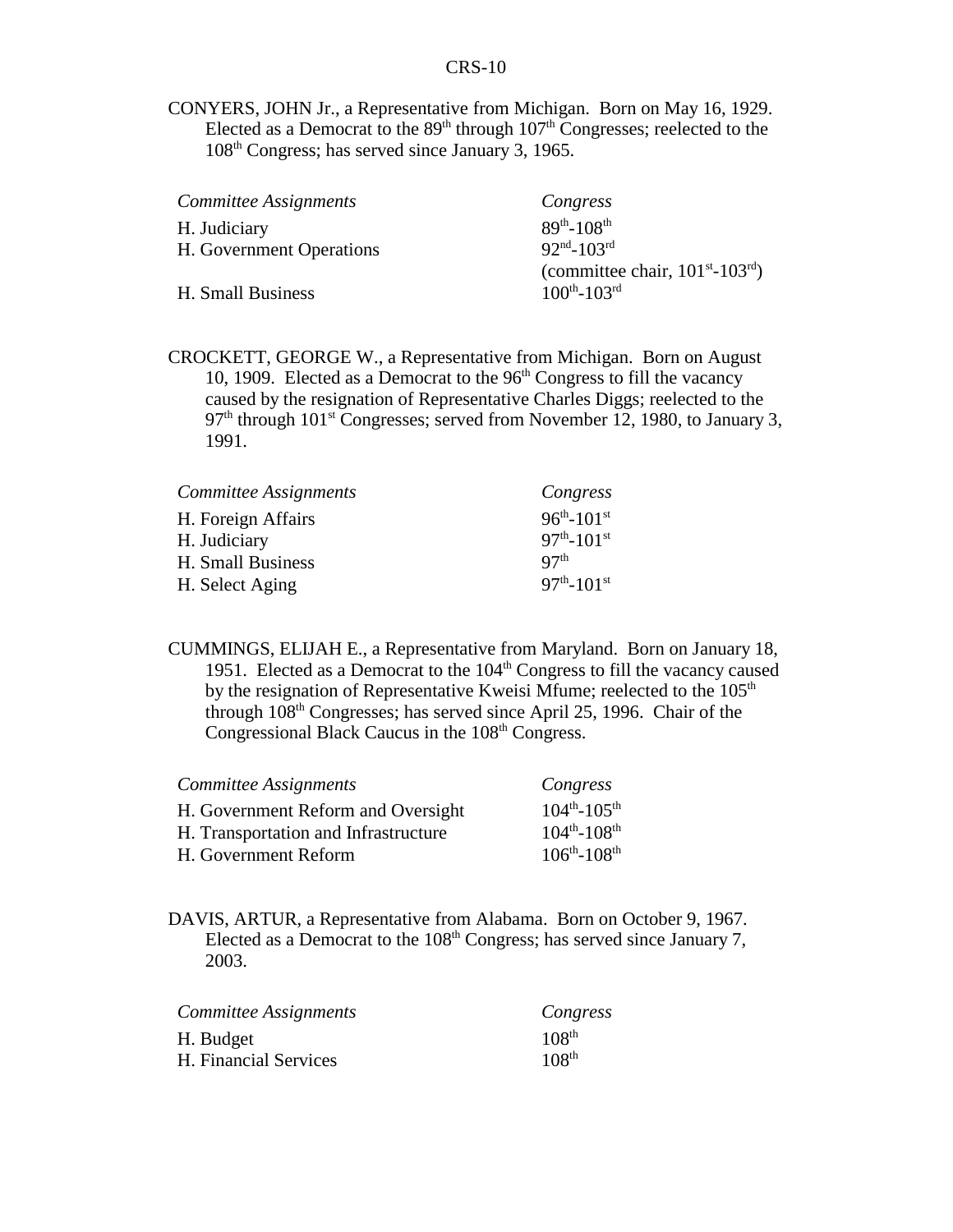DAVIS, DANNY K., a Representative from Illinois. Born on September 6, 1941. Elected as a Democrat to the  $105<sup>th</sup>$  through  $107<sup>th</sup>$  Congresses; reelected to the 108th Congress; has served since January 7, 1997.

| Committee Assignments              | Congress                              |
|------------------------------------|---------------------------------------|
| H. Government Reform and Oversight | $105^{th}$                            |
| H. Small Business                  | $105^{\text{th}}$ - 108 <sup>th</sup> |
| H. Government Reform               | $106^{th} - 108^{th}$                 |
| H. Education and the Workforce     | 108 <sup>th</sup>                     |

DAWSON, WILLIAM L., a Representative from Illinois. Born on April 26, 1886; died on November 9, 1970. Elected as a Democrat to the  $78<sup>th</sup>$  through 91<sup>st</sup> Congresses; served from January 3, 1943, to November 9, 1970.

| Congress                                            |
|-----------------------------------------------------|
| $78^{th} - 82^{nd}$                                 |
| (committee chair, $81st$ , $82nd$ )                 |
| $83^{rd} - 91^{st}$                                 |
| (committee chair, $84^{\text{th}}-91^{\text{st}}$ ) |
| $78^{th} - 79^{th}$                                 |
| $78^{th} - 79^{th}$                                 |
| $78^{th} - 79^{th}$                                 |
| $78^{th} - 79^{th}$                                 |
| 82 <sup>nd</sup>                                    |
| $84^{th} - 91^{st}$                                 |
|                                                     |

DeLARGE, ROBERT C., a Representative from South Carolina. Born on March 15, 1842; died on February 14, 1874. Elected as a Republican to the  $42<sup>nd</sup>$ Congress; served from March 4, 1871, until January 24, 1873, when his seat was declared vacant after his election was successfully contested by former Representative Christopher C. Bowen.

| Committee Assignment | Congress         |
|----------------------|------------------|
| H. Manufactures      | 42 <sup>nd</sup> |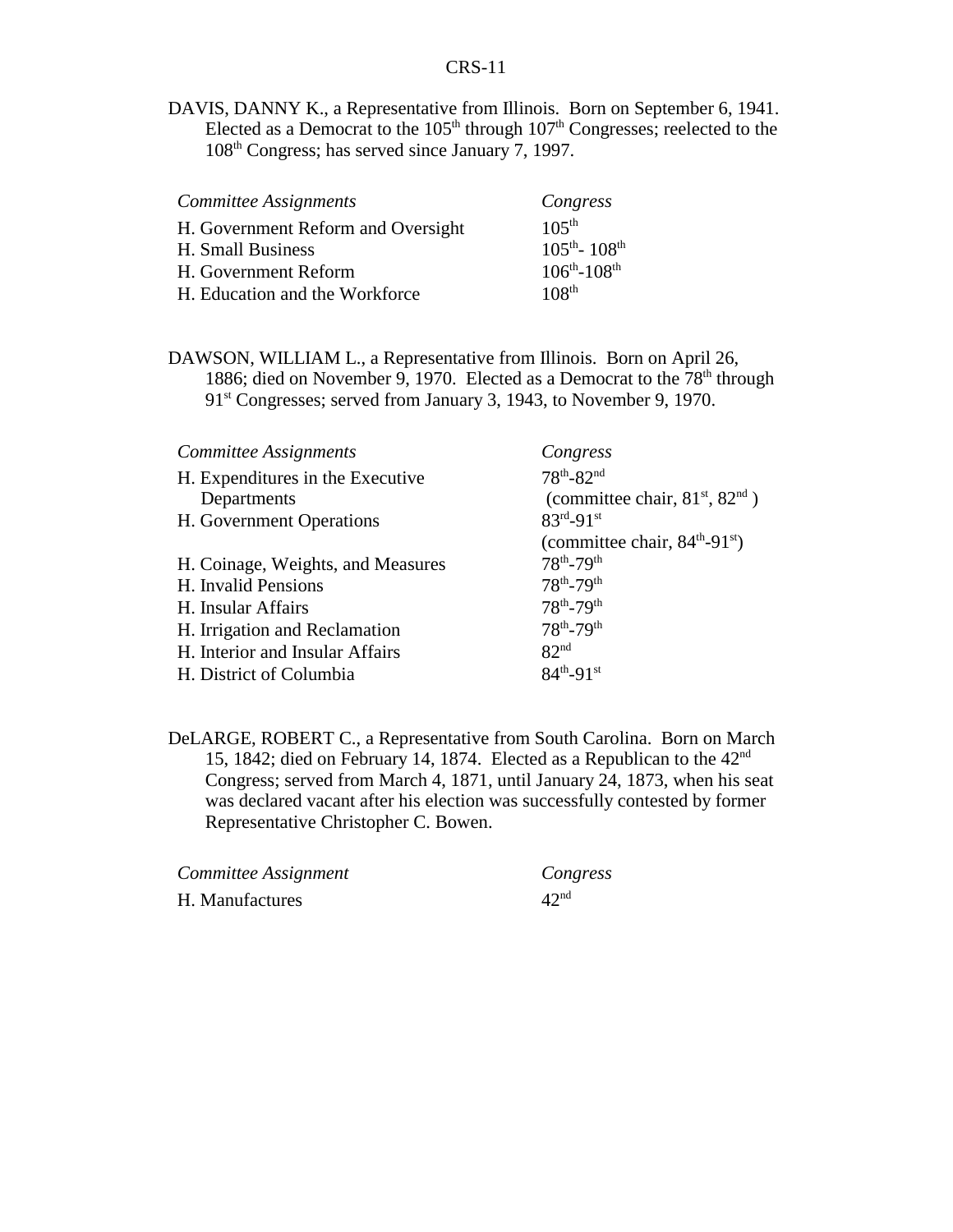DELLUMS, RONALD V., a Representative from California. Born on November 25, 1935. Elected as a Democrat to the  $92<sup>nd</sup>$  through  $105<sup>th</sup>$  Congresses; served from January 3, 1971, until February 6, 1998, when he resigned from the House. Chair of the Congressional Black Caucus during the  $101<sup>st</sup>$ Congress, 1989-1990.

| Committee Assignments            | Congress                                               |
|----------------------------------|--------------------------------------------------------|
| H. District of Columbia          | $92nd - 103rd$                                         |
|                                  | (committee chair, $96^{\text{th}} - 102^{\text{nd}}$ ) |
| H. Foreign Affairs               | 92 <sup>nd</sup>                                       |
| H. Armed Services                | $93^{rd} - 103^{rd}$                                   |
|                                  | (committee chair, $103rd$ )                            |
| H. National Security             | $104^{th} - 105^{th}$                                  |
| H. Post Office and Civil Service | $97^{th} - 98^{th}$                                    |
| H. Select Intelligence           | $94^{th} - 102^{nd}$                                   |

DePRIEST, OSCAR S., a Representative from Illinois. Born on March 9, 1871; died on May 12, 1951. Elected as a Republican to the  $71<sup>st</sup>$  through  $73<sup>rd</sup>$ Congresses; served from March 4, 1929, to March 3, 1935. First black Member of Congress from Illinois.

| Committee Assignments         | Congress            |
|-------------------------------|---------------------|
| H. Enrolled Bills             | $71^{st} - 73^{rd}$ |
| H. Invalid Pensions           | $71^{st} - 73^{rd}$ |
| H. Indian Affairs             | $71^{st} - 73^{rd}$ |
| H. Post Office and Post Roads | 73 <sup>rd</sup>    |

DIGGS, CHARLES C. Jr., a Representative from Michigan. Born on December 2, 1922; died on August 24 1998. Elected as a Democrat to the  $84<sup>th</sup>$  through 96th Congresses; served from January 3, 1955, until his resignation on June 3, 1980. First black Member of Congress from Michigan and first chair of the Congressional Black Caucus, 92nd Congress, 1971-1972.

| Committee Assignments           | Congress                                              |
|---------------------------------|-------------------------------------------------------|
| H. Interior and Insular Affairs | $84^{th} - 85^{th}$                                   |
| H. Veterans' Affairs            | $84^{th} - 85^{th}$                                   |
| H. Foreign Affairs              | $86^{th} - 93^{rd}$                                   |
| H. International Relations      | $94^{th} - 96^{th}$                                   |
| H. District of Columbia         | $88^{th} - 96^{th}$                                   |
|                                 | (committee chair, $93^{\text{rd}} - 95^{\text{th}}$ ) |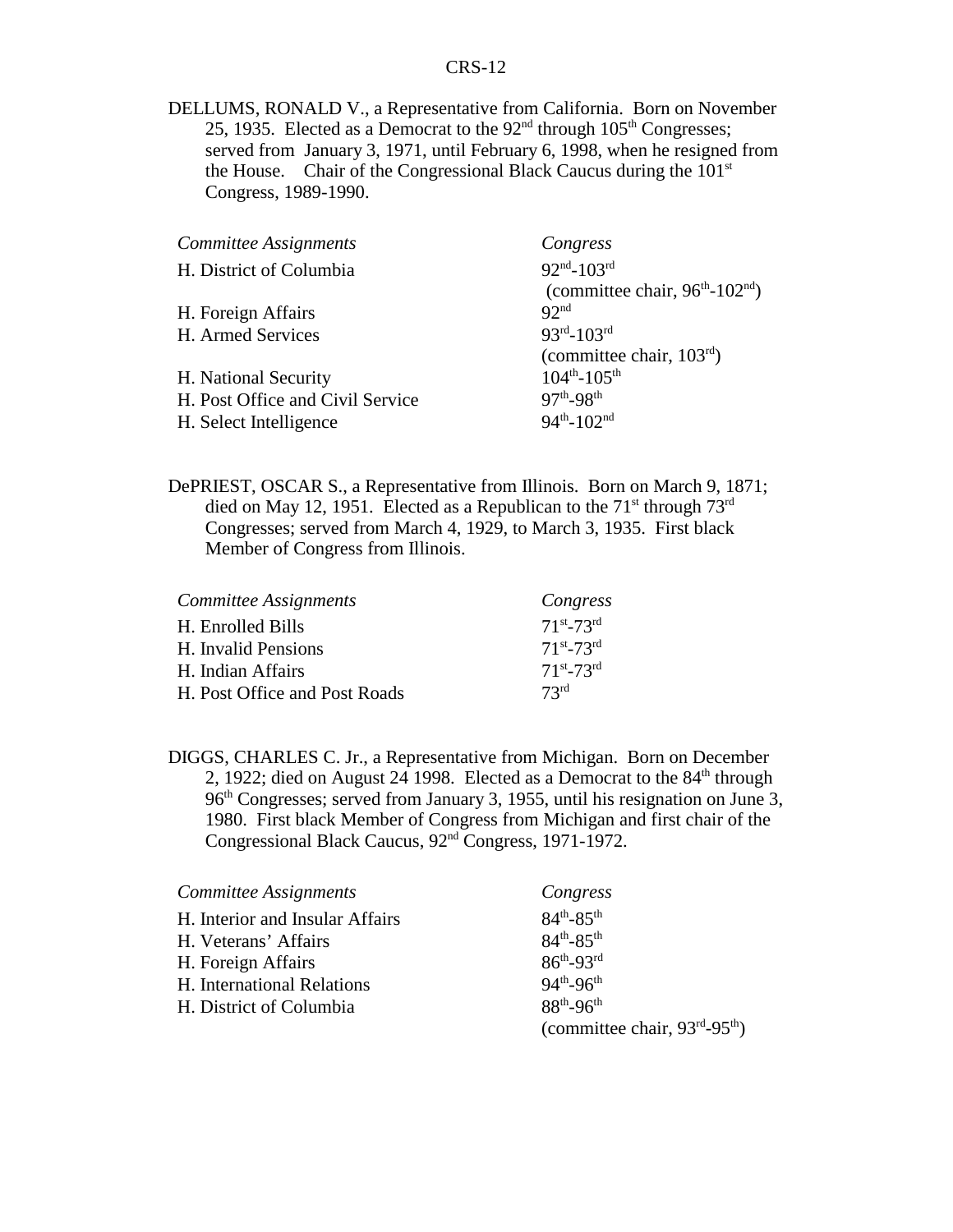DIXON, JULIAN C., a Representative from California. Born on August 8, 1934; died on December 8, 2000. Elected as a Democrat to the  $96<sup>th</sup>$  through  $106<sup>th</sup>$ Congresses; reelected to the  $107<sup>th</sup>$  Congress, but died before the commencement of the  $107<sup>th</sup>$  Congress; served from January 3, 1979, until his death. Chair of the Congressional Black Caucus during the  $98<sup>th</sup>$  Congress, 1983-1984.

| Committee Assignments            | Congress                                      |
|----------------------------------|-----------------------------------------------|
| H. Appropriations                | $96^{th} - 106^{th}$                          |
| H. Standards of Official Conduct | $98^{th} - 101^{st}$                          |
|                                  | (committee chair, $99th$ -101 <sup>st</sup> ) |
| H. Select Intelligence           | $103^{\text{rd}} - 106^{\text{th}}$           |

DYMALLY, MERVYN M., a Representative from California. Born on May 12, 1926. Elected as a Democrat to the  $97<sup>th</sup>$  through  $102<sup>nd</sup>$  Congresses; served from January 3, 1981, to January 3, 1993. Chair of the Congressional Black Caucus during the  $100<sup>th</sup>$  Congress, 1987-1988.

| Committee Assignments            | Congress                     |
|----------------------------------|------------------------------|
| H. District of Columbia          | $97^{th}$ -102 <sup>nd</sup> |
| H. Foreign Affairs               | $97^{th}$ -102 <sup>nd</sup> |
| H. Science and Technology        | $97^{th} - 98^{th}$          |
| H. Post Office and Civil Service | $98^{th} - 102^{nd}$         |
| H. Education and Labor           | QQ <sup>th</sup>             |

ELLIOTT, ROBERT B., a Representative from South Carolina. Born on August 11, 1842; died on August 9, 1884. Elected as a Republican to the  $42<sup>nd</sup>$  and 43rd Congresses; served from March 4, 1871, until his resignation on November 1, 1874.

| Committee Assignments  | Congress                          |
|------------------------|-----------------------------------|
| H. Education and Labor | $42^{\text{nd}} - 43^{\text{rd}}$ |
| H. Militia             | 43 <sup>rd</sup>                  |

ESPY, ALBERT MICHAEL (MIKE), a Representative from Mississippi. Born on November 28, 1953. Elected as a Democrat to the  $100<sup>th</sup>$  through  $103<sup>rd</sup>$ Congresses. Served from January 6, 1987, to January 25, 1993, when he resigned to become Secretary of Agriculture.

| Committee Assignments | Congress                      |
|-----------------------|-------------------------------|
| H. Agriculture        | $100^{th} - 102^{nd}$         |
| H. Budget             | $101^{st} - 102^{nd}$         |
| H. Select Hunger      | $101^{st}$ -102 <sup>nd</sup> |
| Jt. Deficit Reduction | 100 <sup>th</sup>             |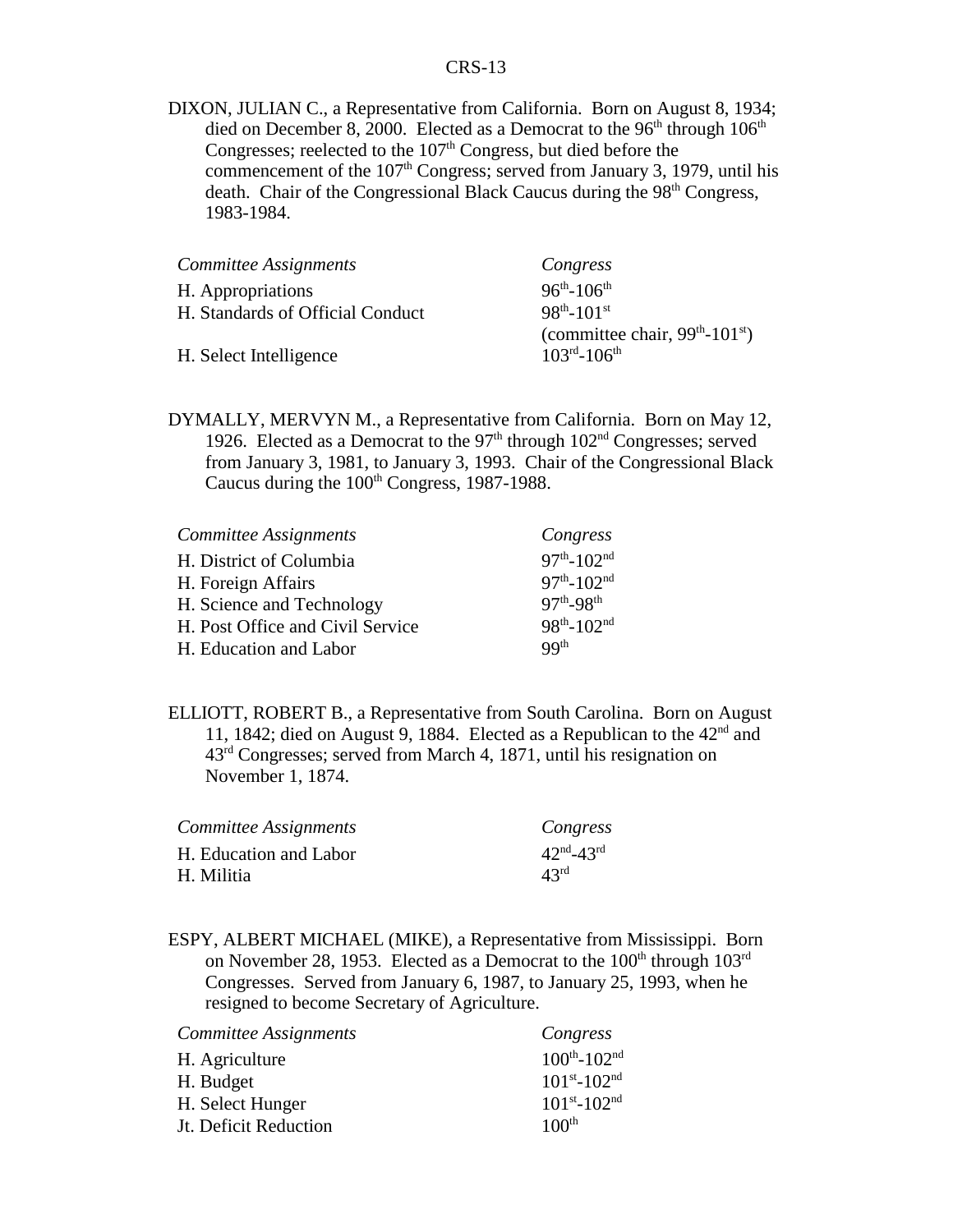EVANS, MELVYN H., a Delegate from the Virgin Islands. Born on August 7, 1917; died on November 27, 1984. Elected as a Republican to the  $96<sup>th</sup>$ Congress; served from January 3, 1979, to January 3, 1981. First black Delegate from the Virgin Islands and first black physician to serve in Congress.

| Committee Assignments            | Congress         |
|----------------------------------|------------------|
| H. Armed Services                | 96 <sup>th</sup> |
| H. Interior and Insular Affairs  | 96 <sup>th</sup> |
| H. Merchant Marine and Fisheries | 96 <sup>th</sup> |

FATTAH, CHAKA, a Representative from Pennsylvania. Born on November 21, 1956. Elected as a Democrat to the  $104<sup>th</sup>$  through  $107<sup>th</sup>$  Congresses; reelected to the 108th Congress; has served since January 3, 1995.

| Committee Assignments                     | Congress                            |
|-------------------------------------------|-------------------------------------|
| H. Government Reform and Oversight        | $104^{th} - 105^{th}$               |
| H. Economic and Educational Opportunities | $104^{th}$                          |
| H. Education and the Workforce            | $105^{th} - 106^{th}$               |
| H. Small Business                         | $104^{th}$                          |
| H. Standards of Official Conduct          | $105^{th} - 106^{th}$               |
| H. Administration                         | $106^{th} - 107^{th}$               |
| H. Government Reform                      | 106 <sup>th</sup>                   |
| Jt. Printing                              | $106^{\text{th}} - 107^{\text{th}}$ |
| H. Appropriations                         | $107^{th}$ -108 <sup>th</sup>       |

FAUNTROY, WALTER E., a Delegate from the District of Columbia. Born on February 6, 1933. Elected as a Democrat to the  $92<sup>nd</sup>$  Congress in a special election after the District of Columbia was authorized to elect a delegate to Congress; reelected to the  $93<sup>rd</sup>$  through  $101<sup>st</sup>$  Congresses; served from April 19, 1971, to January 3, 1991. First black Delegate from the District of Columbia. Chair of the Congressional Black Caucus during the 97<sup>th</sup> Congress, 1981-1982.

| Committee Assignments                  | Congress             |
|----------------------------------------|----------------------|
| H. District of Columbia                | $92nd - 101st$       |
| H. Banking and Currency                | 93rd                 |
| H. Banking, Currency, and Housing      | 94 <sup>th</sup>     |
| H. Banking, Finance, and Urban Affairs | $95^{th} - 101^{st}$ |
| H. Select Assassinations               | $94^{th} - 95^{th}$  |
| H. Select Narcotics Abuse and Control  | $98^{th} - 101^{st}$ |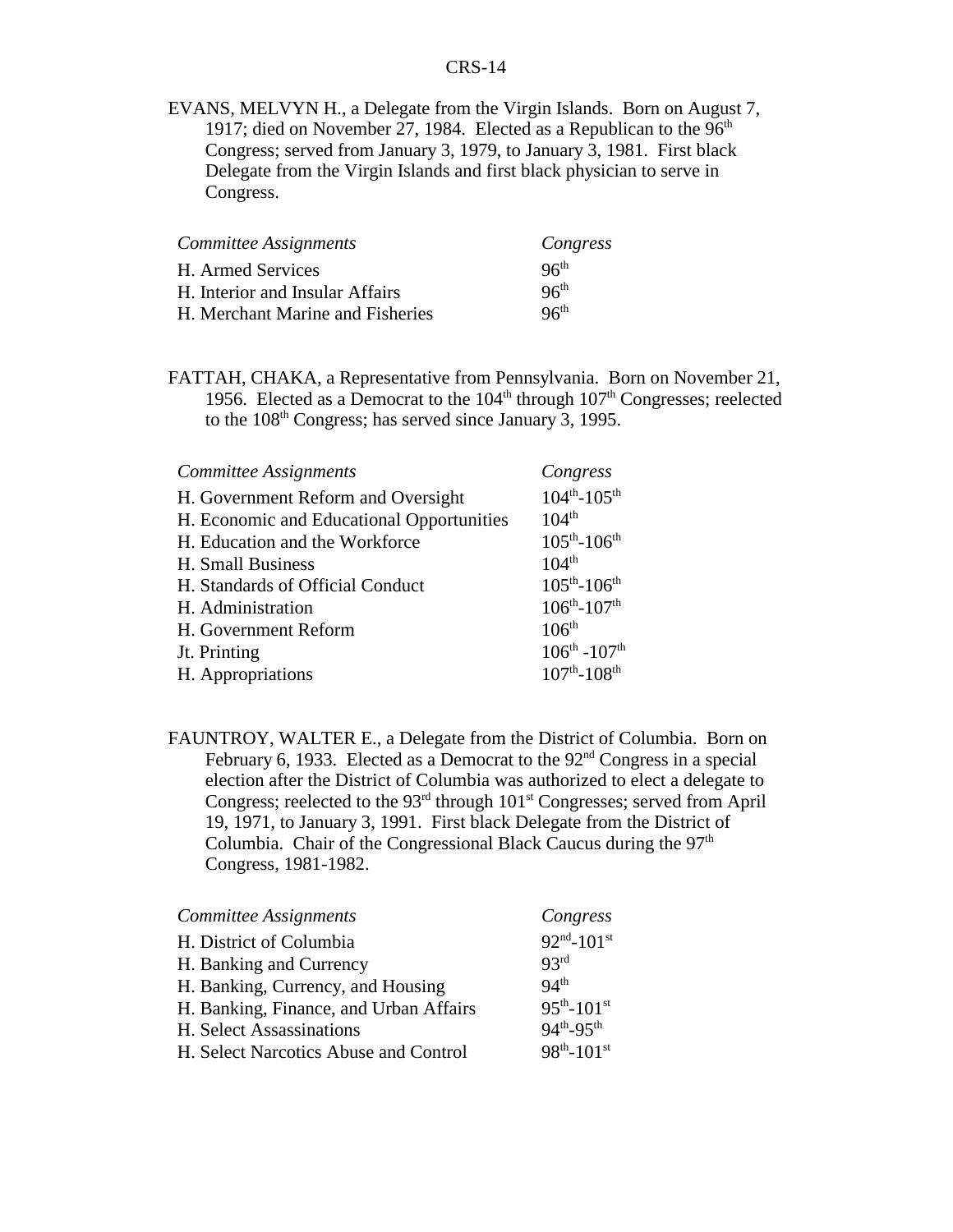FIELDS, CLEO, a Representative from Louisiana. Born on November 22, 1962. Elected as a Democrat to the  $103<sup>rd</sup>$  and  $104<sup>th</sup>$  Congresses; served from January 5, 1993, to January 3, 1997. At age 30, he was the youngest Member of the 103rd Congress.

| Committee Assignments                  | Congress                            |
|----------------------------------------|-------------------------------------|
| H. Banking, Finance, and Urban Affairs | 103 <sup>rd</sup>                   |
| H. Banking and Financial Services      | $104^{th}$                          |
| H. Small Business                      | $103^{\text{rd}} - 104^{\text{th}}$ |

FLAKE, FLOYD H., a Representative from New York. Born on January 30, 1945. Elected as a Democrat to the  $100<sup>th</sup>$  through  $105<sup>th</sup>$  Congresses; served from January 6, 1987, to November 15, 1997, when he resigned from the House.

| Committee Assignments                   | Congress                      |
|-----------------------------------------|-------------------------------|
| H. Banking, Finance, and Urban Affairs  | $100^{th}$ - $103^{rd}$       |
| H. Banking and Financial Services       | $104^{th} - 105^{th}$         |
| H. Small Business                       | $100^{th} - 105^{th}$         |
| H. Government Operations                | 103 <sup>rd</sup>             |
| H. Select Children, Youth, and Families | 100 <sup>th</sup>             |
| H. Select Hunger                        | $100^{th}$ -102 <sup>nd</sup> |

FORD, HAROLD E. Sr., a Representative from Tennessee. Born on May 20, 1945. Elected as a Democrat to the  $94<sup>th</sup>$  through  $104<sup>th</sup>$  Congresses; served from January 3, 1975, to January 3, 1997. First black Member of Congress from Tennessee. Succeeded by his son, Harold E. Ford Jr.

| Congress             |
|----------------------|
| $94^{th}$ , $1^{st}$ |
| $94^{th}$ , $1^{st}$ |
| $94^{th} - 104^{th}$ |
| $94^{th} - 102^{nd}$ |
| $94^{th} - 95^{th}$  |
|                      |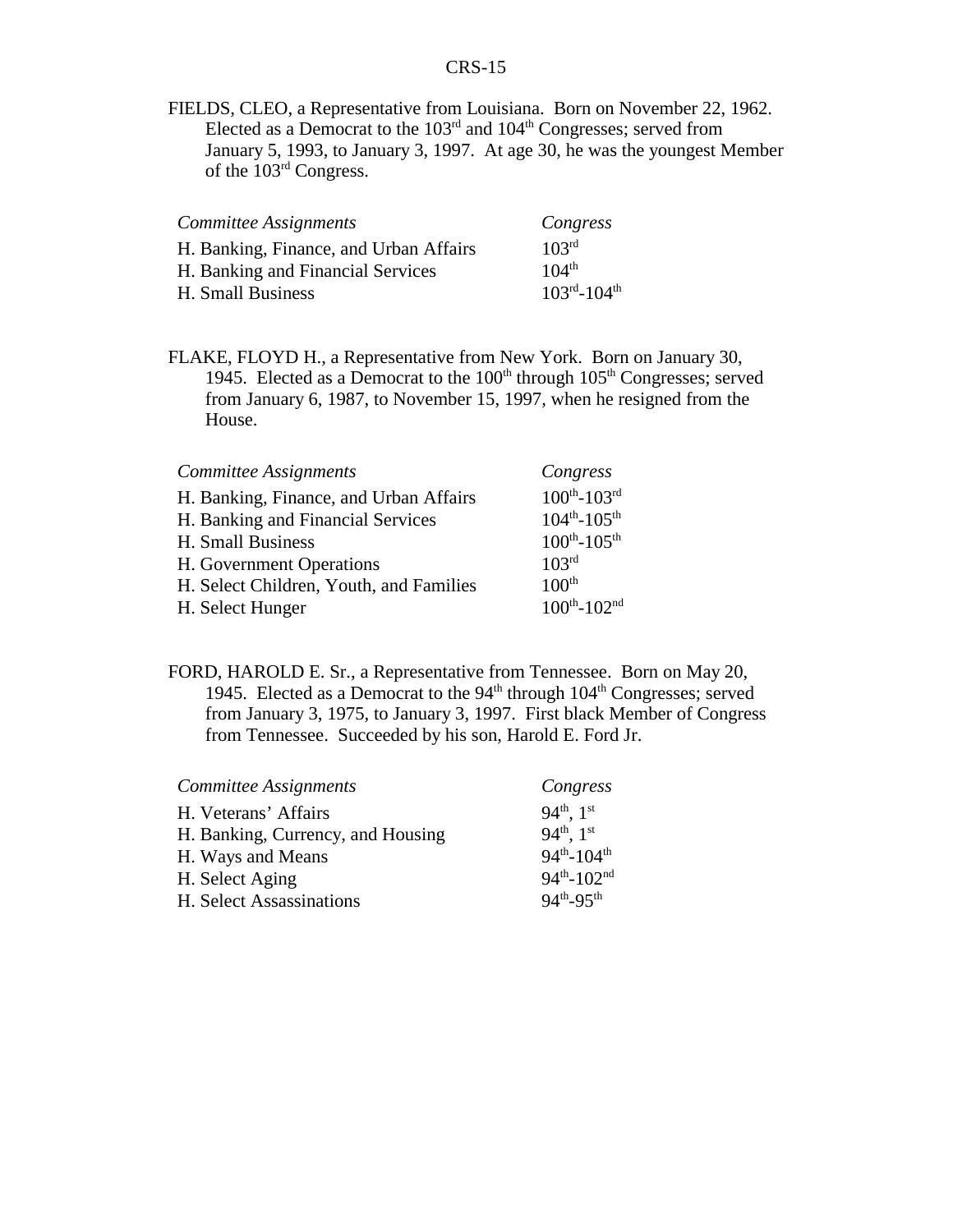FORD, HAROLD E. Jr., a Representative from Tennessee. Born on May 11, 1970. Elected as a Democrat to the  $105<sup>th</sup>$  through  $107<sup>th</sup>$  Congresses; reelected to the  $108<sup>th</sup>$  Congress; has served since January 7, 1997. At age 27, he was the youngest Member of the 105<sup>th</sup> Congress. Succeeded his father, Harold E. Ford Sr.

| Committee Assignments              | Congress                      |
|------------------------------------|-------------------------------|
| H. Education and the Workforce     | $105^{th} - 107^{th}$         |
| H. Government Reform and Oversight | $10.5^{\text{th}}$            |
| H. Government Reform               | 106 <sup>th</sup>             |
| H. Financial Services              | $107^{th}$ -108 <sup>th</sup> |
| H. Budget                          | 108 <sup>th</sup>             |

FRANKS, GARY A., a Representative from Connecticut. Born on February 9, 1953. Elected as a Republican to the  $102<sup>nd</sup>$  through  $104<sup>th</sup>$  Congresses; served from January 3, 1991, to January 3, 1997. First black Member of Congress from Connecticut.

| Committee Assignments        | Congress          |
|------------------------------|-------------------|
| H. Armed Services            | 102 <sup>nd</sup> |
| H. Small Business            | 102 <sup>nd</sup> |
| H. Energy and Commerce       | 103 <sup>rd</sup> |
| H. Commerce                  | $104^{th}$        |
| H. Select Committee on Aging | 102 <sup>nd</sup> |

FRAZER, VICTOR O., a Delegate from the U.S.Virgin Islands. Born on May 24, 1943. Elected as a Democrat to the 104<sup>th</sup> Congress; served from January 3, 1995, to January 3, 1997.

| Committee Assignments      | Congress          |
|----------------------------|-------------------|
| H. International Relations | $104^{\text{th}}$ |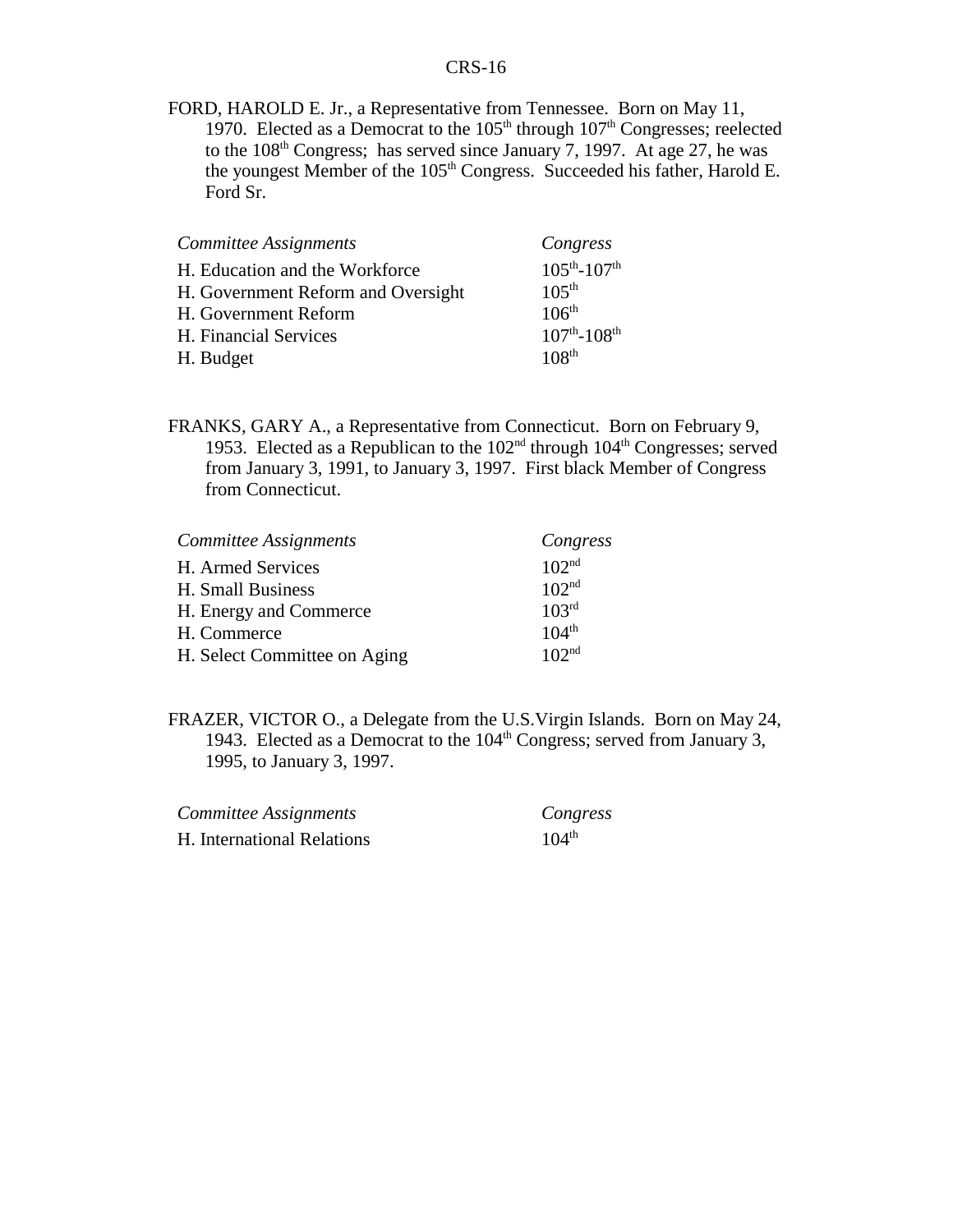GRAY, WILLIAM H., III, a Representative from Pennsylvania. Born on August 20, 1941. Elected as a Democrat to the  $96<sup>th</sup>$  through  $102<sup>nd</sup>$  Congresses; served from January 3, 1979, to September 11, 1991, when he resigned to become president of the United Negro College Fund. Chair of the House Democratic Caucus and later majority whip in the 101<sup>st</sup> Congress.

| Committee Assignments   | Congress                                      |
|-------------------------|-----------------------------------------------|
| H. Budget               | $96^{th}$ , $98^{th}$ - $100^{th}$            |
|                         | (committee chair, $99th$ -100 <sup>th</sup> ) |
| H. District of Columbia | $96^{th} - 102^{nd}$                          |
| H. Foreign Affairs      | 96 <sup>th</sup>                              |
| H. Appropriations       | $97th - 102nd$                                |
| H. House Administration | 102 <sup>nd</sup>                             |
| Jt. Deficit Reduction   | 100 <sup>th</sup>                             |

HALL, KATIE B., a Representative from Indiana. Born on April 3, 1938. Elected as a Democrat to the  $97<sup>th</sup>$  Congress to fill the vacancy caused by the death of Representative Adam Benjamin; reelected to the 98<sup>th</sup> Congress; served from November 29, 1982, to January 3, 1985. First black Member of Congress from Indiana.

| Committee Assignments              | Congress         |
|------------------------------------|------------------|
| H. Post Office and Civil Service   | 98 <sup>th</sup> |
| H. Public Works and Transportation | 98 <sup>th</sup> |

HARALSON, JEREMIAH, a Representative from Alabama. Born on April 1, 1846, died in 1916. Elected as a Republican to the 44<sup>th</sup> Congress; served from March 4, 1875, to March 3, 1877.

| Committee Assignments  | Congress         |
|------------------------|------------------|
| H. Public Expenditures | $44^{\text{th}}$ |

HASTINGS, ALCEE L., a Representative from Florida. Born on September 5, 1936. Elected as a Democrat to the  $103<sup>rd</sup>$  through  $107<sup>th</sup>$  Congresses; reelected to the 108<sup>th</sup> Congress; has served since January 5, 1993.

| <b>Committee Assignments</b>     | Congress                      |
|----------------------------------|-------------------------------|
| H. Foreign Affairs               | 103 <sup>rd</sup>             |
| H. International Relations       | $104^{th} - 107^{th}$         |
| H. Merchant Marine and Fisheries | 103 <sup>rd</sup>             |
| H. Post Office and Civil Service | 103 <sup>rd</sup>             |
| H. Science                       | $104^{th} - 105^{th}$         |
| H. Select Intelligence           | $106^{th} - 108^{th}$         |
| H. Rules                         | $107^{th}$ -108 <sup>th</sup> |
|                                  |                               |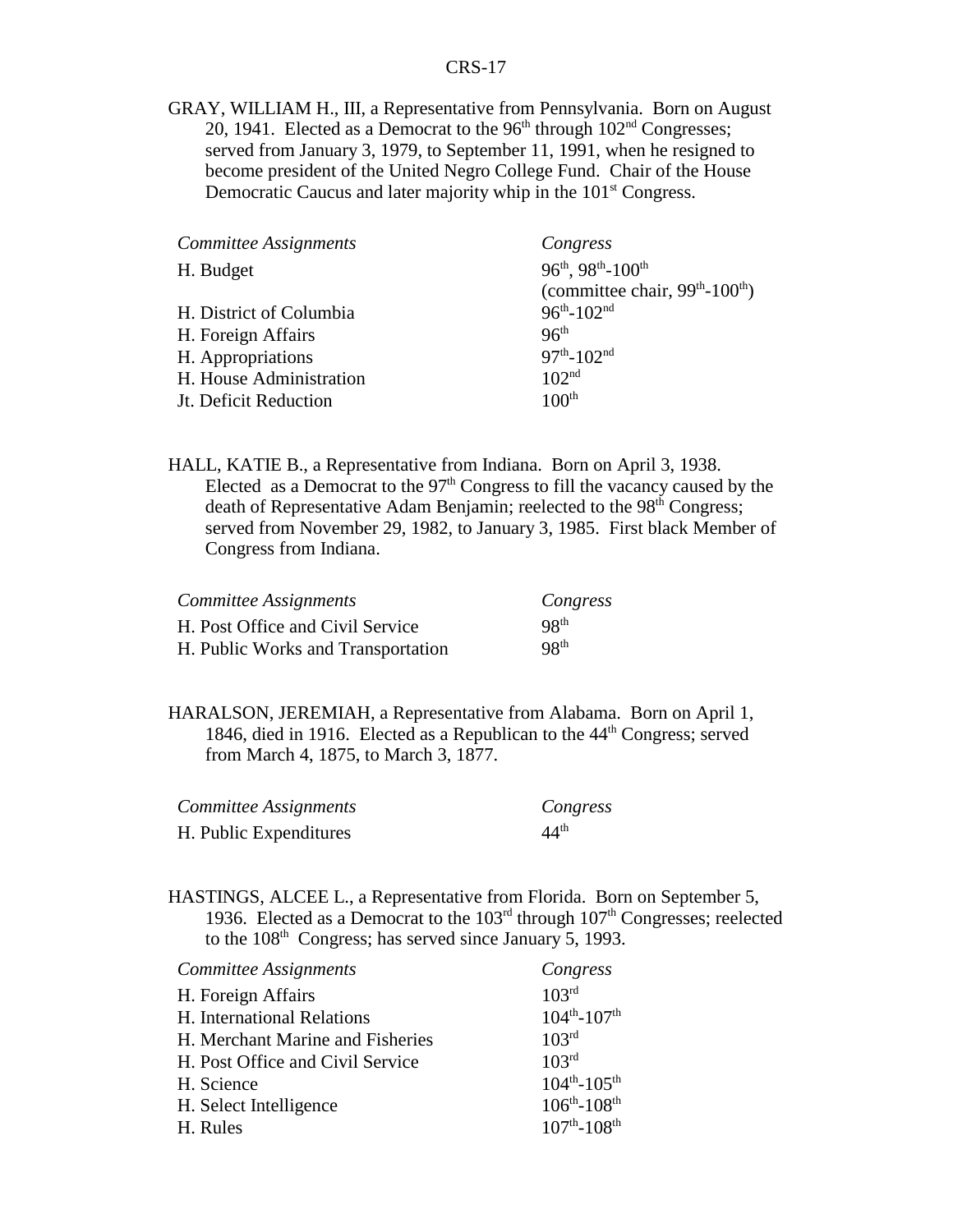HAWKINS, AUGUSTUS F., a Representative from California. Born on August 31, 1907. Elected as a Democrat to the  $88<sup>th</sup>$  through  $101<sup>st</sup>$  Congresses; served from January 3, 1963, to January 3, 1991. First black Member of Congress from California.

| Committee Assignments        | Congress                                             |
|------------------------------|------------------------------------------------------|
| H. Education and Labor       | $88^{th} - 101^{st}$                                 |
|                              | (committee chair, 98 <sup>th</sup> , 2 <sup>nd</sup> |
|                              | sess. $-101^{st}$ )                                  |
| H. House Administration      | $91^{st} - 98^{th}$                                  |
|                              | (committee chair, $97th$ - $98th$ ,                  |
|                              | $2nd$ sess.)                                         |
| Jt. Committee on Printing    | $95^{th} - 98^{th}$                                  |
|                              | (committee chair, $96th$ , $98th$ )                  |
| Jt. Committee on the Library | $97^{th} - 98^{th}$                                  |
|                              | (committee chair, $97th$ )                           |
| Jt. Economic                 | $97^{th} - 101^{st}$                                 |
|                              |                                                      |

HAYES, CHARLES A., a Representative from Illinois. Born on February 17, 1918; died on April 8, 1997. Elected as a Democrat to the  $98<sup>th</sup>$  Congress to fill the vacancy caused by the resignation of Representative Harold Washington; reelected to the 99<sup>th</sup> through  $102<sup>nd</sup>$  Congresses; served from September 12, 1983, to January 3, 1993.

| Committee Assignments            | Congress              |
|----------------------------------|-----------------------|
| H. Education and Labor           | $98^{th} - 102^{nd}$  |
| H. Small Business                | $98^{th} - 101^{st}$  |
| H. Post Office and Civil Service | $101^{st} - 102^{nd}$ |

HILLIARD, EARL F., a Representative from Alabama. Born on April 9, 1942. Elected as a Democrat to the  $103<sup>rd</sup>$  through  $106<sup>th</sup>$  Congresses; reelected to the 107th Congress; served from January 5, 1993, to January 3, 2003.

| Committee Assignments      | Congress                            |
|----------------------------|-------------------------------------|
| H. Agriculture             | $103^{\text{rd}} - 107^{\text{th}}$ |
| H. Small Business          | $103^{\text{rd}} - 104^{\text{th}}$ |
| H. International Relations | $105^{th} - 107^{th}$               |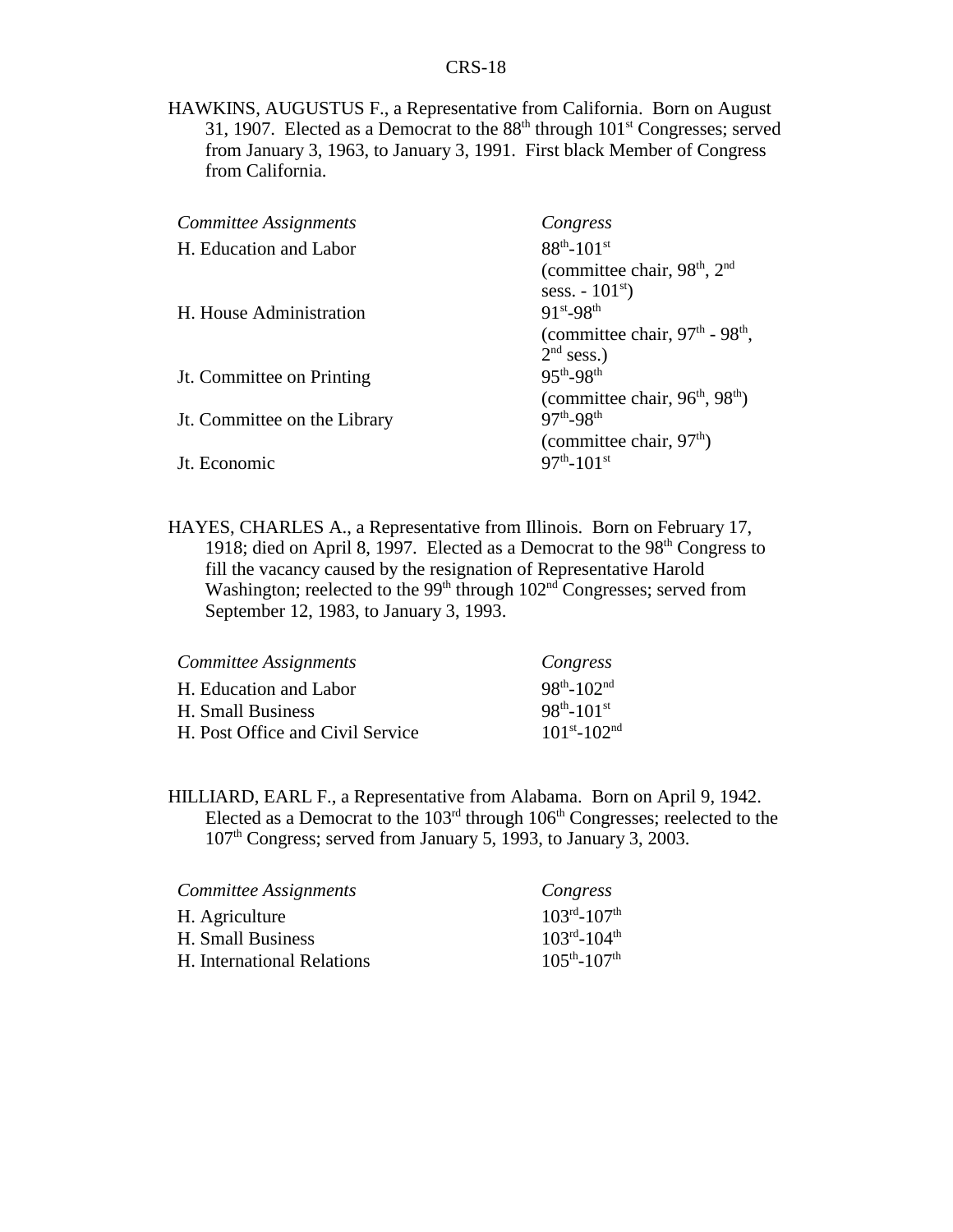HYMAN, JOHN ADAMS, a Representative from North Carolina. Born on July 23, 1840; died on September 14, 1891. Elected as a Republican to the  $44<sup>th</sup>$ Congress; served from March 4, 1875, to March 3, 1877. First black Member of Congress from North Carolina.

| Committee Assignments | Congress         |
|-----------------------|------------------|
| H. Manufactures       | 44 <sup>th</sup> |

JACKSON, JESSE L. JR., a Representative from Illinois. Born on March 11, 1965. Elected as a Democrat to the  $104<sup>th</sup>$  Congress to fill the vacancy caused by the resignation of Representative Melvin Reynolds; reelected to the  $105<sup>th</sup>$ through  $108<sup>th</sup>$  Congresses; has served since December 14, 1995.

| Committee Assignments             | Congress              |
|-----------------------------------|-----------------------|
| H. Banking and Financial Services | $104^{th} - 105^{th}$ |
| H. Small Business                 | 105 <sup>th</sup>     |
| H. Appropriations                 | $106^{th} - 108^{th}$ |

JACKSON LEE, SHEILA, a Representative from Texas. Born on January 12, 1950. Elected as a Democrat to the  $104<sup>th</sup>$  through  $107<sup>th</sup>$  Congresses; reelected to the  $108<sup>th</sup>$  Congress; has served since January 3, 1995.

| Committee Assignments | Congress                      |
|-----------------------|-------------------------------|
| H. Judiciary          | $104^{th} - 108^{th}$         |
| H. Science            | $104^{th}$ -108 <sup>th</sup> |
| H. Homeland Security  | 108 <sup>th</sup>             |

JEFFERSON, WILLIAM J., a Representative from Louisiana. Born on March 14, 1947. Elected as a Democrat to the  $102<sup>nd</sup>$  through  $107<sup>th</sup>$  Congresses; reelected to the 108th Congress; has served since January 3, 1991.

| Committee Assignments            | Congress                                                  |
|----------------------------------|-----------------------------------------------------------|
| H. Education and Labor           | 102 <sup>nd</sup>                                         |
| H. Merchant Marine and Fisheries | 102 <sup>nd</sup>                                         |
| H. District of Columbia          | 103 <sup>rd</sup>                                         |
| H. Ways and Means                | $103^{\text{rd}}$ , $105^{\text{th}}$ - $108^{\text{th}}$ |
| H. National Security             | $104^{th}$                                                |
| H. House Oversight               | $104^{th}$                                                |
| Jt. Printing                     | $104^{th}$                                                |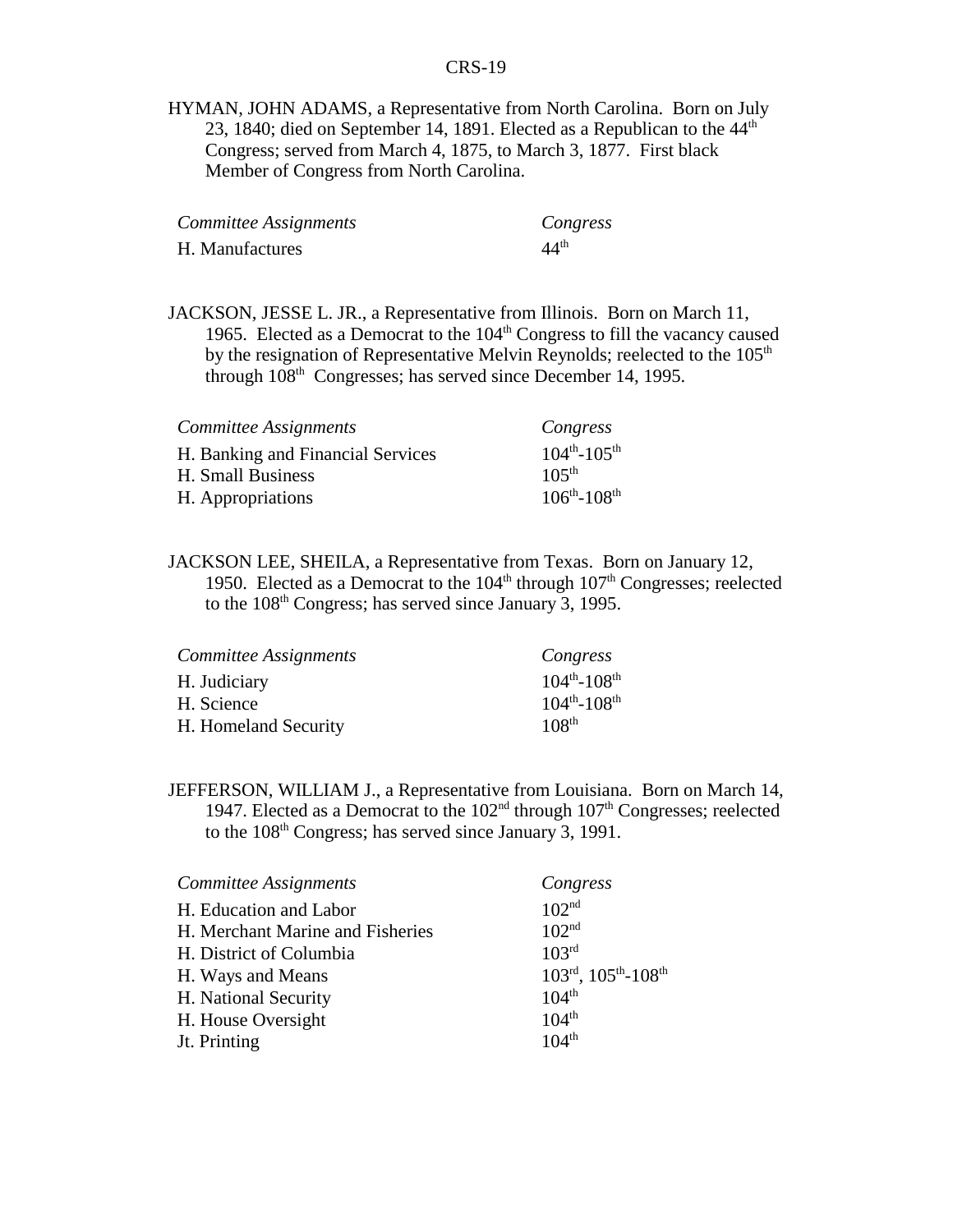JOHNSON, EDDIE BERNICE, a Representative from Texas. Born on December 3, 1935. Elected as a Democrat to the  $103<sup>rd</sup>$  through  $107<sup>th</sup>$  Congresses; reelected to the 108<sup>th</sup> Congress; has served since January 5, 1993. Chair of the Congressional Black Caucus in the  $107<sup>th</sup>$  Congress.

| Committee Assignments                | Congress              |
|--------------------------------------|-----------------------|
| H. Public Works and Transportation   | 103 <sup>rd</sup>     |
| H. Transportation and Infrastructure | $104^{th} - 108^{th}$ |
| H. Science, Space, and Technology    | 103 <sup>rd</sup>     |
| H. Science                           | $104^{th} - 108^{th}$ |

JONES, STEPHANIE TUBBS, a Representative from Ohio. Born on September 10, 1949. Elected as a Democrat to the  $106<sup>th</sup>$  through  $107<sup>th</sup>$  Congresses; reelected to the 108<sup>th</sup> Congress; has served since January 3, 1999.

| Committee Assignments             | Congress                              |
|-----------------------------------|---------------------------------------|
| H. Banking and Financial Services | 106 <sup>th</sup>                     |
| H. Financial Services             | 107 <sup>th</sup>                     |
| H. Small Business                 | 106 <sup>th</sup>                     |
| H. Standards of Official Conduct  | $107^{\text{th}}$ - $108^{\text{th}}$ |
| H. Ways and Means                 | 108 <sup>th</sup>                     |

JORDAN, BARBARA C., a Representative from Texas. Born on February 21, 1936; died on January 17, 1996. Elected as a Democrat to the 93<sup>rd</sup> through 95th Congresses; served from January 3, 1973, to January 3, 1979. First black Member of Congress from Texas.

| Committee Assignments    | Congress            |
|--------------------------|---------------------|
| H. Judiciary             | $93^{rd} - 95^{th}$ |
| H. Government Operations | $94^{th} - 95^{th}$ |

KILPATRICK, CAROLYN CHEEKS, a Representative from Michigan. Born on June 25, 1945. Elected as a Democrat to the  $105<sup>th</sup>$  through  $107<sup>th</sup>$  Congresses; reelected to the 108<sup>th</sup> Congress; has served since January 7, 1997.

| Committee Assignments             | Congress              |
|-----------------------------------|-----------------------|
| H. Banking and Financial Services | $105^{th}$            |
| H. House Oversight                | $105^{th}$            |
| Jt. Committee on the Library      | 105 <sup>th</sup>     |
| H. Appropriations                 | $106^{th} - 108^{th}$ |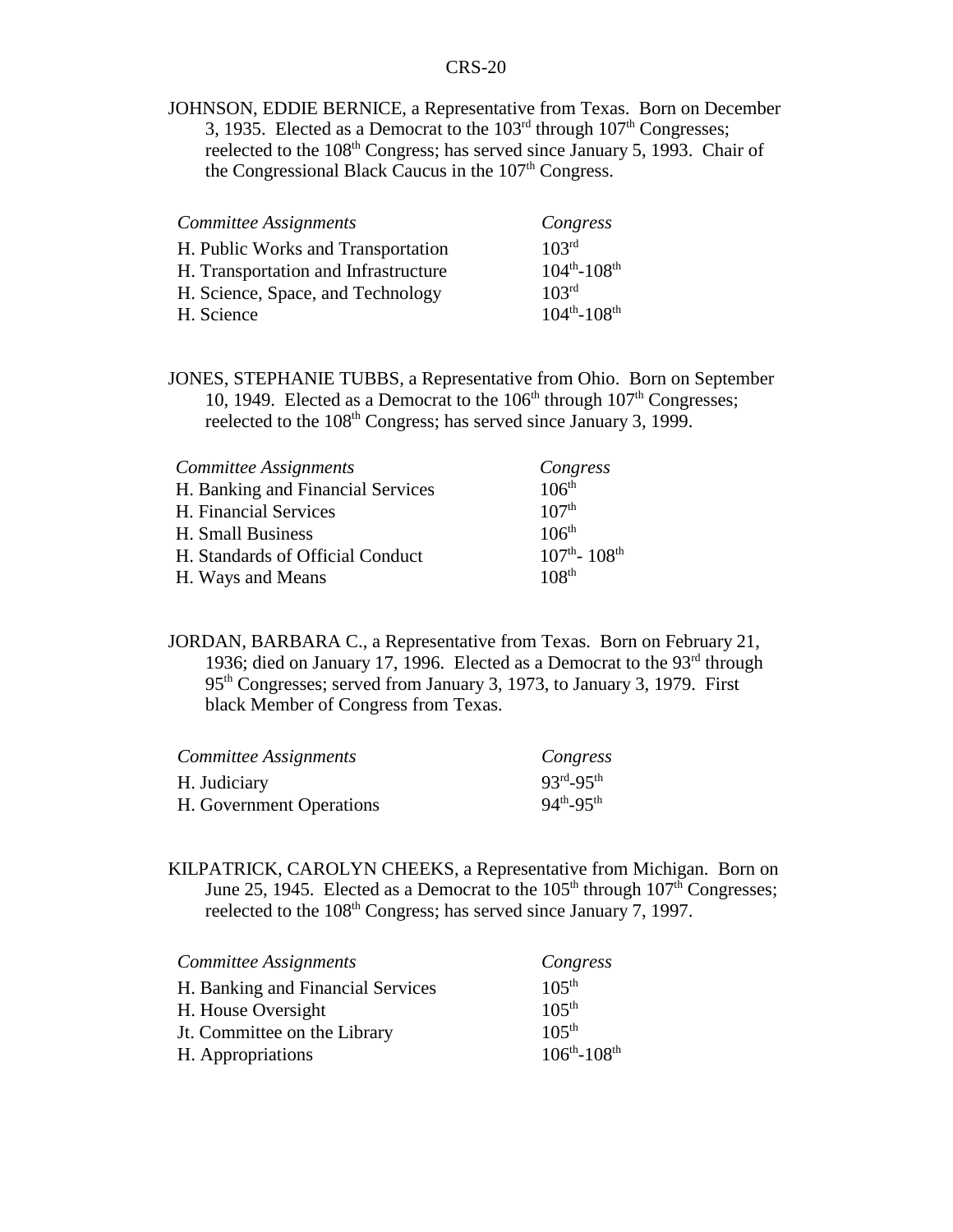LANGSTON, JOHN M., a Representative from Virginia. Born on December 14, 1829; died on November 15, 1897. Elected as a Republican to the  $51<sup>st</sup>$ Congress; served from September 23, 1890, to March 3, 1891, after he successfully contested the election of Edward Venable. First black Member of Congress from Virginia.

| Committee Assignments | Congress         |
|-----------------------|------------------|
| H. Education          | 51 <sup>st</sup> |

LEE, BARBARA, a Representative from California. Born on July 16, 1946. Elected as a Democrat to the  $105<sup>th</sup>$  Congress to fill the vacancy caused by the resignation of Representative Ronald Dellums; reelected to the  $106<sup>th</sup>$  through 108th Congresses; has served since April 20, 1998.

| Committee Assignments             | Congress                      |
|-----------------------------------|-------------------------------|
| H. Banking and Financial Services | $105^{th} - 106^{th}$         |
| H. Financial Services             | $107^{th}$ -108 <sup>th</sup> |
| H. Science                        | $105^{th}$                    |
| H. International Relations        | $106^{th} - 108^{th}$         |

LELAND, GEORGE T. (MICKEY), a Representative from Texas. Born on November 27, 1944; died on August 7, 1989. Elected as a Democrat to the 96<sup>th</sup> through 101<sup>st</sup> Congresses; served from January 3, 1979, to August 7, 1989. Chair of the Congressional Black Caucus during the  $99<sup>th</sup> Congress$ , 1985-1986.

| Committee Assignments                   | Congress                                               |
|-----------------------------------------|--------------------------------------------------------|
| H. District of Columbia                 | $96^{\text{th}} - 99^{\text{th}}$                      |
| H. Interstate and Foreign Commerce      | $96^{th} - 101^{st}$                                   |
| H. Post Office and Civil Service        | $96^{th} - 101^{st}$                                   |
| H. Select Hunger                        | $98^{th} - 101^{st}$                                   |
|                                         | (committee chair, $98^{\text{th}} - 101^{\text{st}}$ ) |
| H. Select Children, Youth, and Families | 98 <sup>th</sup>                                       |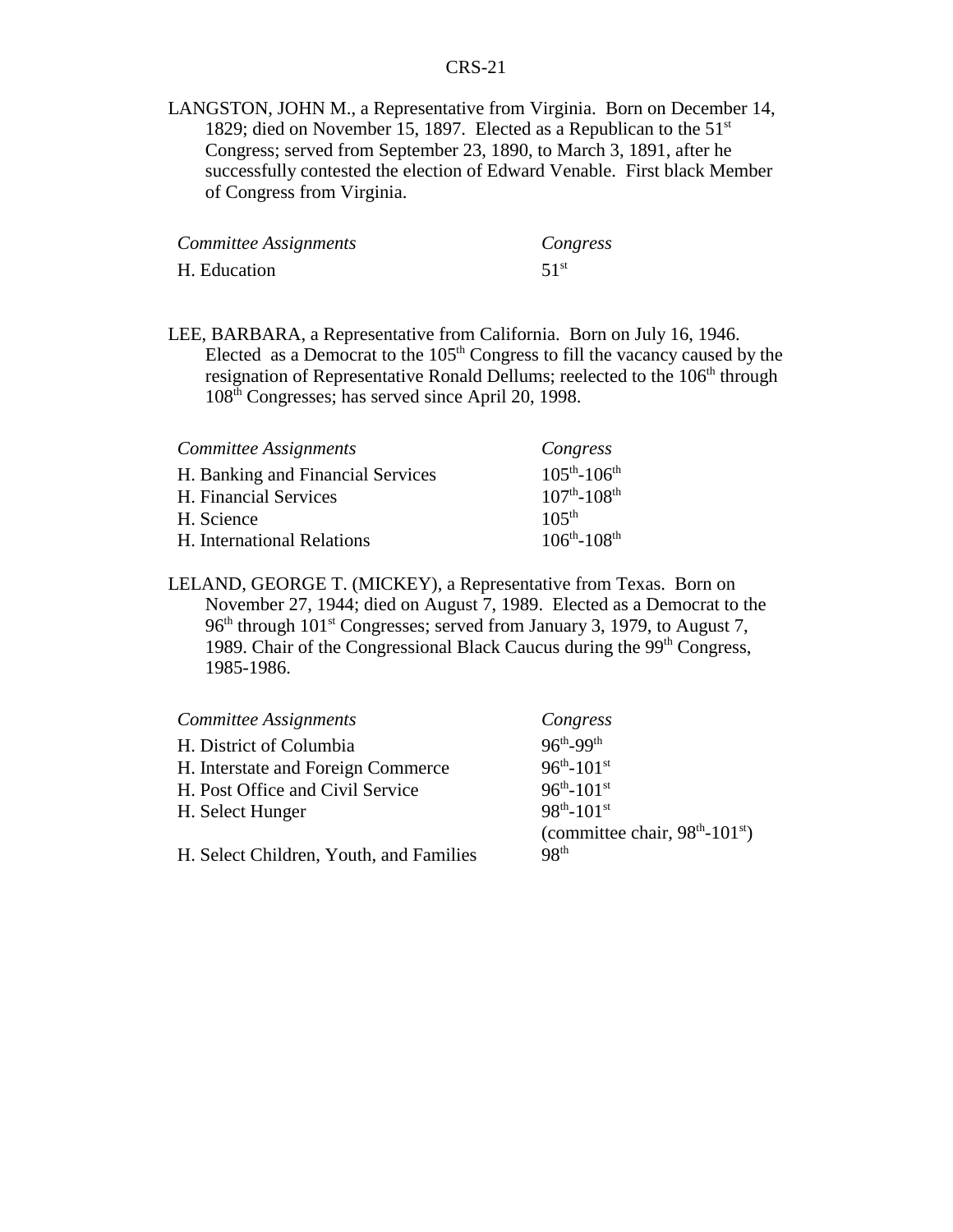LEWIS, JOHN R., a Representative from Georgia. Born on February 19, 1940. Elected as a Democrat to the  $100<sup>th</sup>$  through  $107<sup>th</sup>$  Congresses; reelected to the 108<sup>th</sup> Congress; has served since January 6, 1987. A Democratic chief deputy whip in the  $102<sup>nd</sup>$  through  $108<sup>th</sup>$  Congresses.

| Committee Assignments              | Congress                            |
|------------------------------------|-------------------------------------|
| H. Public Works and Transportation | $100^{th} - 102^{nd}$               |
| H. Interior and Insular Affairs    | $100^{th} - 102^{nd}$               |
| H. Select Aging                    | $101^{st} - 102^{nd}$               |
| H. District of Columbia            | 103 <sup>rd</sup>                   |
| H. Ways and Means                  | $103^{\text{rd}} - 108^{\text{th}}$ |
| H. Budget                          | 108 <sup>th</sup>                   |

LONG, JEFFERSON F., a Representative from Georgia. Born on March 3, 1836; died on February 5, 1900. Elected as a Republican to the  $41<sup>st</sup>$  Congress after the House declared that Representative Samuel Gove was not entitled to his seat; served from January 16, 1871, to March 3, 1871. First black Member of Congress from Georgia.

| Committee Assignments | Congress |
|-----------------------|----------|
| None                  |          |

LYNCH, JOHN R., a Representative from Mississippi. Born on September 10, 1847; died on November 2, 1939. Elected as a Republican to the  $43^{\text{rd}}$ ,  $44^{\text{th}}$ , and  $47<sup>th</sup> Congresses$ ; served from March 4, 1873, to March 3, 1877, and from April 29, 1882, to March 3, 1883, after he successfully contested the election of Representative James Chalmers. At age 26, he was the youngest Member of the 43rd Congress. First black Member of the House of Representatives from Mississippi.

| Committee Assignments  | Congress                          |
|------------------------|-----------------------------------|
| H. Mines and Mining    | $43^{\text{rd}} - 44^{\text{th}}$ |
| H. Militia             | 47 <sup>th</sup>                  |
| H. Education and Labor | 47 <sup>th</sup>                  |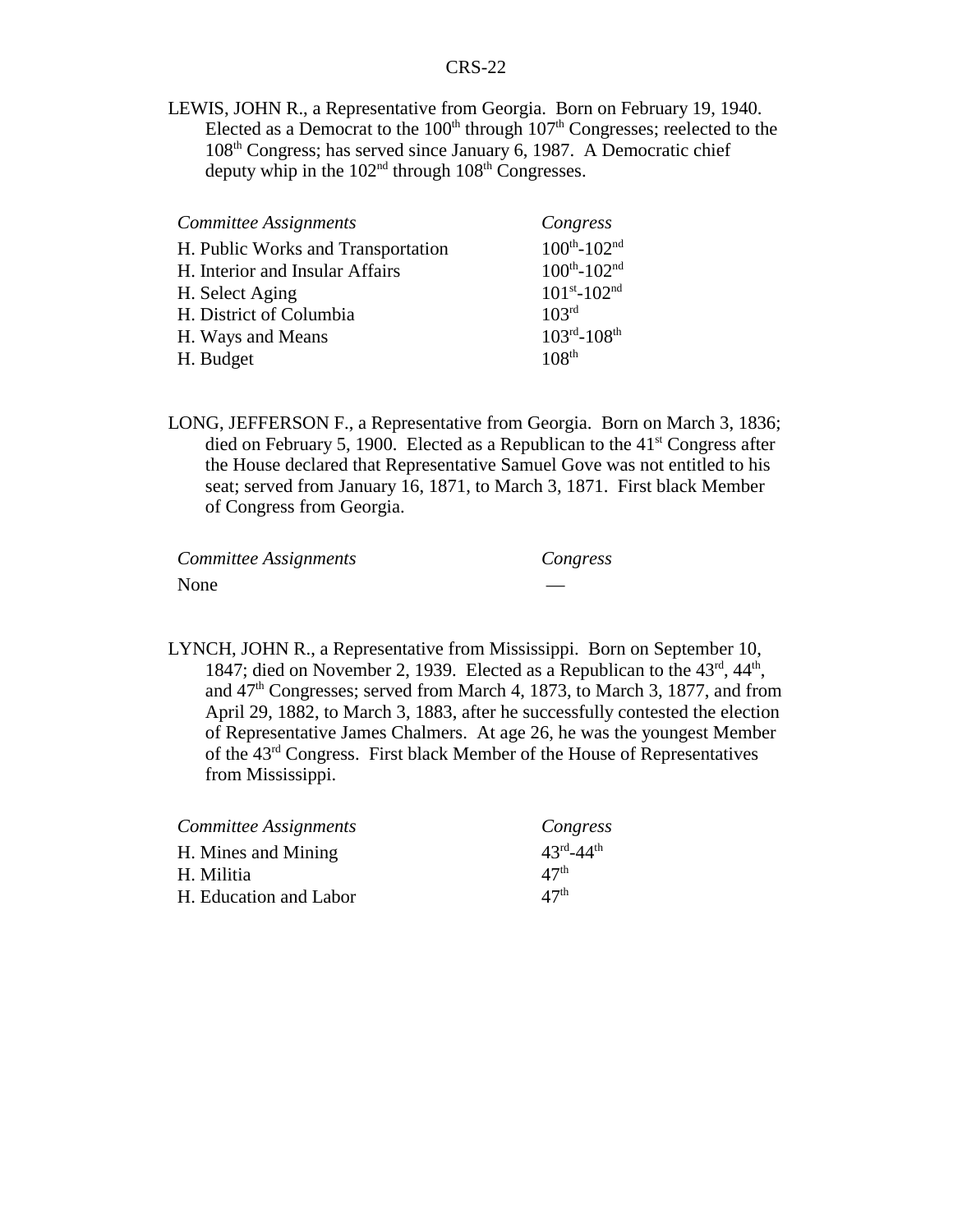McKINNEY, CYNTHIA A., a Representative from Georgia. Born on March 17, 1955. Elected as a Democrat to the  $103<sup>rd</sup>$  through  $107<sup>th</sup>$  Congresses; served from January 5, 1993, to January 3, 2003.

| Committee Assignments             | Congress              |
|-----------------------------------|-----------------------|
| H. Agriculture                    | 103 <sup>rd</sup>     |
| H. Foreign Affairs                | 103 <sup>rd</sup>     |
| H. International Relations        | $104^{th} - 107^{th}$ |
| H. Banking and Financial Services | $104^{th} - 105^{th}$ |
| H. National Security              | $105^{th}$            |
| H. Armed Services                 | $106^{th} - 107^{th}$ |

MAJETTE, DENISE L., a Representative from Georgia. Born on May 18, 1955. Elected as a Democrat to the 108<sup>th</sup> Congress; has served since January 7, 2003.

| Committee Assignments          | Congress          |
|--------------------------------|-------------------|
| H. Budget                      | 108 <sup>th</sup> |
| H. Education and the Workforce | 108 <sup>th</sup> |
| H. Small Business              | 108 <sup>th</sup> |

MEEK, CARRIE P., a Representative from Florida. Born on April 29, 1926. Elected as a Democrat to the  $103<sup>rd</sup>$  through  $107<sup>th</sup>$  Congresses; served from January 5, 1993, to January 3, 2003.

| Committee Assignments              | Congress                                                  |
|------------------------------------|-----------------------------------------------------------|
| H. Appropriations                  | $103^{\text{rd}}$ , $105^{\text{th}}$ - $107^{\text{th}}$ |
| H. Budget                          | $104^{\text{th}}$                                         |
| H. Government Reform and Oversight | $104^{th}$                                                |

MEEK, KENDRICK, a Representative from Florida. Born on September 6, 1966. Elected to the  $108<sup>th</sup> Congress$ ; has served since January 7, 2003. Succeeded his mother, Representative Carrie Meek.

| Committee Assignments | Congress          |
|-----------------------|-------------------|
| H. Armed Services     | 108 <sup>th</sup> |
| H. Homeland Security  | 108 <sup>th</sup> |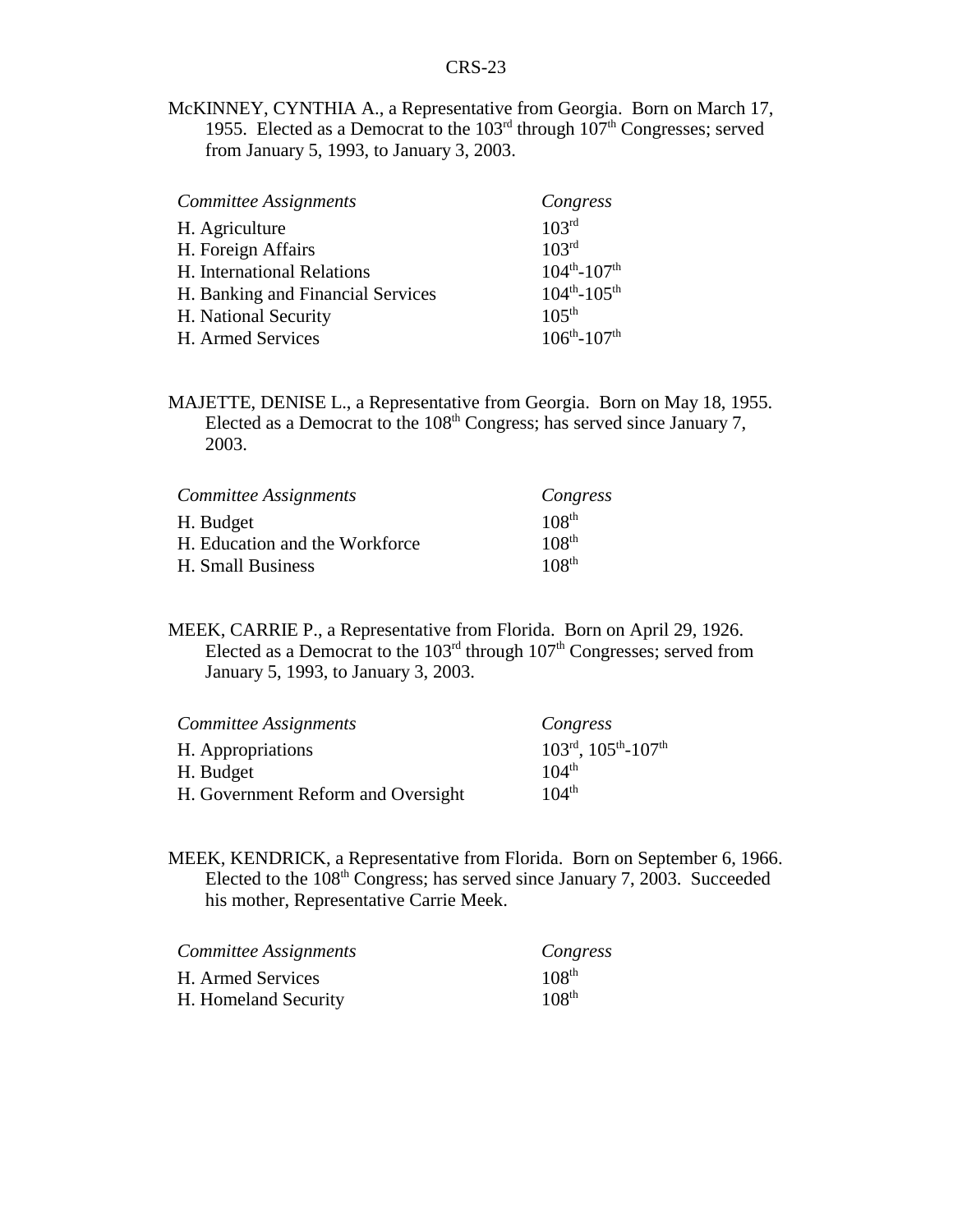MEEKS, GREGORY, a Representative from New York. Born on September 25, 1953. Elected as a Democrat to the  $105<sup>th</sup>$  Congress to fill the vacancy caused by the resignation of Representative Floyd Flake; reelected to the  $106<sup>th</sup>$ through108<sup>th</sup> Congresses; has served since February 5, 1998.

| Committee Assignments             | Congress                      |
|-----------------------------------|-------------------------------|
| H. Banking and Financial Services | $105^{th} - 106^{th}$         |
| H. Financial Services             | $107^{th}$ -108 <sup>th</sup> |
| H. International Relations        | $106^{th} - 108^{th}$         |

METCALFE, RALPH H., a Representative from Illinois. Born on May 30, 1910; died on October 10, 1978. Elected as a Democrat to the 92<sup>nd</sup> through 95<sup>th</sup> Congresses; served from January 3, 1971, to October 10, 1978.

| Committee Assignments              | Congress            |
|------------------------------------|---------------------|
| H. Interstate and Foreign Commerce | $92^{nd} - 95^{th}$ |
| H. Merchant Marine and Fisheries   | $92^{nd} - 95^{th}$ |
| H. Post Office and Civil Service   | 95 <sup>th</sup>    |

MFUME, KWEISI, a Representative from Maryland. Born on October 24, 1948. Elected as a Democrat to the  $100<sup>th</sup>$  through  $104<sup>th</sup>$  Congresses; served from January 6, 1987, to February 16, 1996, when he resigned to become Executive Director of the NAACP. Chair of the Congressional Black Caucus in the 103rd Congress, 1993-1994. Co-chair of the Democratic Policy Committee in the 104<sup>th</sup> Congress, 1995-1996.

| Committee Assignments                  | Congress                            |
|----------------------------------------|-------------------------------------|
| H. Banking, Finance, and Urban Affairs | $100^{th}$ - $103^{rd}$             |
| H. Banking and Financial Services      | $104^{th}$                          |
| H. Small Business                      | $100^{th} - 104^{th}$               |
| H. Education and Labor                 | 101 <sup>st</sup>                   |
| H. Select Narcotics Abuse and Control  | $101^{st} - 102^{nd}$               |
| Jt. Economic                           | $102^{\text{nd}} - 104^{\text{th}}$ |
| H. Standards of Official Conduct       | 103 <sup>rd</sup>                   |
| H. Select Hunger                       | 100 <sup>th</sup>                   |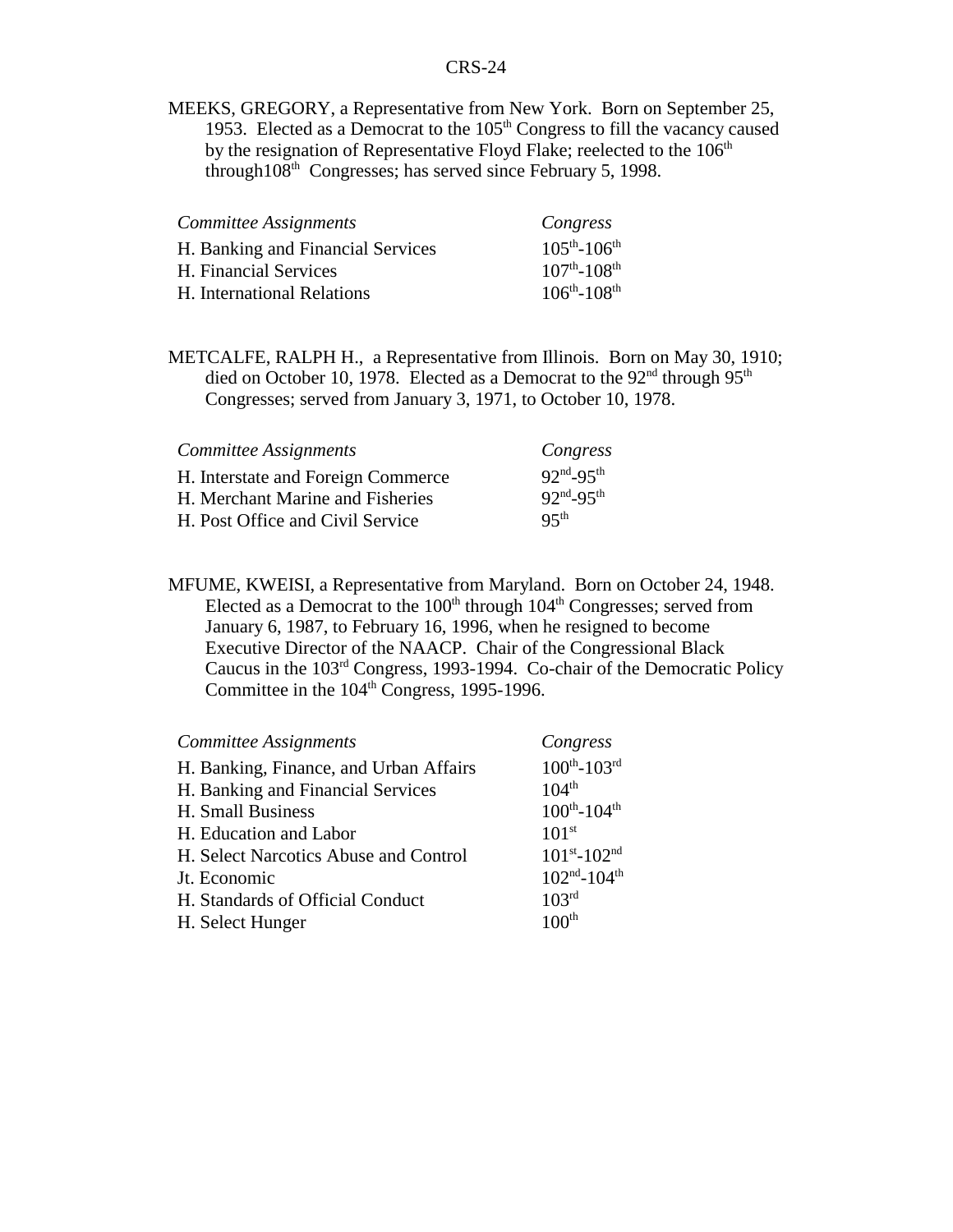MILLENDER-McDONALD, JUANITA, a Representative from California. Born on September 7, 1938. Elected as a Democrat to the  $104<sup>th</sup>$  Congress to fill the vacancy caused by the resignation of Representative Walter Tucker; reelected to the 105<sup>th</sup> through 108<sup>th</sup> Congresses; has served since April 16, 1996.

| Committee Assignments                | Congress              |
|--------------------------------------|-----------------------|
| H. Small Business                    | $104^{th} - 108^{th}$ |
| H. Transportation and Infrastructure | $104^{th} - 108^{th}$ |
| H. Administration                    | 108 <sup>th</sup>     |
| Jt. Library                          | 108 <sup>th</sup>     |

MILLER, THOMAS E., a Representative from South Carolina. Born on June 17, 1849; died on April 8, 1936. Elected as a Republican to the  $51<sup>st</sup> Congress$ ; served from September 24, 1890, to March 3, 1891, when he successfully contested the election of William Elliott.

| Committee Assignments  | Congress         |
|------------------------|------------------|
| H. Library of Congress | 51 <sup>st</sup> |

MITCHELL, ARTHUR W., a Representative from Illinois. Born on December 22, 1883; died on May 9, 1968. Elected as a Democrat to the  $74<sup>th</sup>$  through  $77<sup>th</sup>$  Congresses; served from January 3, 1935, to January 3, 1943. First black Democrat elected to Congress.

| Committee Assignments         | Congress                    |
|-------------------------------|-----------------------------|
| H. Post Office and Post Roads | $74^{th}$ -77 <sup>th</sup> |

MITCHELL, PARREN J., a Representative from Maryland. Born on April 29, 1922. Elected as a Democrat to the  $92<sup>nd</sup>$  through  $99<sup>th</sup>$  Congresses; served from January 3, 1971, to January 3, 1987. First black Member of Congress from Maryland. Chair of the Congressional Black Caucus during the  $95<sup>th</sup>$ Congress, 1977-1978.

| Committee Assignments                  | Congress                           |
|----------------------------------------|------------------------------------|
| H. Banking and Currency                | $92nd-93rd$                        |
| H. Banking, Finance, and Urban Affairs | 94 <sup>th</sup> -99 <sup>th</sup> |
| H. Select Small Business               | $92nd-93rd$                        |
| H. Small Business                      | 94th, 96th-99th                    |
|                                        | (committee chair, $97th-99th$ )    |
| H. Budget                              | $93^{rd} - 95^{th}$                |
| Jt. Defense Production                 | $94^{th} - 95^{th}$                |
| Jt. Economic                           | $95th - 99th$                      |
|                                        |                                    |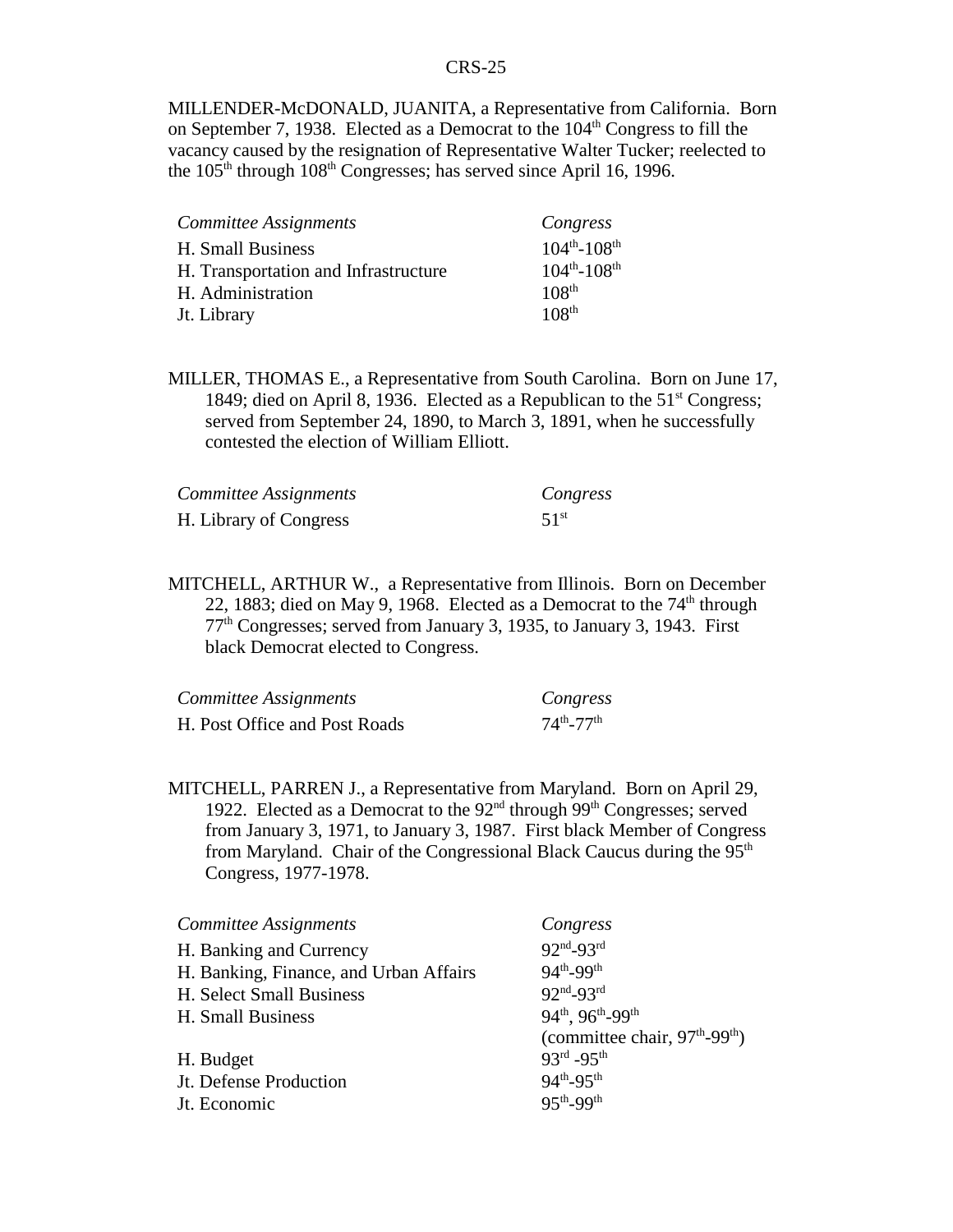MOSELEY-BRAUN, CAROL, a Senator from Illinois. Born on August 16, 1947. First elected as a Democrat to the  $103<sup>rd</sup>$  Congress and served through the  $105<sup>th</sup>$  Congress; from January 5, 1993, to January 3, 1999. First black woman and black Democrat to serve in the Senate. Ambassador to New Zealand from 1999-2001; candidate for U.S. President in 2004.

| Committee Assignments                  | Congress              |
|----------------------------------------|-----------------------|
| S. Banking, Housing, and Urban Affairs | $103^{rd} - 105^{th}$ |
| S. Judiciary                           | 103 <sup>rd</sup>     |
| S. Small Business                      | 103 <sup>rd</sup>     |
| S. Finance                             | $104^{th} - 105^{th}$ |
| S. Special Aging                       | $104^{th} - 105^{th}$ |

MURRAY, GEORGE W., a Representative from South Carolina. Born on September 22, 1853; died on April 21, 1926. Elected as a Republican to the 53rd and 54th Congresses; served from March 4, 1893, to March 3, 1895, and from June 4, 1896, to March 3, 1897 (successfully contested an election).

| Committee Assignments           | Congress            |
|---------------------------------|---------------------|
| H. Education                    | $53^{rd} - 54^{th}$ |
| H. Expenditures in the Treasury | 54 <sup>th</sup>    |
| Department                      |                     |

NASH, CHARLES E., a Representative from Louisiana. Born on May 23, 1844; died on June 21, 1913. Elected as a Republican to the  $44<sup>th</sup>$  Congress; served from March 4, 1875, to March 3, 1877. First black Member of Congress from Louisiana.

| Committee Assignment   | Congress         |
|------------------------|------------------|
| H. Education and Labor | 44 <sup>th</sup> |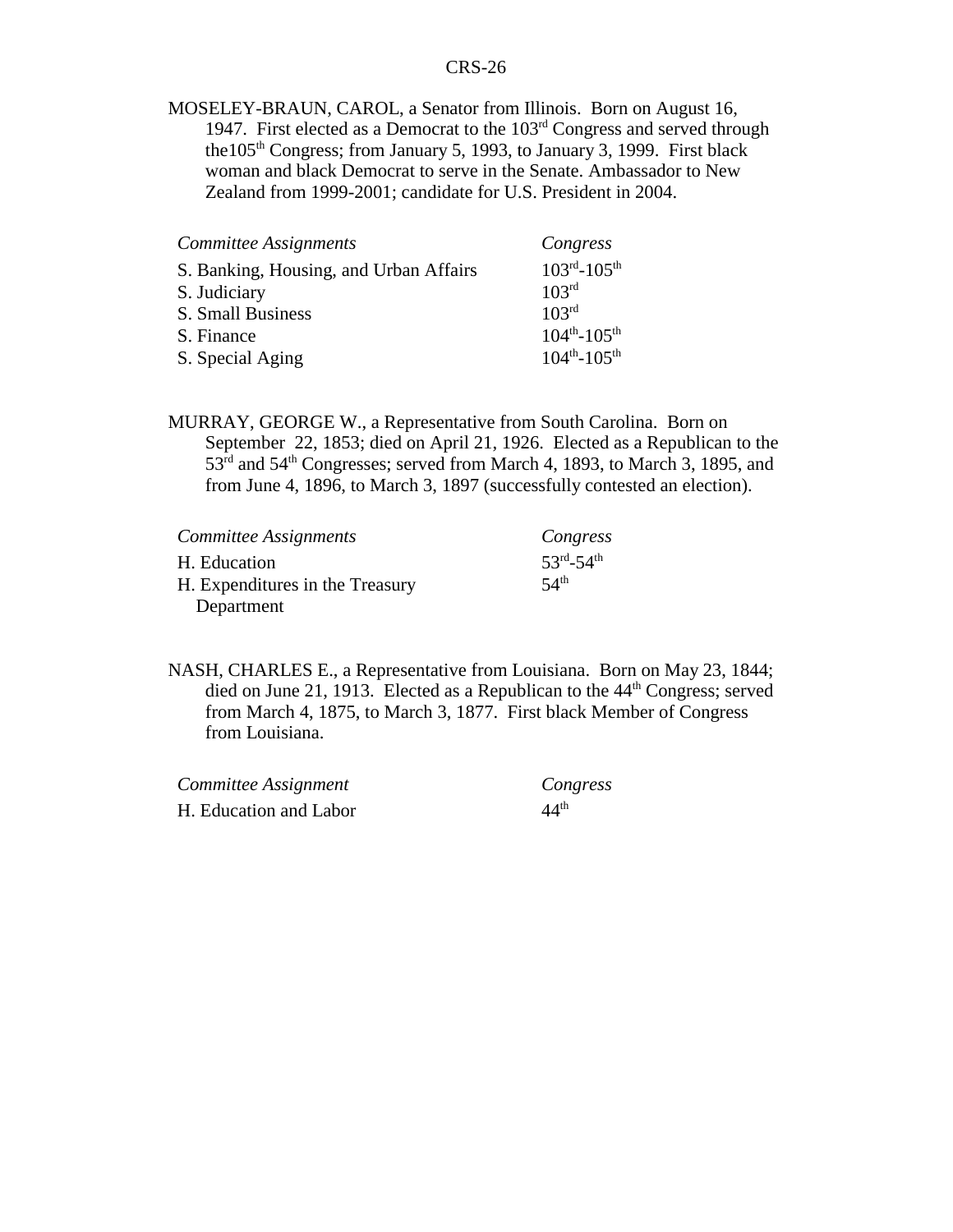NIX, ROBERT N.C., Sr., a Representative from Pennsylvania. Born on August 9, 1905; died on June 22, 1987. Elected as a Democrat to the  $85<sup>th</sup>$  Congress to fill the vacancy caused by the resignation of Representative Earl Chudoff; reelected to the  $86<sup>th</sup>$  through  $95<sup>th</sup>$  Congresses; served from June 4, 1958, to January 3, 1979. First black Member of Congress from Pennsylvania.

| Committee Assignments            | Congress                           |
|----------------------------------|------------------------------------|
| H. Merchant Marine and Fisheries | $85^{th} - 86^{th}$                |
| H. Foreign Affairs               | $87^{th} - 93^{rd}$                |
| H. International Relations       | $94^{th} - 95^{th}$                |
| H. Veterans' Affairs             | $85^{th} - 86^{th}$                |
| H. Post Office and Civil Service | 88 <sup>th</sup> -95 <sup>th</sup> |
|                                  | (committee chair, $95th$ )         |
| H. Select Standards and Conduct  | 89 <sup>th</sup>                   |
| H. Crime                         | 91 <sup>st</sup>                   |

NORTON, ELEANOR HOLMES, a Delegate from the District of Columbia. Born on June 13, 1937. Elected as a Democrat to the  $102<sup>nd</sup>$  through  $107<sup>th</sup>$ Congresses; reelected to the  $108<sup>th</sup>$  Congress; has served since January 3, 1991.

| Committee Assignments                | Congress                            |
|--------------------------------------|-------------------------------------|
| H. District of Columbia              | $102nd - 103rd$                     |
| H. Post Office and Civil Service     | $102^{\text{nd}} - 103^{\text{rd}}$ |
| H. Public Works and Transportation   | $102^{\text{nd}} - 103^{\text{rd}}$ |
| H. Transportation and Infrastructure | $104^{th} - 108^{th}$               |
| H. Government Reform and Oversight   | $104^{th} - 105^{th}$               |
| H. Small Business                    | $104^{th}$                          |
| Jt. Committee on the Organization of | $102nd - 103rd$                     |
| Congress                             |                                     |
| H. Government Reform                 | $106^{th} - 108^{th}$               |
| H. Homeland Security                 | 108 <sup>th</sup>                   |

O'HARA, JAMES E., a Representative from North Carolina. Born on February 26, 1844; died on September 15, 1905. Elected as a Republican to the  $48<sup>th</sup>$ and 49<sup>th</sup> Congresses; served from March 4, 1883, to March 3, 1887.

| Committee Assignments               | Congress         |
|-------------------------------------|------------------|
| H. Mines and Mining                 | 48 <sup>th</sup> |
| H. Expenditures on Public Buildings | 49 <sup>th</sup> |
| H. Invalid Pensions                 | 49 <sup>th</sup> |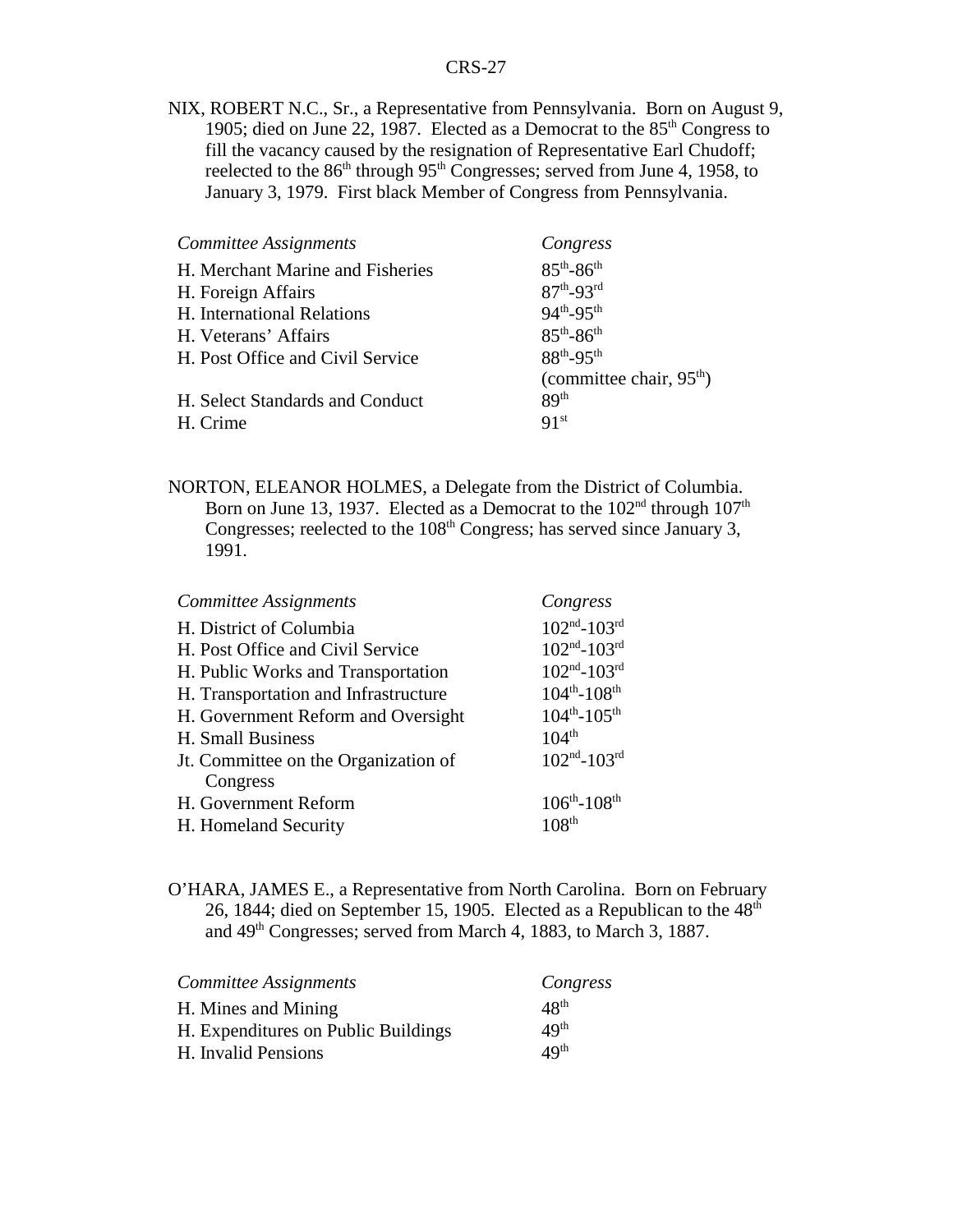OWENS, MAJOR R., a Representative from New York. Born on June 28, 1936. Elected as a Democrat to the  $98<sup>th</sup>$  through  $107<sup>th</sup>$  Congresses; reelected to the 108th Congress; has served since January 3, 1983.

| Committee Assignments              | Congress              |
|------------------------------------|-----------------------|
| H. Education and Labor             | $98^{th} - 103^{rd}$  |
| H. Economic and Educational        | $104^{th}$            |
| Opportunities                      |                       |
| H. Government Operations           | $98^{th} - 103^{rd}$  |
| H. Government Reform and Oversight | $104^{th} - 105^{th}$ |
| H. Education and the Workforce     | $105^{th} - 108^{th}$ |
| H. Government Reform               | $106^{th} - 108^{th}$ |

PAYNE, DONALD M., a Representative from New Jersey. Born on July 16, 1934. Elected as a Democrat to the  $101<sup>st</sup>$  through  $107<sup>th</sup>$  Congresses; reelected to the 108<sup>th</sup> Congress; has served since January 3, 1989. First black Member of Congress from New Jersey. Chair of the Congressional Black Caucus in the  $104^{\text{th}}$  Congress, 1995-1996.

| <b>Committee Assignments</b>              | Congress              |
|-------------------------------------------|-----------------------|
| H. Education and Labor                    | $101^{st} - 103^{rd}$ |
| H. Economic and Educational Opportunities | $104^{th}$            |
| H. Education and the Workforce            | $105^{th} - 108^{th}$ |
| H. Foreign Affairs                        | $101^{st} - 103^{rd}$ |
| H. Government Operations                  | $101^{st} - 103^{rd}$ |
| H. International Relations                | $104^{th} - 108^{th}$ |

POWELL, ADAM CLAYTON Jr., a Representative from New York. Born on November 29, 1908; died on April 4, 1972. Elected as a Democrat to the 79<sup>th</sup> through  $90<sup>th</sup> Congresses$ , but was not seated in the  $90<sup>th</sup> Congress$  (excluded from that Congress on March 1, 1967). He served from January 3, 1945, to January 3, 1967. In April 1967, he was reelected in a special election to the seat from which he had been excluded, but he did not attempt to take the oath of office. He was reelected to the  $91<sup>st</sup>$  Congress and served from January 3, 1969, to January 3, 1971. First black Member of Congress from New York.

| Committee Assignments           | Congress                                       |
|---------------------------------|------------------------------------------------|
| H. Indian Affairs               | 79 <sup>th</sup>                               |
| H. Invalid Pensions             | 79 <sup>th</sup>                               |
| H. Labor                        | 7Q <sup>th</sup>                               |
| H. Education and Labor          | $80^{th}$ -89 <sup>th</sup> , 91 <sup>st</sup> |
|                                 | (committee chair, $87th - 89th$ )              |
| H. Interior and Insular Affairs | $84^{th} - 86^{th}$                            |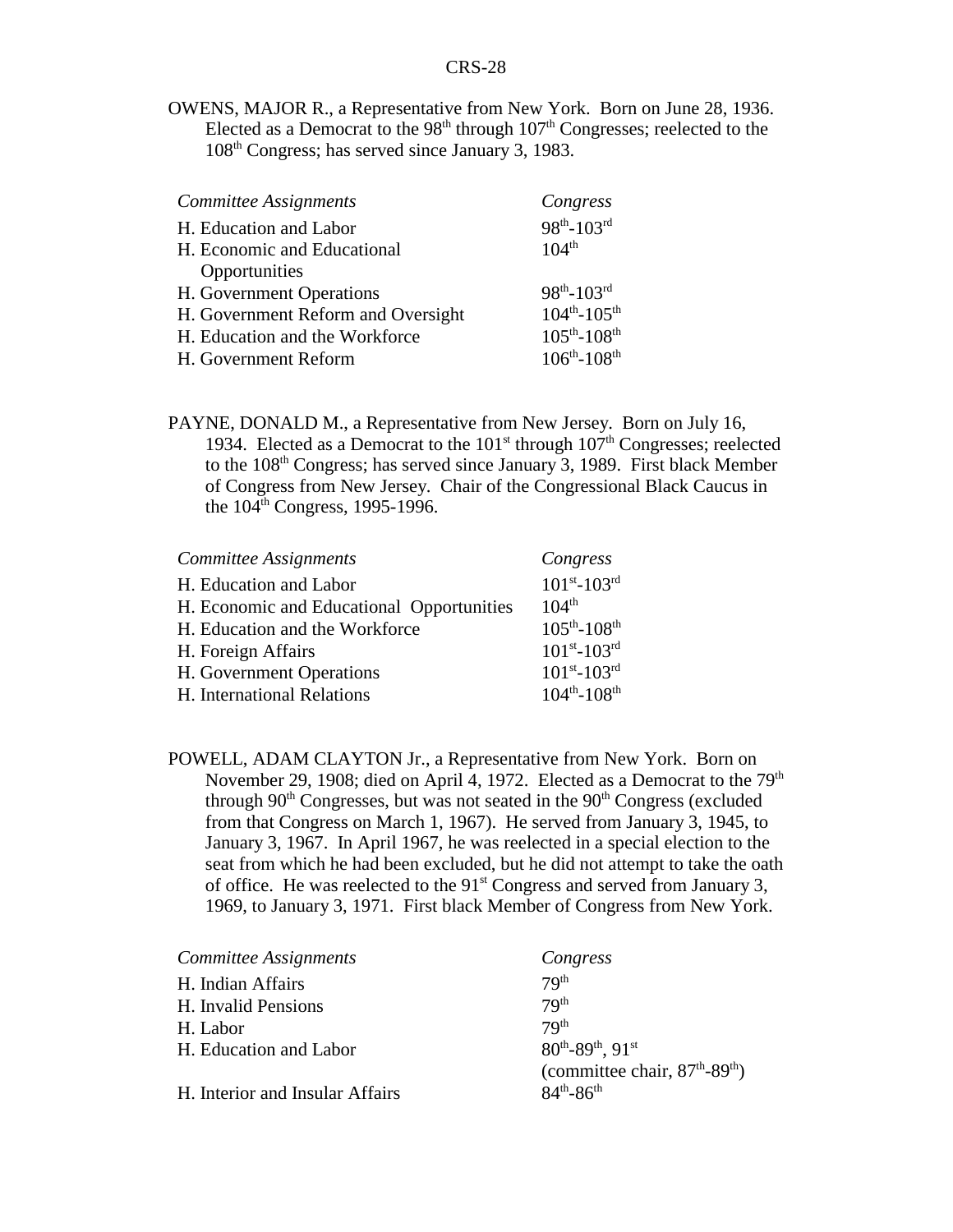RAINEY, JOSEPH H., a Representative from South Carolina. Born on June 21, 1832; died on August 2, 1887. Elected as a Republican to the  $41<sup>st</sup> Congress$ when the House declared the seat of Representative Benjamin Whittemore vacant; reelected to the  $42<sup>nd</sup>$  through  $45<sup>th</sup>$  Congresses; served from December 12, 1870, to March 3, 1879. First black Member of the House of Representatives and first black Member of Congress from South Carolina.

| Committee Assignments             | Congress            |
|-----------------------------------|---------------------|
| H. Freedmen's Affairs             | $41^{st} - 42^{nd}$ |
| H. Indian Affairs                 | $43^{\text{rd}}$    |
| H. Invalid Pensions               | $44^{th} - 45^{th}$ |
| H. Select Celebration of Proposed | 43 <sup>rd</sup>    |
| National Census of 1875           |                     |

RANGEL, CHARLES B., a Representative from New York. Born on June 11, 1930. Elected as a Democrat to the  $92<sup>nd</sup>$  through  $107<sup>th</sup>$  Congresses; reelected to the 108th Congress; has served since January 3, 1971. Chair of the Congressional Black Caucus during the 94<sup>th</sup> Congress, 1975.

| Committee Assignments                 | Congress                           |
|---------------------------------------|------------------------------------|
| H. Public Works                       | 92 <sup>nd</sup>                   |
| H. Science and Astronautics           | Q                                  |
| H. Judiciary                          | $92nd-93rd$                        |
| H. District of Columbia               | 93 <sup>rd</sup>                   |
| H. Ways and Means                     | $94^{th} - 108^{th}$               |
| H. Select Crime                       | $92nd-93rd$                        |
| H. Select Narcotics Abuse and Control | $94^{th} - 102^{nd}$               |
|                                       | (committee chair, $98th - 102nd$ ) |
| Jt. Taxation                          | $104^{th} - 105^{th}$              |

RANSIER, ALONZO J., a Representative from South Carolina. Born on January 3, 1834; died on August 17, 1882. Elected as a Republican to the  $43<sup>rd</sup>$ Congress; served from March 3, 1873, to March 3, 1875.

| Committee Assignments | Congress         |
|-----------------------|------------------|
| H. Manufactures       | 43 <sup>rd</sup> |

RAPIER, JAMES T., a Representative from Alabama. Born on November 13, 1837; died on May 31, 1883. Elected as a Republican to the 43rd Congress; served from March 4, 1873, to March 3, 1875.

| Committee Assignment   | Congress         |
|------------------------|------------------|
| H. Education and Labor | $43^{\text{rd}}$ |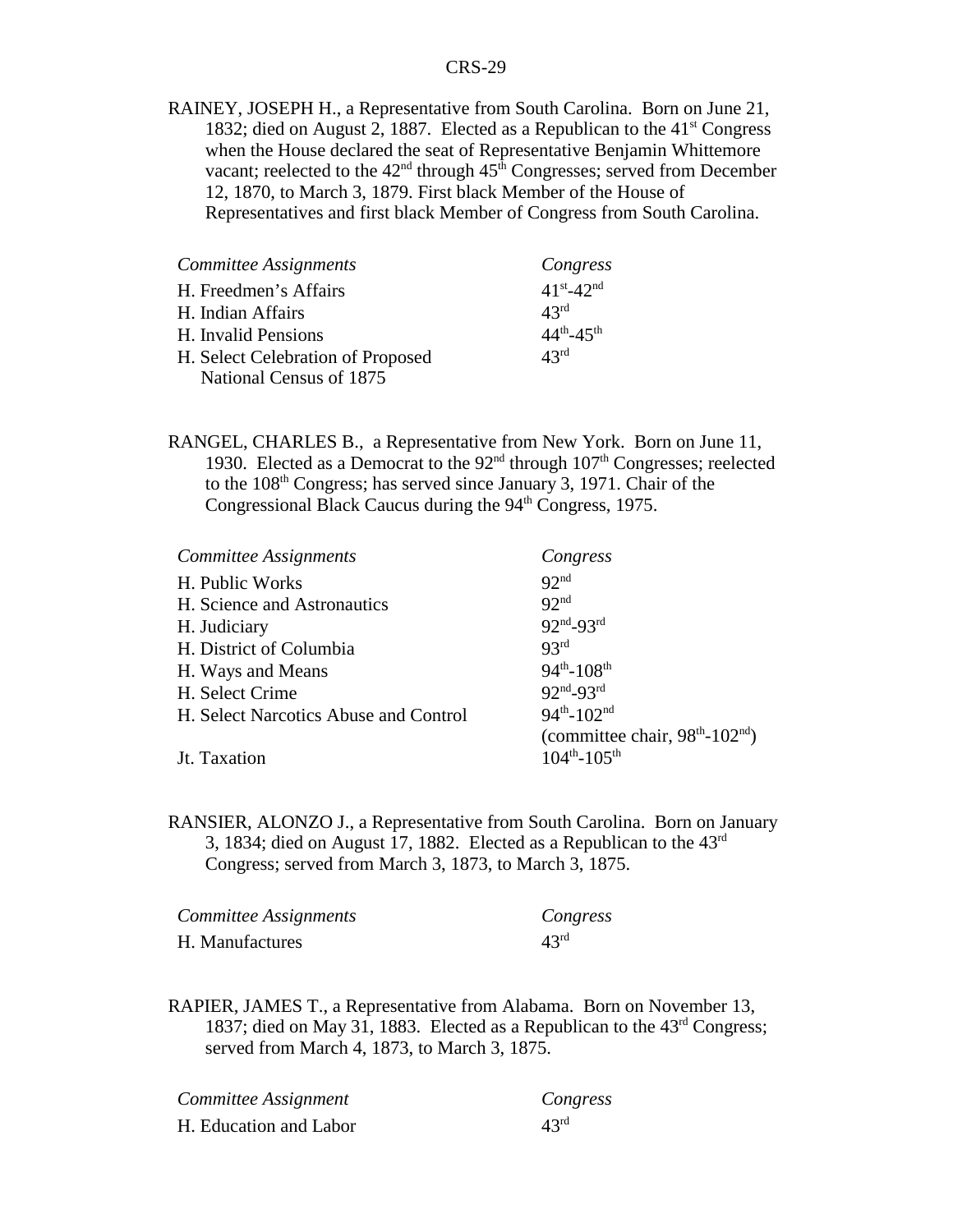REVELS, HIRAM R., a Senator from Mississippi. Born on September 27, 1827; died on January 16, 1901. Elected as a Republican to the  $41<sup>st</sup>$  Congress after Mississippi was readmitted to the union, and served from February 25, 1870, to March 3, 1871. First black Member of Congress; first black Republican elected to Congress; first black Member of Congress from Mississippi.

| Committee Assignments   | Congress         |
|-------------------------|------------------|
| S. Education and Labor  | 41 <sup>st</sup> |
| S. District of Columbia | 41 <sup>st</sup> |

REYNOLDS, MELVIN J., a Representative from Illinois. Born on January 8, 1952. Elected as a Democrat to the  $103<sup>rd</sup>$  and  $104<sup>th</sup>$  Congresses; served from January 5, 1993, until his resignation on October 1, 1995.

| Committee Assignment        | Congress          |
|-----------------------------|-------------------|
| H. Ways and Means           | 10 <sup>3rd</sup> |
| H. Economic and Educational | $104^{th}$        |
| Opportunities               |                   |

RUSH, BOBBY L., a Representative from Illinois. Born on November 23, 1946. Elected as a Democrat to the  $103<sup>rd</sup>$  through  $107<sup>th</sup>$  Congresses; reelected to the 108th Congress; has served since January 5, 1993.

| Committee Assignments                  | Congress                      |
|----------------------------------------|-------------------------------|
| H. Banking, Finance, and Urban Affairs | 103 <sup>rd</sup>             |
| H. Government Operations               | 103 <sup>rd</sup>             |
| H. Science, Space, and Technology      | 103 <sup>rd</sup>             |
| H. Commerce                            | $104^{th} - 106^{th}$         |
| H. Energy and Commerce                 | $107^{th}$ -108 <sup>th</sup> |

SAVAGE, GUS, a Representative from Illinois. Born on October 30, 1925. Elected as a Democrat to the  $97<sup>th</sup>$  through  $102<sup>nd</sup>$  Congresses; served from January 3, 1981, to January 3, 1993.

| Committee Assignments              | Congress                     |
|------------------------------------|------------------------------|
| H. Post Office and Civil Service   | Q7 <sup>th</sup>             |
| H. Public Works and Transportation | $97th - 102nd$               |
| H. Small Business                  | $97^{th}$ -102 <sup>nd</sup> |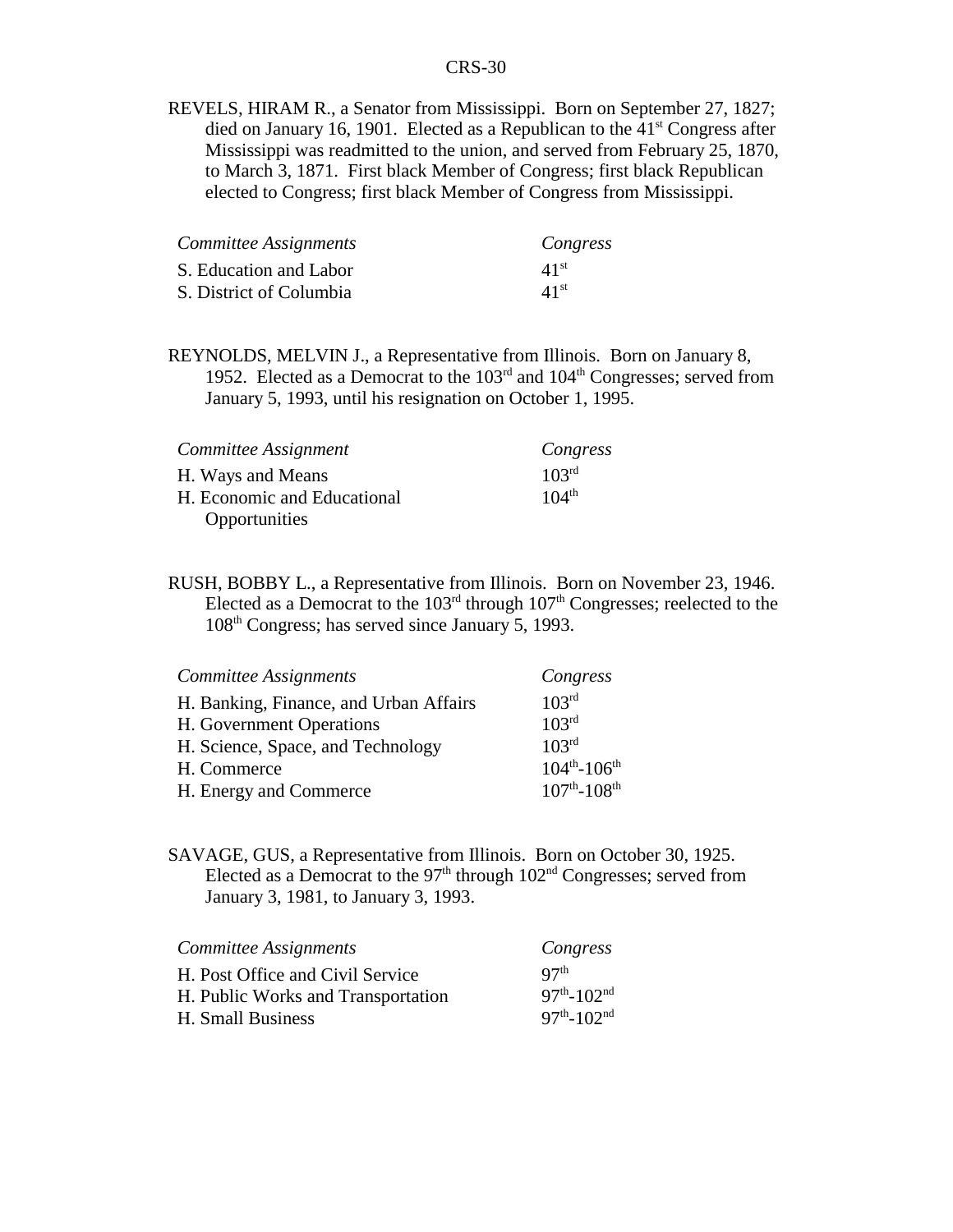SCOTT, DAVID, a Representative from Georgia. Born on June 27, 1946. Elected as a Democrat to the  $108<sup>th</sup>$  Congress; has served since January 7, 2003.

| Committee Assignments | Congress          |
|-----------------------|-------------------|
| H. Agriculture        | $108^{th}$        |
| H. Financial Services | 108 <sup>th</sup> |

SCOTT, ROBERT C., a Representative from Virginia. Born on April 30, 1947. Elected as a Democrat to the  $103<sup>rd</sup>$  through  $107<sup>th</sup>$  Congresses; reelected to the 108th Congress; has served since January 5, 1993.

| Committee Assignments                          | Congress                            |
|------------------------------------------------|-------------------------------------|
| H. Education and Labor                         | 103 <sup>rd</sup>                   |
| H. Judiciary                                   | $103^{\text{rd}} - 108^{\text{th}}$ |
| H. Science, Space, and Technology              | 103 <sup>rd</sup>                   |
| H. Economic and Educational                    | 104 <sup>th</sup>                   |
| Opportunities                                  |                                     |
| H. Education and the Workforce                 | $105^{th} - 107^{th}$               |
| H. Select U.S. National Security and Military/ | 106 <sup>th</sup>                   |
| Commercial Concerns with the People's          |                                     |
| Republic of China                              |                                     |
| H. Budget                                      |                                     |

SMALLS, ROBERT, a Representative from South Carolina. Born on April 5, 1839; died on February 22, 1915. Elected as a Republican to the  $44<sup>th</sup>$ ,  $45<sup>th</sup>$ , and  $47<sup>th</sup>$  through  $49<sup>th</sup>$  Congresses. He served from March 4, 1875, to March 3, 1879; from July 19, 1882, to March 3, 1883, after he successfully contested the reelection of Representative George Tillman; and from March 18, 1884, to March 3, 1887, after he was elected to fill the vacancy caused by the death of Representative Edmund Mackey.

| Committee Assignments | Congress              |
|-----------------------|-----------------------|
| H. Agriculture        | $44^{th}$ , $47^{th}$ |
| H. Militia            | 45 <sup>th</sup>      |
| H. Manufactures       | 48 <sup>th</sup>      |
| H. War Claims         | 49 <sup>th</sup>      |

STEWART, BENNETT M., a Representative from Illinois. Born on August 6, 1912; died on April 26, 1988. Elected as a Democrat to the  $96<sup>th</sup> Congress$ ; served from January 3, 1979, to January 3, 1981.

| Committee Assignment | Congress         |
|----------------------|------------------|
| H. Appropriations    | 96 <sup>th</sup> |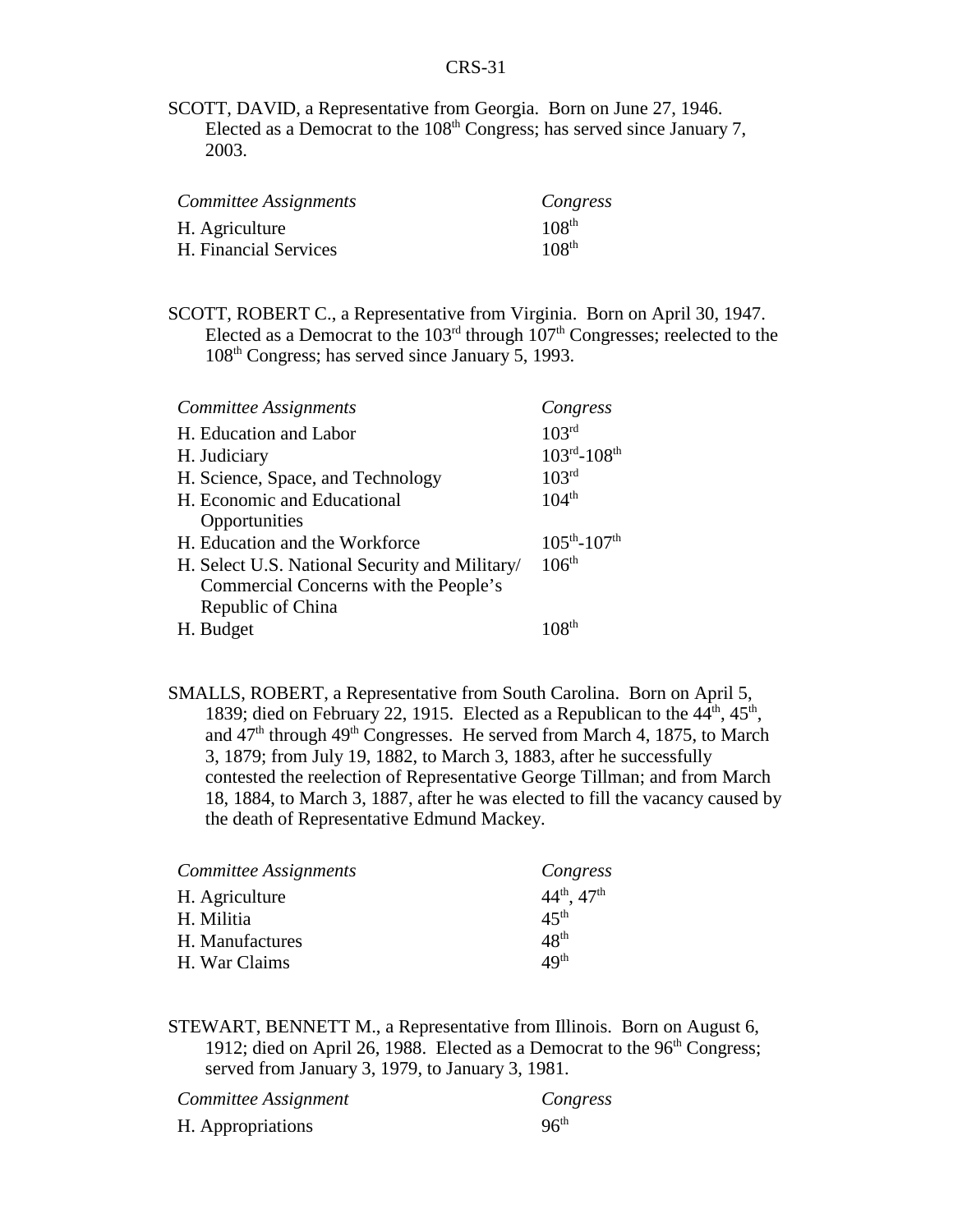STOKES, LOUIS, a Representative from Ohio. Born on February 23, 1925. Elected as a Democrat to the  $91<sup>st</sup>$  through  $105<sup>th</sup>$  Congresses; served from January 3, 1969, to January 3, 1999. First black Member of Congress from Ohio. Chair of the Congressional Black Caucus during the  $92<sup>nd</sup>$  and  $93<sup>rd</sup>$ Congresses, 1972-1974.

| Committee Assignments            | Congress                        |
|----------------------------------|---------------------------------|
| H. Education and Labor           | 91 <sup>st</sup>                |
| H. Internal Security             | 91 <sup>st</sup>                |
| H. Appropriations                | $92nd - 105th$                  |
| H. Budget                        | $95^{th} - 96^{th}$             |
| H. Standards of Official Conduct | 96th-98th, 102nd                |
|                                  | (committee chair, $97th-98th$ , |
|                                  | $102nd$ )                       |
| H. Select Assassinations         | $94^{th} - 95^{th}$             |
|                                  | (committee chair, $95th$ )      |
| H. Select Intelligence           | $98^{th} - 100^{th}$            |
| H. Select to Investigate Arms    | 100 <sup>th</sup>               |
| <b>Transactions to Iran</b>      |                                 |

THOMPSON, BENNIE G., a Representative from Mississippi. Born on January 28, 1948. Elected as a Democrat to the 103rd Congress to fill the vacancy caused by the resignation of Representative Mike Espy to become Secretary of Agriculture; reelected to the  $104<sup>th</sup>$  through  $108<sup>th</sup>$  Congresses; has served since April 20, 1993.

| Committee Assignments            | Congress                            |
|----------------------------------|-------------------------------------|
| H. Agriculture                   | $103^{\text{rd}} - 108^{\text{th}}$ |
| H. Merchant Marine and Fisheries | 103 <sup>rd</sup>                   |
| H. Small Business                | $103^{rd} - 104^{th}$               |
| H. Budget                        | $105^{th} - 107^{th}$               |
| H. Homeland Security             | 108 <sup>th</sup>                   |

TOWNS, EDOLPHUS, a Representative from New York. Born on July 21, 1934. Elected as a Democrat to the  $98<sup>th</sup>$  through  $107<sup>th</sup>$  Congresses; reelected to the 108th Congress; has served since January 3, 1983. Chair of the Congressional Black Caucus in the 102nd Congress, 1991-1992.

| <b>Committee Assignments</b>                               | Congress                                                      |
|------------------------------------------------------------|---------------------------------------------------------------|
| H. Government Operations                                   | $98^{th} - 103^{rd}$                                          |
| H. Government Reform and Oversight                         | $104^{th} - 105^{th}$                                         |
| H. Government Reform                                       | $106^{th} - 108^{th}$                                         |
| $98^{th} - 104^{th}$<br>H. Public Works and Transportation |                                                               |
| H. Energy and Commerce                                     | $101^{st}$ -103 <sup>rd</sup> , $107^{th}$ -108 <sup>th</sup> |
| H. Commerce                                                | $104^{th} - 106^{th}$                                         |
| H. Select Narcotics Abuse and Control                      | $98^{th} - 102^{nd}$                                          |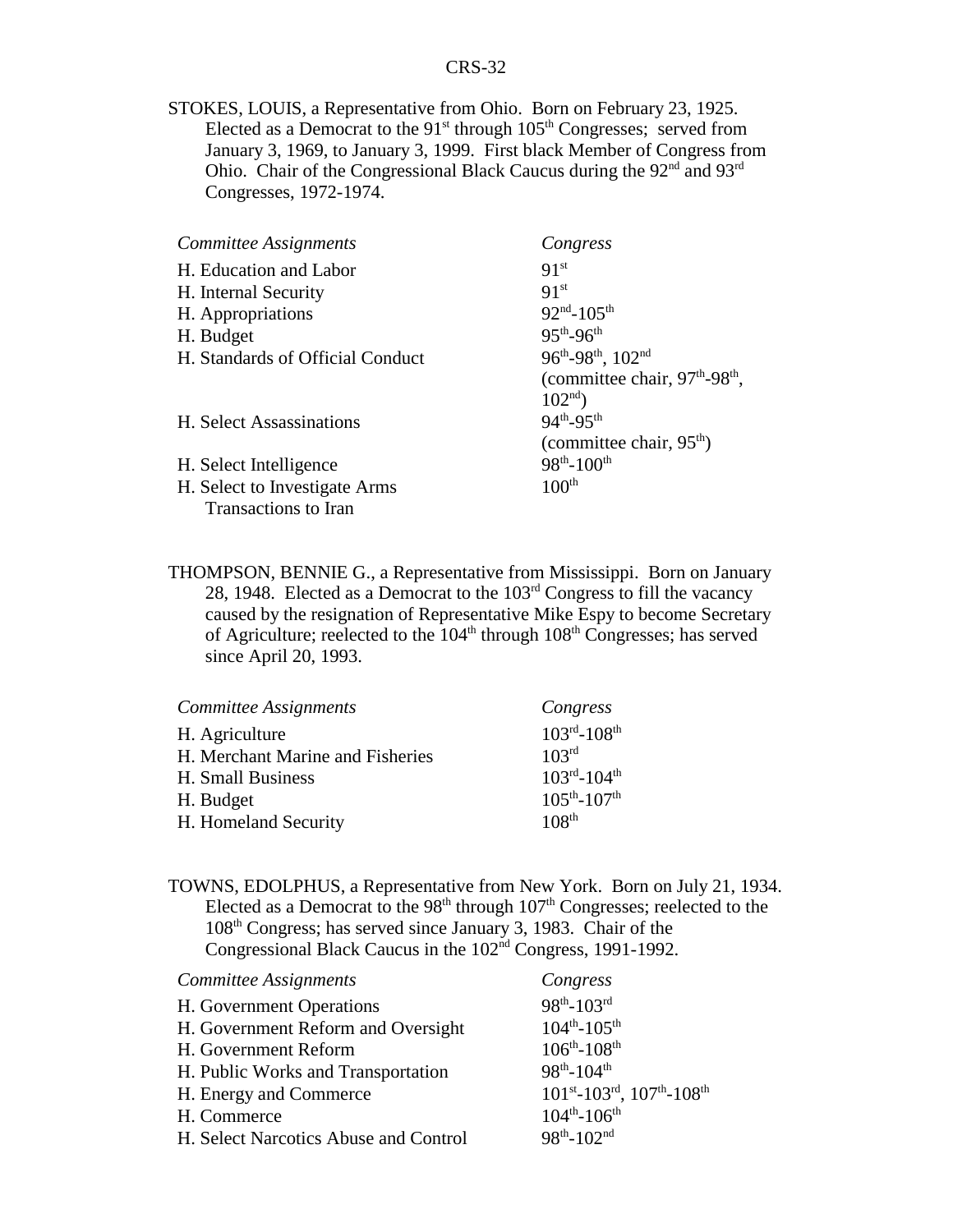TUCKER, WALTER R., a Representative from California. Born on May 28, 1957. Elected as a Democrat to the  $103<sup>rd</sup>$  and  $104<sup>th</sup>$  Congresses; served from January 5, 1993, until his resignation on December 15, 1995.

| Committee Assignments                | Congress              |
|--------------------------------------|-----------------------|
| H. Public Works and Transportation   | 10 <sup>3rd</sup>     |
| H. Small Business                    | $103^{rd} - 104^{th}$ |
| H. Transportation and Infrastructure | $104^{th}$            |

TURNER, BENJAMIN S., a Representative from Alabama. Born on March 17, 1825; died on March 21, 1894. Elected as a Republican to the  $42<sup>nd</sup>$ Congress; served from March 4, 1871, to March 3, 1873. First black Member of Congress from Alabama.

| Committee Assignment | Congress         |
|----------------------|------------------|
| H. Invalid Pensions  | 42 <sup>nd</sup> |

WALDON, ALTON R. Jr., a Representative from New York. Born on December 21, 1936. Elected as a Democrat to the  $99<sup>th</sup>$  Congress to fill the vacancy caused by the death of Representative Joseph Addabo; served from July 29, 1986, to January 3, 1987.

| Committee Assignments  | Congress         |
|------------------------|------------------|
| H. Education and Labor | QQ <sup>th</sup> |
| H. Small Business      | QQ <sup>th</sup> |

WALLS, JOSIAH T., a Representative from Florida. Born on December 30, 1842; died on May 5, 1905. Elected as a Republican to the  $42<sup>nd</sup>$  through  $44<sup>th</sup>$ Congresses; served from March 4, 1871, to January 29, 1873 (when his election was successfully contested); from March 4, 1873, to March 3, 1875; and from March 4, 1875, to April 19, 1876 (when his election was successfully contested). First black Member of Congress from Florida.

| Committee Assignments | Congress                          |
|-----------------------|-----------------------------------|
| H. Militia            | $42^{\text{nd}} - 43^{\text{rd}}$ |
| H. Mileage            | 44 <sup>th</sup>                  |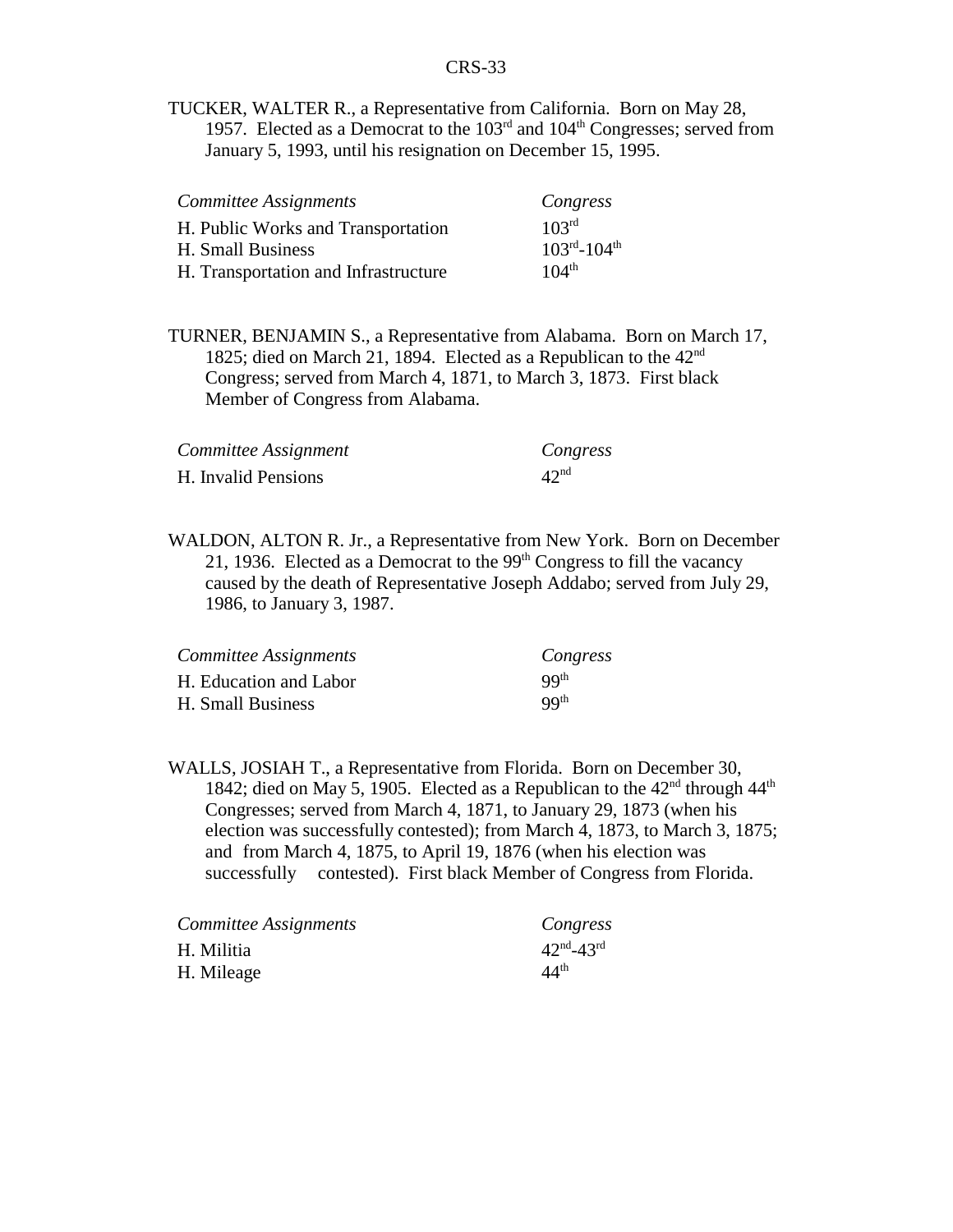WASHINGTON, CRAIG A., a Representative from Texas. Born on October 12, 1941. Elected as a Democrat to the  $101<sup>st</sup>$  Congress to fill the vacancy caused by the death of Representative Mickey Leland; reelected to the 102<sup>nd</sup> and 103rd Congresses; served from December 9, 1989, to January 3, 1995.

| <b>Committee Assignments</b>     | Congress              |
|----------------------------------|-----------------------|
| H. Education and Labor           | $101^{st} - 102^{nd}$ |
| H. Judiciary                     | $101^{st} - 103^{rd}$ |
| H. Energy and Commerce           | 103 <sup>rd</sup>     |
| H. Government Operations         | 103 <sup>rd</sup>     |
| H. Select Committee on Narcotics | 102 <sup>nd</sup>     |
| Abuse and Control                |                       |

WASHINGTON, HAROLD D., a Representative from Illinois. Born on April 15, 1922; died on November 25, 1987. Elected as a Democrat to the  $97<sup>th</sup>$  and 98th Congresses; served from January 3, 1981, to April 29, 1983, when he resigned to become Mayor of Chicago, Illinois.

| Committee Assignments    | Congress            |
|--------------------------|---------------------|
| H. Government Operations | Q7 <sup>th</sup>    |
| H. Education and Labor   | $97^{th} - 98^{th}$ |
| H. Judiciary             | $97^{th} - 98^{th}$ |

WATERS, MAXINE, a Representative from California. Born on August 31, 1938. Elected as a Democrat to the  $102<sup>nd</sup>$  through  $107<sup>th</sup>$  Congresses, reelected to the 108<sup>th</sup> Congress; has served since January 3, 1991. Chair of the Congressional Black Caucus in the  $105<sup>th</sup>$  Congress; vice chair of the Democratic Steering Committee in the  $105<sup>th</sup>$  through  $108<sup>th</sup>$  Congresses; a Democratic chief deputy whip in the  $106<sup>th</sup>$  through  $108<sup>th</sup>$  Congresses.

| Congress                      |
|-------------------------------|
| $102nd - 103rd$               |
| $104^{th} - 106^{th}$         |
| $107^{th}$ -108 <sup>th</sup> |
| $102nd - 104th$               |
| $103^{rd} - 104^{th}$         |
| $105^{th} - 108^{th}$         |
|                               |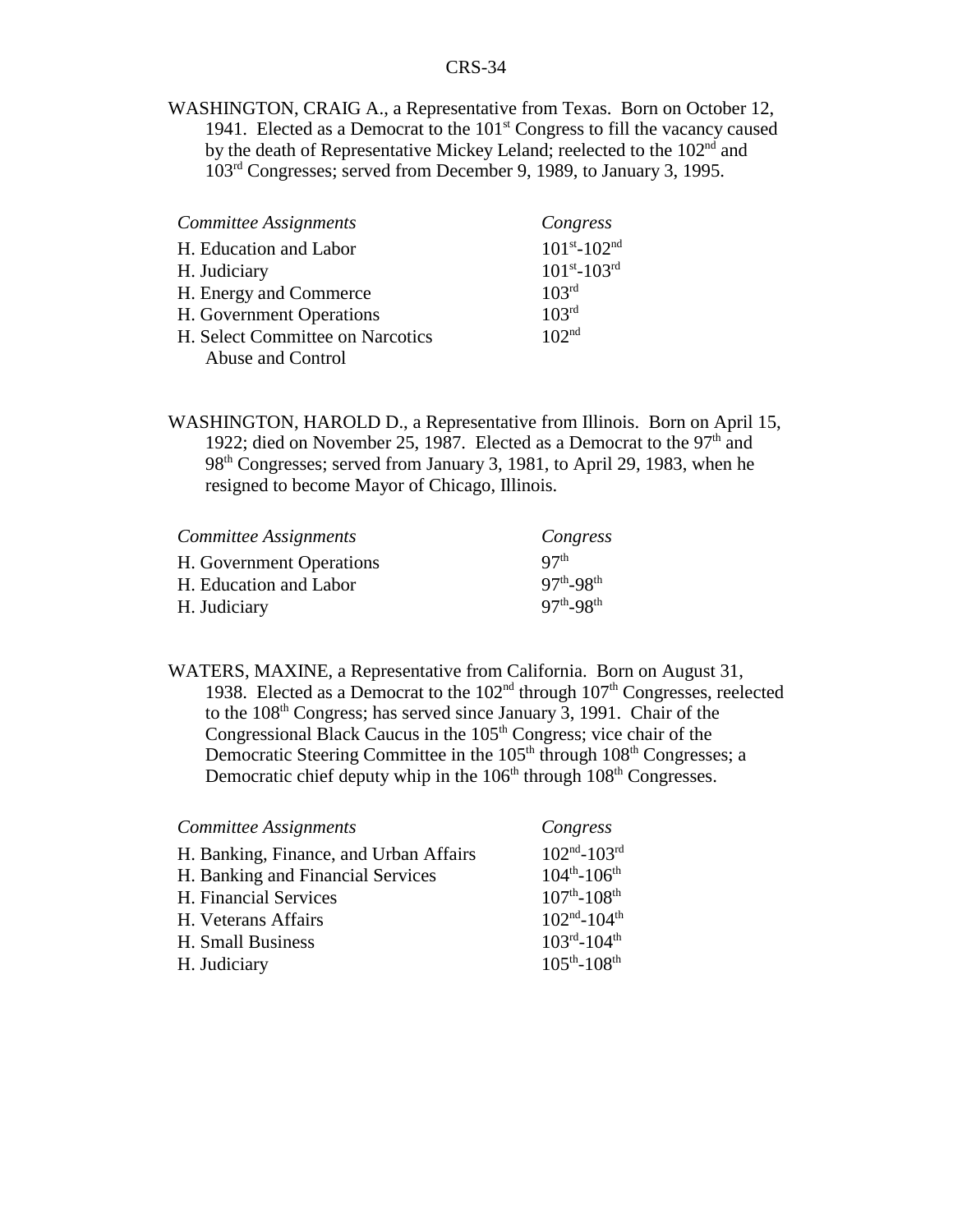WATSON, DIANE E., a Representative from California. Born on November 12, 1933. Elected as a Democrat to the  $107<sup>th</sup>$  Congress to fill the vacancy caused by the death of Representative Julian Dixon; reelected to the  $108<sup>th</sup>$  Congress; has served since June 7, 2001.

| Committee Assignments      | Congress                      |
|----------------------------|-------------------------------|
| H. International Relations | $107^{th}$ -108 <sup>th</sup> |
| H. Government Reform       | $107^{th}$ -108 <sup>th</sup> |

WATT, MELVIN L., a Representative from North Carolina. Born on August 26, 1945. Elected as a Democrat to the  $103<sup>rd</sup>$  through  $107<sup>th</sup>$  Congresses; reelected to the 108<sup>th</sup> Congress; has served since January 5, 1993.

| Committee Assignments                  | Congress                            |
|----------------------------------------|-------------------------------------|
| H. Banking, Finance, and Urban Affairs | 103 <sup>rd</sup>                   |
| H. Banking and Financial Services      | $104^{th} - 106^{th}$               |
| H. Financial Services                  | $107^{th}$ -108 <sup>th</sup>       |
| H. Post Office and Civil Service       | 10 <sup>3rd</sup>                   |
| H. Judiciary                           | $103^{\text{rd}} - 108^{\text{th}}$ |
| Jt. Economic                           | $107^{th}$ -108 <sup>th</sup>       |

WATTS, J.C., Jr., a Representative from Oklahoma. Born on November 18, 1957. Elected as a Republican to the  $104<sup>th</sup>$  through  $107<sup>th</sup>$  Congresses; served from January 3, 1995, to January 3, 2003. First black Member of Congress from Oklahoma. Chair of the House Republican Conference in the 106<sup>th</sup> through  $107<sup>th</sup>$  Congresses.

| Committee Assignments                | Congress              |
|--------------------------------------|-----------------------|
| H. Banking and Financial Services    | $104^{th}$            |
| H. National Security                 | $104^{th} - 105^{th}$ |
| H. Transportation and Infrastructure | $105^{th} - 106^{th}$ |
| H. Armed Services                    | $106^{th} - 107^{th}$ |

WHEAT, ALAN D., a Representative from Missouri. Born on October 16, 1951. Elected as a Democrat to the  $98<sup>th</sup>$  through  $103<sup>rd</sup>$  Congresses; served from January 3, 1983, to January 3, 1995.

| Committee Assignments                   | Congress              |
|-----------------------------------------|-----------------------|
| H. District of Columbia                 | $98^{th} - 103^{rd}$  |
| H. Rules                                | $98^{th} - 103^{rd}$  |
| H. Select Children, Youth, and Families | $98^{th} - 102^{nd}$  |
| H. Select Hunger                        | $101^{st} - 102^{nd}$ |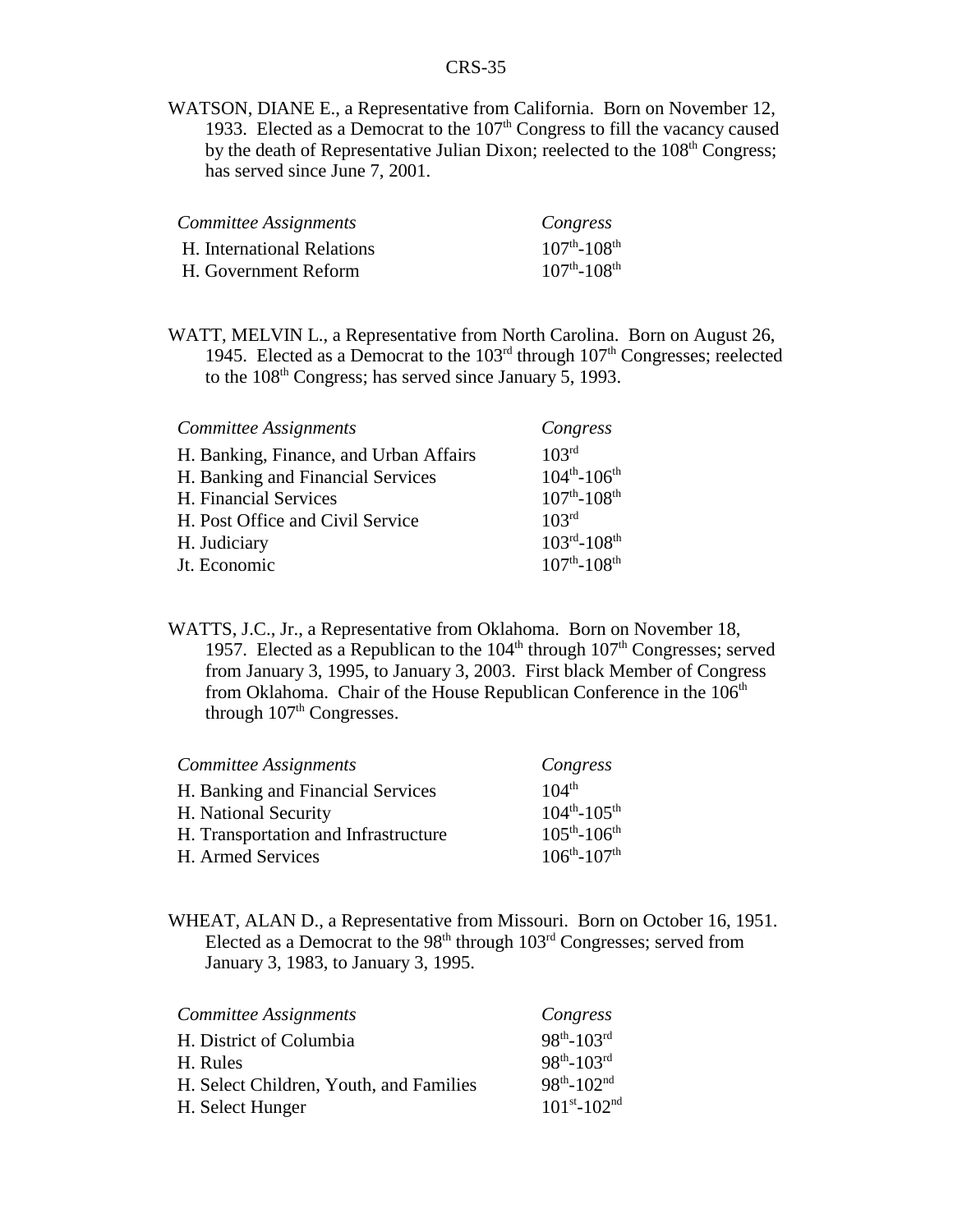WHITE, GEORGE H., a Representative from North Carolina. Born on December 18, 1852; died on December 28, 1918. Elected as a Republican to the 55<sup>th</sup> and 56<sup>th</sup> Congresses; served from March 4, 1897, to March 3, 1901.

| Committee Assignments   | Congress            |
|-------------------------|---------------------|
| H. Agriculture          | $55^{th}$           |
| H. District of Columbia | $55^{th} - 56^{th}$ |

WYNN, ALBERT R., a Representative from Maryland. Born on September 10, 1951. Elected as a Democrat to the  $103<sup>rd</sup>$  through  $107<sup>th</sup>$  Congresses; reelected to the  $108<sup>th</sup>$  Congress; has served since January 5, 1993.

| Committee Assignments                  | Congress                      |
|----------------------------------------|-------------------------------|
| H. Banking, Finance, and Urban Affairs | 103 <sup>rd</sup>             |
| H. Banking and Financial Services      | $104^{th}$                    |
| H. Foreign Affairs                     | 103 <sup>rd</sup>             |
| H. International Relations             | $104^{th}$                    |
| H. Post Office and Civil Service       | 103 <sup>rd</sup>             |
| H. Commerce                            | $105^{th} - 106^{th}$         |
| H. Energy and Commerce                 | $107^{th}$ -108 <sup>th</sup> |

YOUNG, ANDREW, a Representative from Georgia. Born on March 12, 1932. Elected as a Democrat to the  $93<sup>rd</sup>$  through  $95<sup>th</sup>$  Congresses; served from January 3, 1973, to January 29, 1977, when he resigned to become U.S. Ambassador to the United Nations. Elected Mayor of Atlanta, Georgia, in 1981.

| Committee Assignments             | Congress         |
|-----------------------------------|------------------|
| H. Banking, Currency, and Housing | 93 <sup>rd</sup> |
| H. Rules                          | 94 <sup>th</sup> |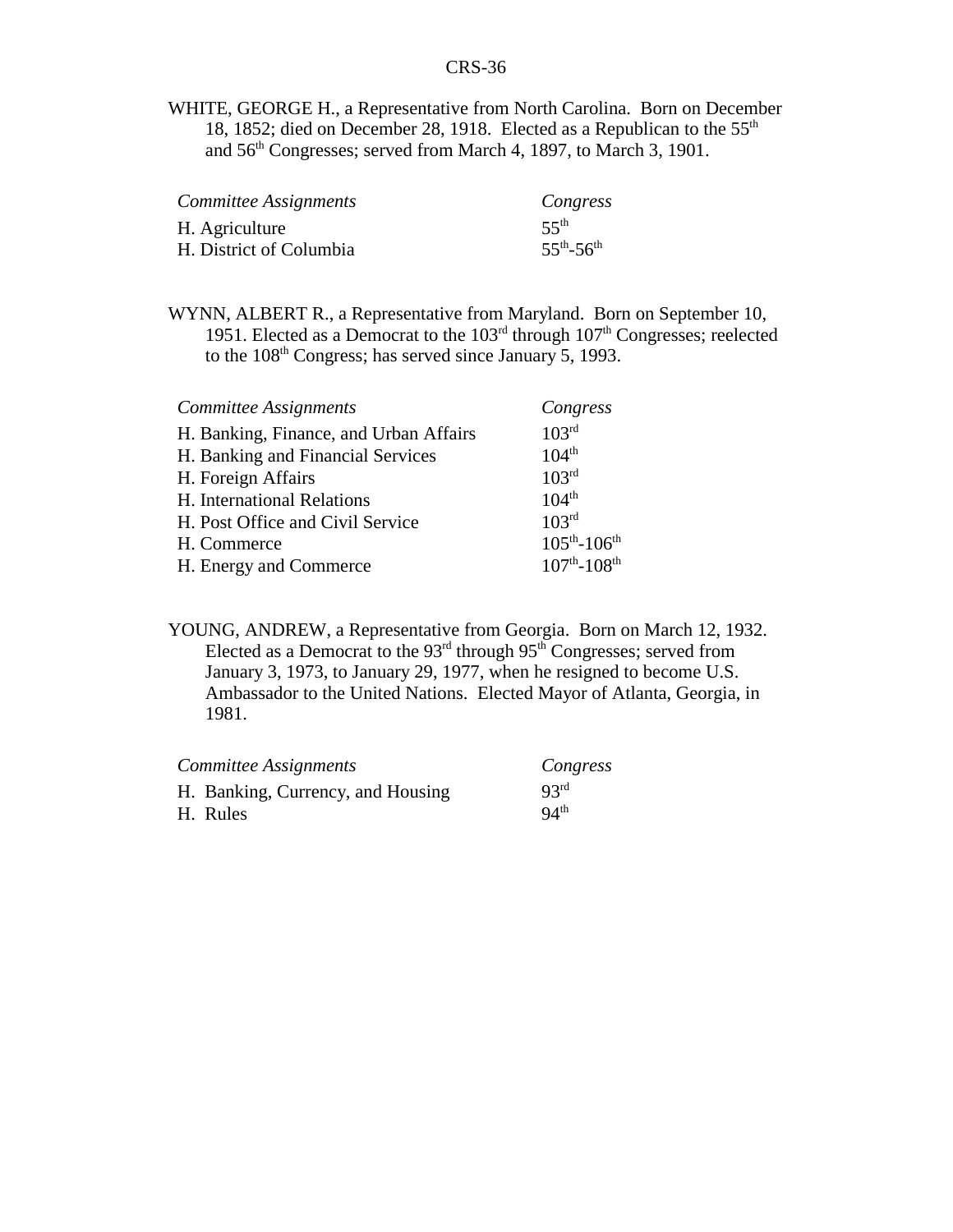| <b>Name</b>                   | Congress(es)                        | <b>Years</b> | <b>State</b> | <b>Party</b> |
|-------------------------------|-------------------------------------|--------------|--------------|--------------|
| Brooke, Edward W.             | $90^{th} - 95^{th}$                 | 1967-1979    | MA           | R            |
| Bruce, Blanche K.             | $44^{th} - 46^{th}$                 | 1875-1881    | MS           | R            |
| Moseley-Braun, Carol          | $103^{\text{rd}} - 105^{\text{th}}$ | 1993-1999    | Ш            | D            |
| Revels, Hiram R. <sup>a</sup> | $41^{\rm st}$                       | 1870-1871    | MS           | R            |

# **Table 1. Black Members of Congress — Senate**

a. Seated after Mississippi was readmitted to the Union on Feb. 23, 1870; first black Member of Congress.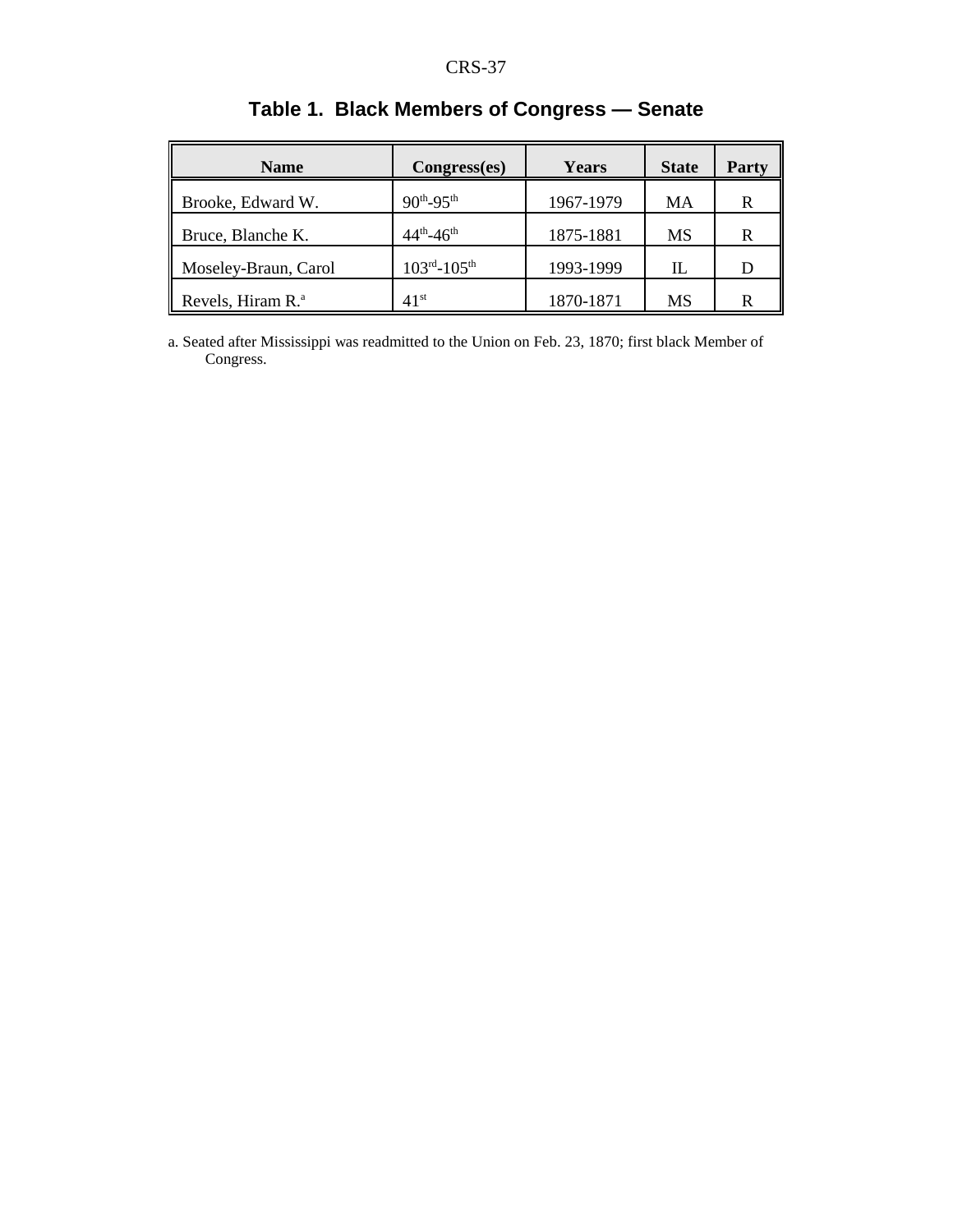| <b>Name</b>                       | Congress(es)                         | Years                  | <b>State</b>  | District*        | Party       |
|-----------------------------------|--------------------------------------|------------------------|---------------|------------------|-------------|
| Ballance, Frank W. Jr.            | $108^{th}$ -                         | 2003-                  | <b>NC</b>     | 1 <sup>st</sup>  | D           |
| Bishop, Sanford D. Jr.            | $103^{rd}$ -                         | 1993-                  | <b>GA</b>     | 2 <sup>nd</sup>  | D           |
| Blackwell, Lucien E. <sup>a</sup> | $102^{\text{nd}} - 103^{\text{rd}}$  | 1991-1995              | PA            | 2 <sup>nd</sup>  | D           |
| Brown, Corrine                    | $103^{rd}$ -                         | 1993-                  | FL            | 3 <sup>rd</sup>  | D           |
| Burke, Yvonne B.                  | 93rd-95th                            | 1973-1979              | CA            | 28 <sup>th</sup> | D           |
| Cain, Richard Harvey              | $43^{\text{rd}}$<br>$45^{\text{th}}$ | 1873-1875<br>1877-1879 | <b>SC</b>     | A.L.             | $\mathbf R$ |
| Carson, Julia M.                  | $105^{\text{th}}$ -                  | 1997-                  | IN            | 10 <sup>th</sup> | D           |
| Cheatham, Henry P.                | $51^{st} - 52^{nd}$                  | 1889-1893              | <b>NC</b>     | 2 <sup>nd</sup>  | R           |
| Chisholm, Shirley A. <sup>b</sup> | 91st-97th                            | 1969-1983              | <b>NY</b>     | $12^{\text{th}}$ | D           |
| Christian-Christensen, Donna      | $105^{\text{th}}$ -                  | 1997-                  | VI            |                  | D           |
| Clay, William L. Sr.              | $91^{st} - 106^{th}$                 | 1969-2001              | <b>MO</b>     | 1 <sup>st</sup>  | D           |
| Clay, William Lacy Jr.            | $107^{\text{th}}$ -                  | $2001 -$               | <b>MO</b>     | 1 <sup>st</sup>  | D           |
| Clayton, Eva M. <sup>c</sup>      | $102^{\rm nd}\textrm{-}107^{\rm th}$ | 1992-2003              | <b>NC</b>     | 1 <sup>st</sup>  | D           |
| Clyburn, James E.                 | $103^{rd}$ -                         | 1993-                  | <b>SC</b>     | 6 <sup>th</sup>  | D           |
| Collins, Barbara-Rose             | $102^{\text{nd}} - 104^{\text{th}}$  | 1991-1997              | MI            | 15 <sup>th</sup> | D           |
| Collins, Cardiss <sup>d</sup>     | 93rd-104th                           | 1973-1997              | $\mathbbm{L}$ | 7 <sup>th</sup>  | D           |
| Collins, George W. <sup>e</sup>   | $91^{st} - 92^{nd}$                  | 1970-1972              | $\mathbbm{L}$ | 6 <sup>th</sup>  | D           |
| Conyers, John Jr.                 | $89^{th}$ -                          | 1965-                  | MI            | 14 <sup>th</sup> | D           |
| Crockett, George W.f              | $96^{th} - 101^{st}$                 | 1980-1991              | MI            | 13 <sup>th</sup> | D           |
| Cummings, Elijah E. <sup>g</sup>  | $104^{\text{th}}$ -                  | 1996-                  | MD            | 7 <sup>th</sup>  | D           |
| Davis, Artur                      | $108^{th}$ -                         | 2003-                  | AL            | 7 <sup>th</sup>  | D           |
| Davis, Danny K.                   | $105^{\text{th}}$ -                  | 1997-                  | $\mathbb L$   | 7 <sup>th</sup>  | $\mathbf D$ |
| Dawson, William L. <sup>h</sup>   | $78^{th} - 91^{st}$                  | 1943-1970              | $\mathbbm{L}$ | 1 <sup>st</sup>  | D           |
| DeLarge, Robert C. <sup>i</sup>   | 42 <sup>nd</sup>                     | 1871-1873              | <b>SC</b>     | 2 <sup>nd</sup>  | $\mathbf R$ |
| Dellums, Ronald V.                | $92nd - 105th$                       | 1971-1998              | CA            | 8 <sup>th</sup>  | D           |
| DePriest, Oscar S.                | $71^{st}$ -73rd                      | 1929-1935              | $\mathbbm{L}$ | $1^{\rm st}$     | $\mathbf R$ |
| Diggs, Charles C. Jr.             | $84^{th} - 96^{th}$                  | 1955-1980              | MI            | 13 <sup>th</sup> | $\mathbf D$ |
| Dixon, Julian C. <sup>k</sup>     | $96^{th} - 106^{th}$                 | 1979-2000              | CA            | 32 <sup>nd</sup> | D           |

### **Table 2. Black Members of Congress — House of Representatives**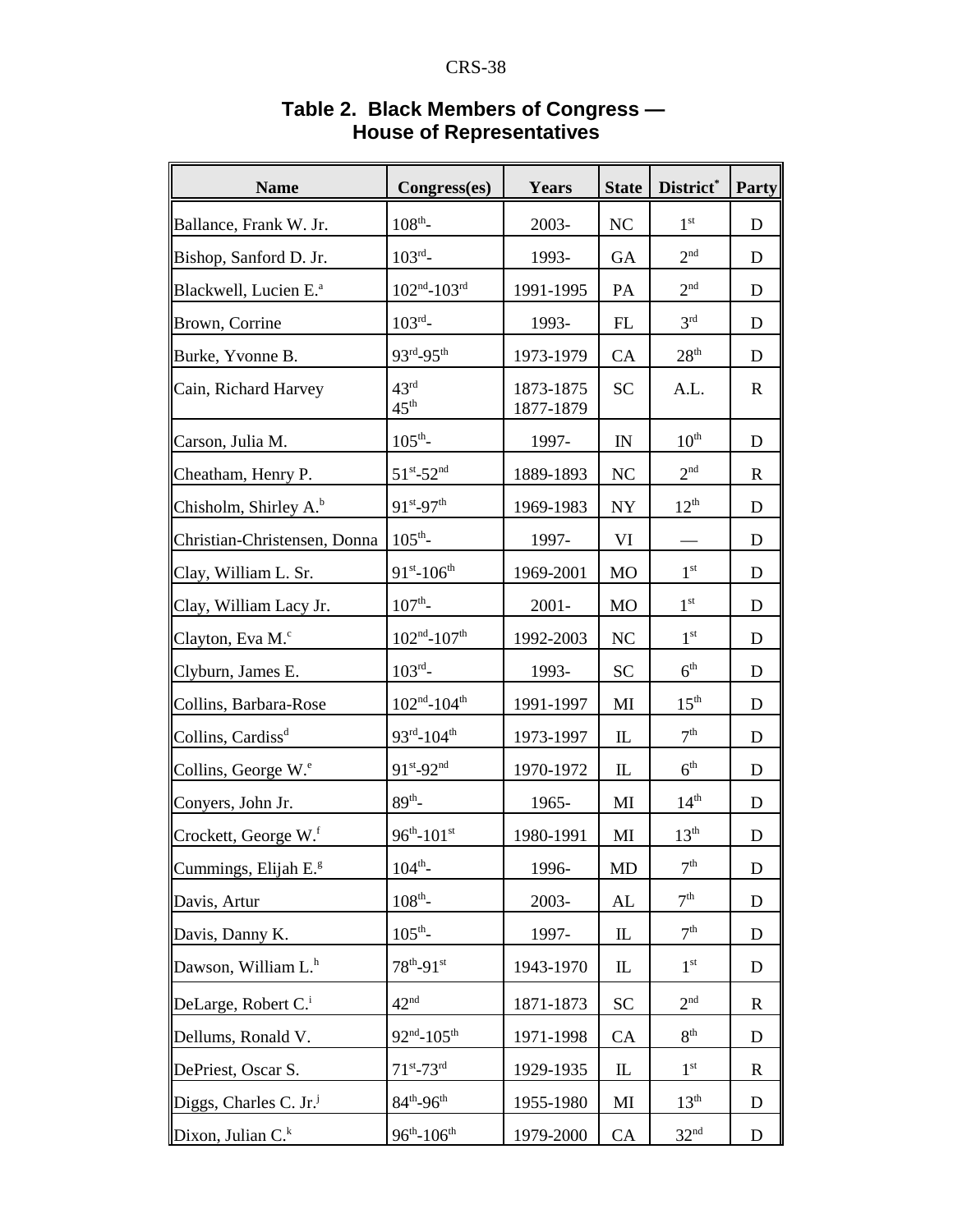| D.<br>v.<br>NО |
|----------------|
|----------------|

| <b>Name</b>                             | Congress(es)                        | Years     | <b>State</b> | District <sup>*</sup> | Party        |
|-----------------------------------------|-------------------------------------|-----------|--------------|-----------------------|--------------|
| Dymally, Mervyn M.                      | $97^{\text{th}} - 102^{\text{nd}}$  | 1981-1993 | <b>CA</b>    | 31 <sup>st</sup>      | D            |
| Elliott, Robert $B^1$ .                 | $42^{\text{nd}} - 43^{\text{rd}}$   | 1871-1874 | <b>SC</b>    | 3 <sup>rd</sup>       | $\mathbf R$  |
| Espy, Albert M. (Mike) <sup>m</sup>     | $100^{th}$ - $103^{rd}$             | 1987-1993 | <b>MS</b>    | 2 <sup>nd</sup>       | D            |
| Evans, Melvin H.                        | 96 <sup>th</sup>                    | 1979-1981 | VI           | AL                    | $\mathbb{R}$ |
| Fattah, Chaka                           | $104^{\text{th}}$ -                 | 1995-     | PA           | 2 <sup>nd</sup>       | D            |
| Fauntroy, Walter E. <sup>n</sup>        | $92^{\text{nd}} - 101^{\text{st}}$  | 1971-1991 | DC           | AL                    | D            |
| Fields, Cleo                            | $103^{rd} - 104^{th}$               | 1993-1997 | LA           | 4 <sup>th</sup>       | D            |
| Flake, Floyd H.                         | $100^{th}$ - $105^{th}$             | 1987-1997 | NY           | 6 <sup>th</sup>       | D            |
| Ford, Harold E. Jr.                     | $105^{\text{th}}$ -                 | 1997-     | <b>TN</b>    | 9 <sup>th</sup>       | D            |
| Ford, Harold E. Sr.                     | $94^{\text{th}} - 104^{\text{th}}$  | 1975-1997 | <b>TN</b>    | 9 <sup>th</sup>       | D            |
| Franks, Gary A.                         | $102^{\rm nd}$ -104 <sup>th</sup>   | 1991-1997 | <b>CT</b>    | 5 <sup>th</sup>       | $\mathbf R$  |
| Frazer, Victor O.                       | 104 <sup>th</sup>                   | 1995      | VI           | AL                    | D            |
| Gray, William H. III <sup>o</sup>       | $96^{th}$ -102 <sup>nd</sup>        | 1979-1991 | PA           | 2 <sup>nd</sup>       | D            |
| Hall, Katie B. <sup>P</sup>             | 97 <sup>th</sup> -98 <sup>th</sup>  | 1982-1985 | IN           | $1^{\rm st}$          | D            |
| Haralson, Jeremiah                      | $44^{\text{th}}$                    | 1875-1877 | AL           | $1^{\rm st}$          | $\mathbf R$  |
| Hastings, Alcee L.                      | $103^{rd}$ -                        | 1993-     | FL           | 23 <sup>rd</sup>      | D            |
| Hawkins, Augustus F.                    | $88^{th}$ -101st                    | 1963-1991 | CA           | 29 <sup>th</sup>      | D            |
| Hayes, Charles A. <sup>q</sup>          | $98^{th}$ -102 <sup>nd</sup>        | 1983-1993 | $\mathbb{L}$ | $1^{\rm st}$          | D            |
| Hilliard, Earl F.                       | $103^{\text{rd}} - 107^{\text{th}}$ | 1993-2003 | AL           | 7 <sup>th</sup>       | D            |
| Hyman, John Adams                       | 44 <sup>th</sup>                    | 1875-1877 | <b>NC</b>    | 2 <sup>nd</sup>       | R            |
| Jackson, Jesse L. Jr. <sup>r</sup>      | $104^{\text{th}}$ -                 | 1995-     | $\mathbb{L}$ | 2 <sup>nd</sup>       | D            |
| Jackson Lee, Sheila                     | $104^{th}$ -                        | 1995-     | <b>TX</b>    | 18 <sup>th</sup>      | D            |
| Jefferson, William J.                   | $102^{\text{nd}}$ -                 | 1991-     | LA           | 2 <sup>nd</sup>       | D            |
| Johnson, Eddie Bernice                  | $103^{rd}$ -                        | 1993-     | <b>TX</b>    | 30 <sup>th</sup>      | D            |
| Jones, Stephanie Tubbs                  | $106^{th}$ -                        | 1999-     | OH           | 11 <sup>th</sup>      | D            |
| Jordan, Barbara C.                      | 93rd-95th                           | 1973-1979 | <b>TX</b>    | 18 <sup>th</sup>      | D            |
| Kilpatrick, Carolyn C.                  | $105^{\text{th}}$ -                 | 1997-     | MI           | 15 <sup>th</sup>      | D            |
| Langston, John M. <sup>s</sup>          | 51 <sup>st</sup>                    | 1890-1891 | VA           | 4 <sup>th</sup>       | R            |
| Lee, Barbara <sup>t</sup>               | $105^{\text{th}}$ -                 | 1998-     | CA           | 9 <sup>th</sup>       | D            |
| Leland, George T. (Mickey) <sup>u</sup> | $96^{th} - 101^{st}$                | 1979-1989 | TX           | 18 <sup>th</sup>      | D            |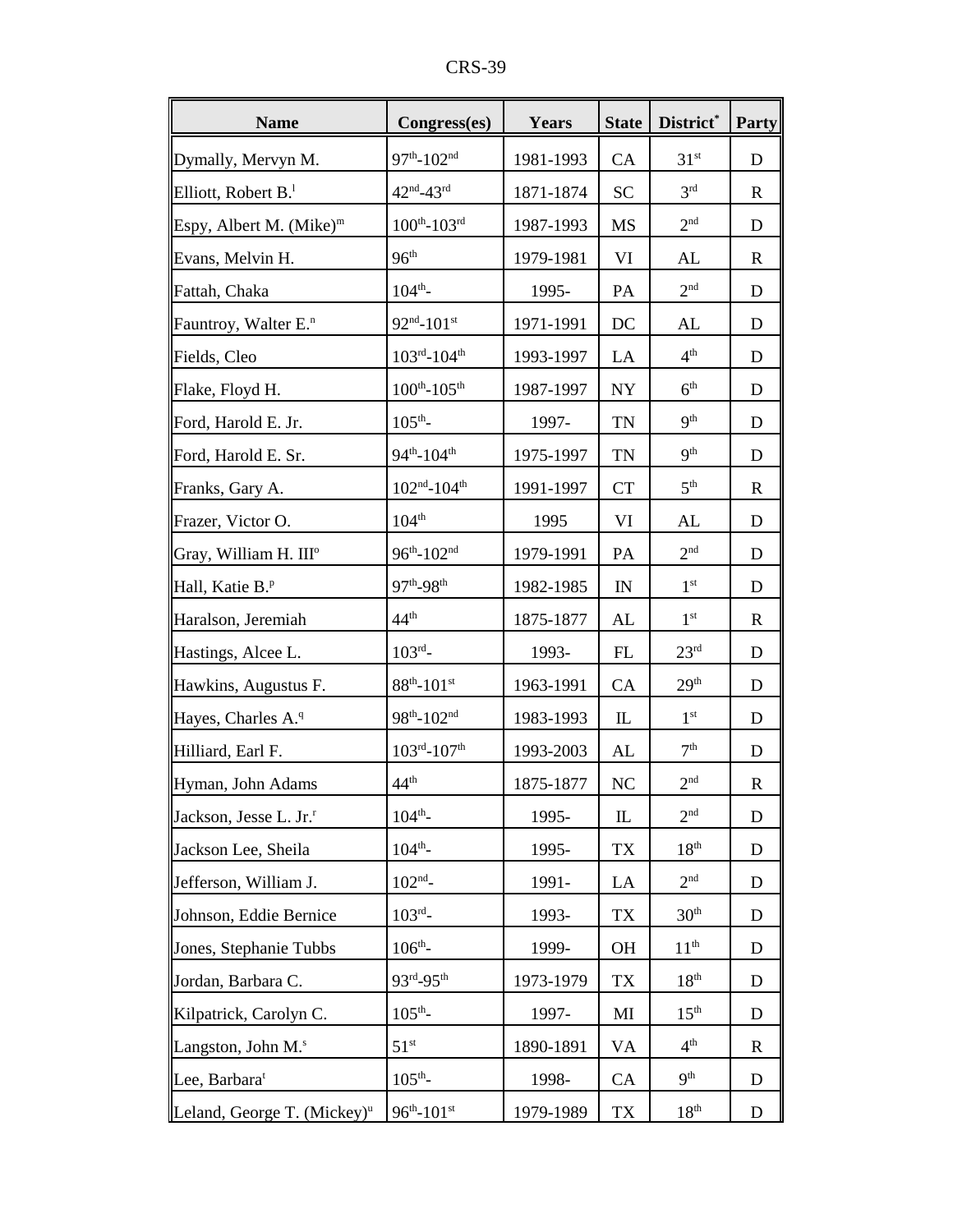| <b>Name</b>                                  | Congress(es)                                        | Years                  | <b>State</b>                      | District*        | Party        |
|----------------------------------------------|-----------------------------------------------------|------------------------|-----------------------------------|------------------|--------------|
| Lewis, John R.                               | $100^{th}$ -                                        | 1987-                  | <b>GA</b>                         | 5 <sup>th</sup>  | D            |
| Long, Jefferson F.                           | 41 <sup>st</sup>                                    | 1870-1871              | <b>GA</b>                         | 4 <sup>th</sup>  | $\mathbf R$  |
| Lynch, John $R^w$                            | $43^{\rm rd}$ -44 <sup>th</sup><br>47 <sup>th</sup> | 1873-1877<br>1882-1883 | <b>MS</b>                         | 7 <sup>th</sup>  | $\mathbf R$  |
| McKinney, Cynthia A.                         | $103^{rd} - 107^{th}$                               | 1993-2003              | <b>GA</b>                         | 4 <sup>th</sup>  | D            |
| Majette, Denise L.                           | $108^{th}$ -                                        | 2003-                  | <b>GA</b>                         | 4 <sup>th</sup>  | D            |
| Meek, Carrie P.                              | $103^{rd} - 107^{th}$                               | 1993-2003              | FL                                | 17 <sup>th</sup> | D            |
| Meek, Kendrick                               | $108^{th}$ -                                        | 2003-                  | FL                                | 17 <sup>th</sup> | D            |
| Meeks, Gregory                               | $105^{\text{th}}$ -                                 | 1998-                  | <b>NY</b>                         | 6 <sup>th</sup>  | D            |
| Metcalfe, Ralph H. <sup>y</sup>              | 92 <sup>nd</sup> -95 <sup>th</sup>                  | 1971-1978              | $\mathbb{L}$                      | 1 <sup>st</sup>  | D            |
| Mfume, Kweisi <sup>z</sup>                   | $100^{th}$ -104 <sup>th</sup>                       | 1987-1996              | <b>MD</b>                         | 7 <sup>th</sup>  | D            |
| Millender-McDonald,<br>Juanita <sup>aa</sup> | $104^{th}$ -                                        | 1996-                  | CA                                | 37 <sup>th</sup> | D            |
| Miller, Thomas E. <sup>ab</sup>              | 51 <sup>st</sup>                                    | 1890-1891              | <b>SC</b>                         | 7 <sup>th</sup>  | R            |
| Mitchell, Arthur W.                          | $74^{th}$ -77 <sup>th</sup>                         | 1935-1943              | $\mathbbm{L}$                     | 1 <sup>st</sup>  | D            |
| Mitchell, Parren J.                          | 92nd_99th                                           | 1971-1987              | <b>MD</b>                         | 7 <sup>th</sup>  | D            |
| Murray, George W. <sup>ac</sup>              | $53^{rd} - 54^{th}$                                 | 1893-1895<br>1896-1897 | <b>SC</b>                         | 7 <sup>th</sup>  | $\mathbf R$  |
| Nash, Charles E.                             | 44 <sup>th</sup>                                    | 1875-1877              | LA                                | 6 <sup>th</sup>  | R            |
| $Nix$ , R.N.C., Sr. $^{ad}$                  | $85^{\text{th}}$ -95 <sup>th</sup>                  | 1958-1979              | PA                                | 2 <sup>nd</sup>  | D            |
| Norton, Eleanor Holmes                       | $102^{\text{nd}}$ -                                 | 1991-                  | DC                                | AL               | D            |
| O'Hara, James E.                             | $48^{th} - 49^{th}$                                 | 1883-1887              | NC                                | 2 <sup>nd</sup>  | $\mathbb{R}$ |
| Owens, Major R.                              | $98^{th}$ -                                         | 1983-                  | NY                                | 11 <sup>th</sup> | D            |
| Payne, Donald M.                             | $101^{st}$ -                                        | 1989-                  | NJ                                | $10^{\text{th}}$ | D            |
| Powell, Adam C. Jr. <sup>ae</sup>            | 79th-89th<br>91 <sup>st</sup>                       | 1945-1967<br>1969-1971 | ${\rm NY}$                        | 18 <sup>th</sup> | D            |
| Rainey, Joseph H. <sup>af</sup>              | $41^{\rm st} - 45^{\rm th}$                         | 1870-1879              | <b>SC</b>                         | $1^{\rm st}$     | $\mathbf R$  |
| Rangel, Charles B.                           | $92^{nd}$ -                                         | 1971-                  | ${\rm NY}$                        | $15^{\text{th}}$ | D            |
| Ransier, Alonzo J.                           | 43 <sup>rd</sup>                                    | 1873-1875              | <b>SC</b>                         | 2 <sup>nd</sup>  | $\mathbf R$  |
| Rapier, James T.                             | 43 <sup>rd</sup>                                    | 1873-1875              | AL                                | 2 <sup>nd</sup>  | $\mathbf R$  |
| Reynolds, Melvin J. (Mel) <sup>ag</sup>      | $103^{rd} - 104^{th}$                               | 1993-1995              | $\mathbb L$                       | 2 <sup>nd</sup>  | D            |
| Rush, Bobby L.                               | $103^{rd}$ -                                        | 1993-                  | $\mathop{\mathrm{I\!L}}\nolimits$ | $1^{\rm st}$     | D            |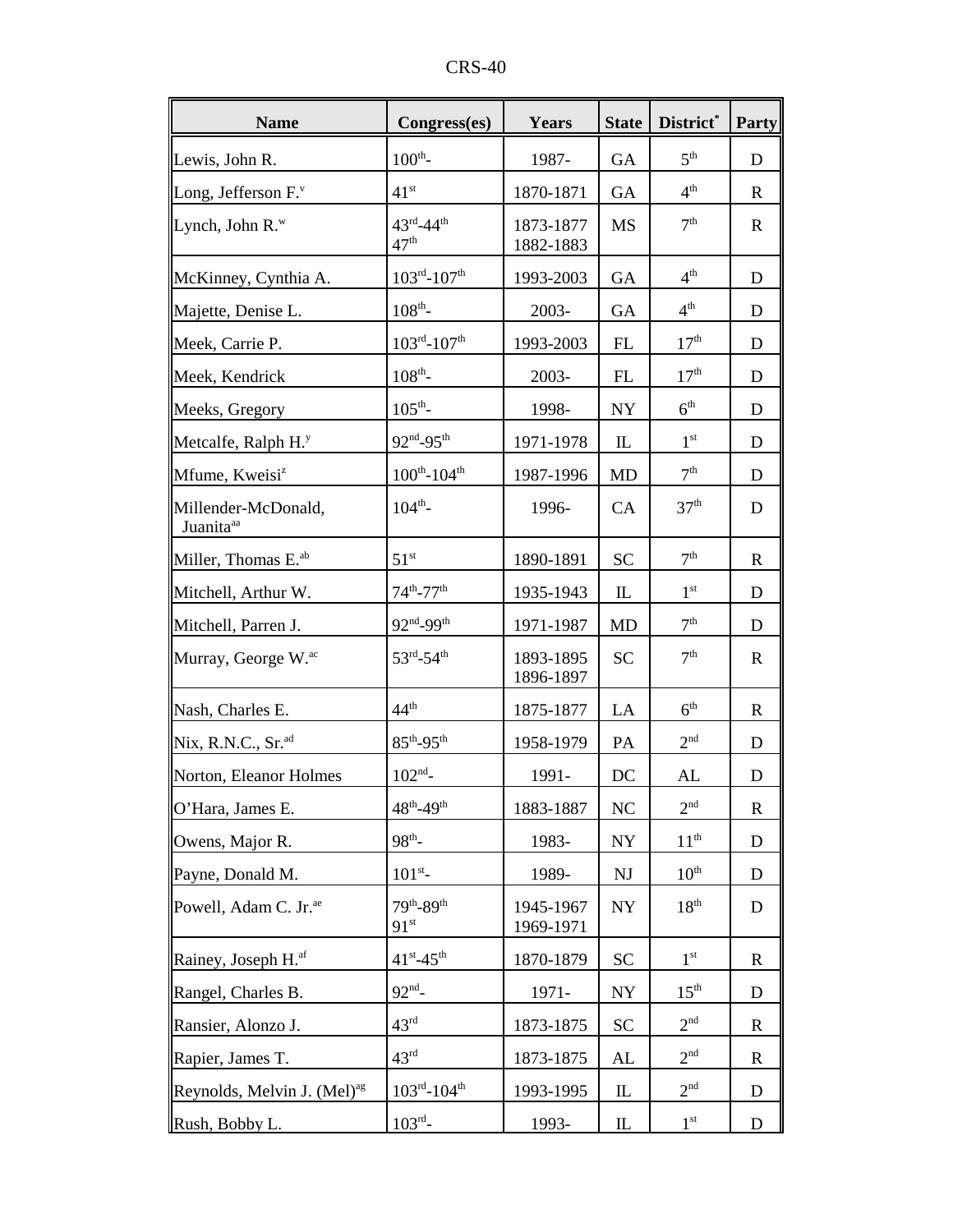| <b>Name</b>                         | Congress(es)                                                   | Years                               | <b>State</b>   | District*        | Party       |
|-------------------------------------|----------------------------------------------------------------|-------------------------------------|----------------|------------------|-------------|
| Savage, Gus                         | $97^{th}$ -102 <sup>nd</sup>                                   | 1981-1993                           | $\mathbf{L}$   | 2 <sub>nd</sub>  | D           |
| Scott, David                        | $108^{th}$ -                                                   | 2003-                               | <b>GA</b>      | $13^{\text{th}}$ | D           |
| Scott, Robert C.                    | $103^{rd}$ -                                                   | 1993-                               | VA             | 3 <sup>rd</sup>  | D           |
| Smalls, Robert <sup>ah</sup>        | $44^{th} - 45^{th}$<br>47 <sup>th</sup><br>$48^{th} - 49^{th}$ | 1875-1879<br>1882-1883<br>1884-1887 | <b>SC</b>      | 5 <sup>th</sup>  | $\mathbf R$ |
| Stewart, Bennett M.                 | 96 <sup>th</sup>                                               | 1979-1981                           | $\mathbb{L}$   | 1 <sup>st</sup>  | D           |
| Stokes, Louis                       | $91^{st} - 105^{th}$                                           | 1969-1999                           | <b>OH</b>      | $21^{st}$        | D           |
| Thompson, Bennie G. <sup>ai</sup>   | $103^{rd}$ -                                                   | 1993-                               | MS             | 2 <sup>nd</sup>  | D           |
| Towns, Edolphus                     | $98^{th}$ -                                                    | 1983-                               | <b>NY</b>      | 10 <sup>th</sup> | D           |
| Tucker, Walter R. <sup>aj</sup>     | $103^{rd} - 104^{th}$                                          | 1993-1995                           | CA             | 37 <sup>th</sup> | D           |
| Turner, Benjamin S.                 | 42 <sup>nd</sup>                                               | 1871-1873                           | AL             | 1 <sup>st</sup>  | $\mathbf R$ |
| Waldon, Alton R. Jr. <sup>ak</sup>  | 99 <sup>th</sup>                                               | 1986-1987                           | <b>NY</b>      | 6 <sup>th</sup>  | D           |
| Walls, Josiah T. <sup>al</sup>      | 42 <sup>nd</sup><br>43 <sup>rd</sup><br>44 <sup>th</sup>       | 1871-1873<br>1873-1875<br>1875-1876 | FL             | AL               | $\mathbf R$ |
| Washington, Craig A. <sup>am</sup>  | $101^{st} - 103^{rd}$                                          | 1989-1995                           | <b>TX</b>      | 18 <sup>th</sup> | D           |
| Washington, Harold D. <sup>an</sup> | $97^{th} - 98^{th}$                                            | 1981-1983                           | $\mathbb{L}$   | 1 <sup>st</sup>  | D           |
| Waters, Maxine                      | $102^{\text{nd}}$ -                                            | 1991-                               | CA             | $35^{\text{th}}$ | D           |
| Watson, Diane <sup>ao</sup>         | $107^{\text{th}}$ -                                            | $2001 -$                            | CA             | 32 <sup>nd</sup> | D           |
| Watt, Melvin L.                     | $103^{rd}$ -                                                   | 1993-                               | N <sub>C</sub> | $12^{th}$        | D           |
| Watts, J.C. Jr.                     | $104^{\text{th}} - 107^{\text{th}}$                            | 1995-2003                           | OK             | 4 <sup>th</sup>  | $\mathbf R$ |
| Wheat, Alan D.                      | $98^{\rm th}\text{-}103^{\rm rd}$                              | 1983-1995                           | <b>MO</b>      | 5 <sup>th</sup>  | D           |
| White, George H.                    | $55^{\text{th}}$ - $58^{\text{th}}$                            | 1897-1901                           | NC             | 2 <sup>nd</sup>  | $\mathbf R$ |
| Wynn, Albert R.                     | $103^{rd}$ -                                                   | 1993-                               | MD             | 4 <sup>th</sup>  | D           |
| Young, Andrew J. <sup>ap</sup>      | 93rd-95th                                                      | 1973-1977                           | GA             | 5 <sup>th</sup>  | D           |

CRS-41

\* The number noted for a Member's congressional district is that which is now assigned to it or was assigned to it when he or she was last in Congress.

b. First black woman elected to Congress and first black female presidential candidate, 1972.

c. Elected to fill the vacancy caused by the death of Rep. Walter Jones; took office on Nov. 5, 1992.

d. Elected to fill the vacancy caused by the death of her husband, Rep. George W. Collins; seated on June 7, 1973.

e. Elected to fill the vacancy caused by the death of Rep. Daniel J. Ronan; seated on Nov. 16, 1970. He was subsequently killed in an airplane crash on Dec. 8, 1972.

a. Elected to fill the vacancy caused by the resignation of Rep. William Gray; seated on Nov. 13, 1991.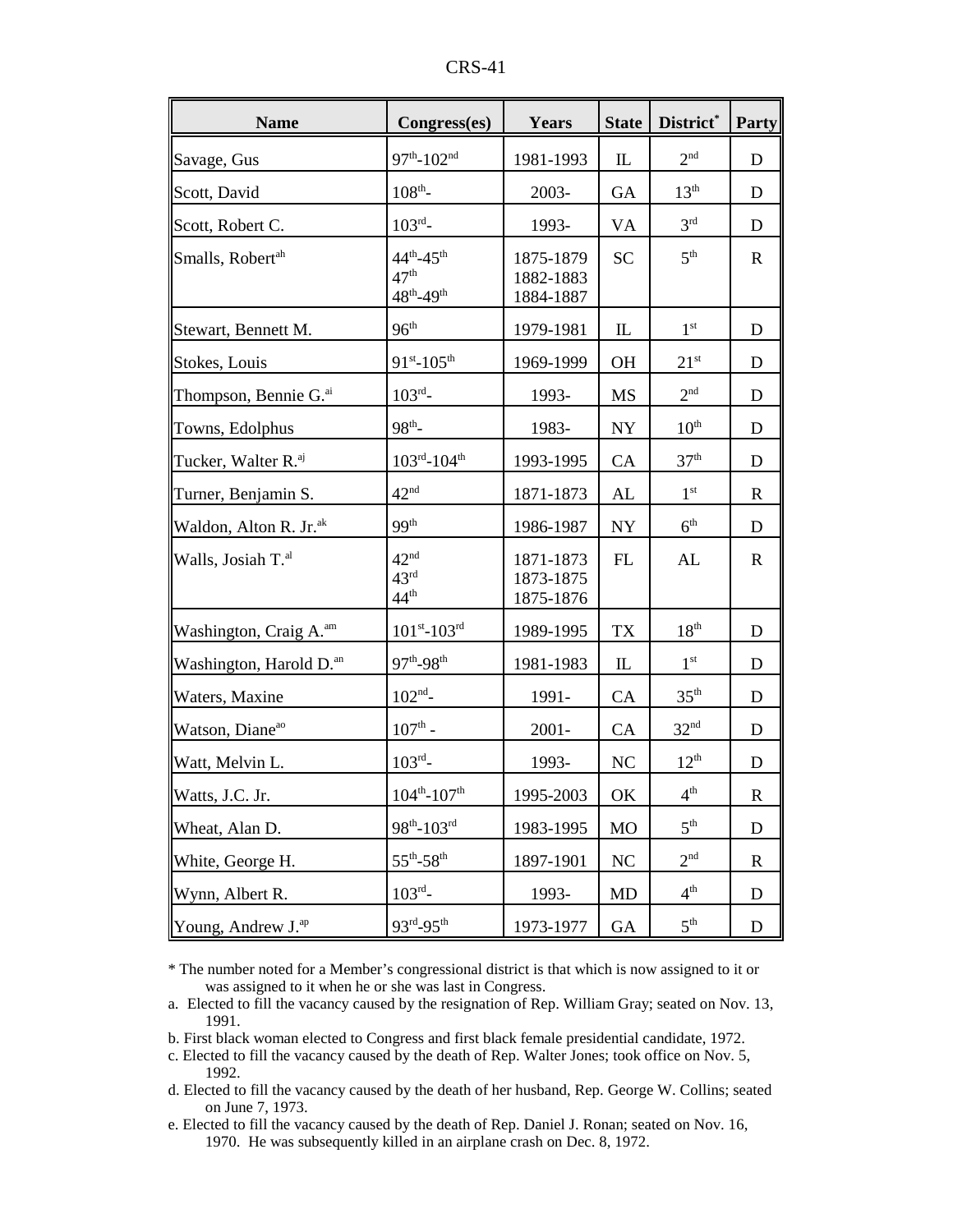- f. Elected to fill the vacancy caused by the resignation of Rep. Charles C. Diggs Jr.; seated on Nov. 12, 1980.
- g. Elected to fill the vacancy caused by the resignation of Rep. Kweisi Mfume; seated on Apr. 25, 1996.
- h. Died on Nov. 9, 1970.
- i. Seat declared vacant on January 24, 1873, after Rep. Robert DeLarge's election was successfully contested.
- j. Resigned from office on June 3, 1980.
- k. Died on Dec. 8, 2000.
- l. Resigned from office, effective Nov. 1, 1874.
- m. Resigned from office on January 25, 1993, to become Secretary of Agriculture.
- n. Delegate from the District of Columbia. Elected in a special election and sworn in on Apr. 19, 1971.
- o. Resigned from office on Sept. 11, 1991.
- p. Elected to fill the vacancy caused by the death of Rep. Adam Benjamin; seated on Nov. 29, 1982.
- q. Elected to fill the vacancy caused by the resignation of Rep. Harold Washington; seated on Sept. 12, 1983.
- r. Elected to fill the vacancy caused by the resignation of Rep. Mel Reynolds; seated on Dec. 14, 1995.
- s. Successfully contested the election of Rep. Edward C. Venable and served from Sept. 23, 1890, to Mar. 3, 1891.
- t. Elected to fill the vacancy caused by the resignation of Rep. Ronald Dellums; seated on Apr. 20, 1998.
- u. Died in a plane crash on August 7, 1989, while in Ethiopia on a fact-finding tour investigating hunger among refugees.
- v. Elected to fill the vacancy caused by the House declaring that Rep. Samuel Gove was not entitled to his seat; served from Dec. 22, 1870, to Mar. 3, 1871.
- w. Successfully contested the election of Rep. James R. Chalmers to the  $47<sup>th</sup>$  Congress; served from Apr. 29, 1882, to Mar. 3, 1883.
- x. Elected to fill the vacancy caused by the resignation of Rep. Floyd Flake; seated on Feb. 5, 1998.
- y. Died on October 10, 1978.
- z. Resigned from office on Feb. 16, 1996.
- aa. Elected to fill the vacancy caused by the resignation of Rep. Walter Tucker; seated on Apr. 16, 1996.
- ab. Successfully contested an election; served from Sept. 24, 1890, to Mar. 3, 1891.
- ac. Successfully contested an election; served from June 4, 1896, to Mar. 3, 1897.
- ad. First elected to fill the vacancy caused by the resignation of Rep. Earl Chudoff; seated on June 4, 1958.
- ae. Elected to the 90<sup>th</sup> Congress, but excluded and not seated. Reelected to the seat vacated by his exclusion, but never took the oath of office. Reelected to the 91<sup>st</sup> Congress and seated. Defeated for renomination to the 92<sup>nd</sup> Congress in 1970.
- af. First black Member of the U.S. House of Reps. Elected to the  $41<sup>st</sup>$  Congress to fill the vacancy caused by the House declaring the seat of Rep. Benjamin Whittemore vacant. Seated on Dec. 12, 1870.
- ag. Resigned from office on Oct. 1, 1995.
- ah. Successfully contested an election and seated in the 47th Congress on July 19, 1882. Subsequently elected to the  $48<sup>th</sup>-49<sup>th</sup>$  Congresses; first elected to the  $48<sup>th</sup>$  Congress to fill the vacancy caused by the death of Rep. Edmund Mackey; seated on Mar. 18, 1884.
- ai. Elected to fill vacancy caused by the resignation of Rep. Mike Espy; seated on Apr. 20, 1993.
- aj. Resigned from office on Dec. 15, 1995.
- ak. Elected to fill the vacancy caused by the death of Rep. Joseph Addabbo; seated on July 29, 1986.
- al. Served from Mar. 4, 1871, until January 29, 1873, when seat was lost to Rep. Silas L. Niblack, who successfully challenged his election. Served from Mar. 4, 1875, until Apr. 19, 1876, when seat was lost to Rep. Jesse J. Finley, who successfully challenged his election.
- am. Elected to fill the vacancy caused by the death of Rep. Mickey Leland; seated on Dec. 9, 1989. an. Resigned on Apr. 29, 1983, to become Mayor of Chicago, IL.
- ao. Elected to fill the vacancy caused by the death of Rep. Julian Dixon; seated on June 7, 2001.
- ap. Resigned his seat on Jan. 29, 1977, to become U.S. Ambassador to the United Nations.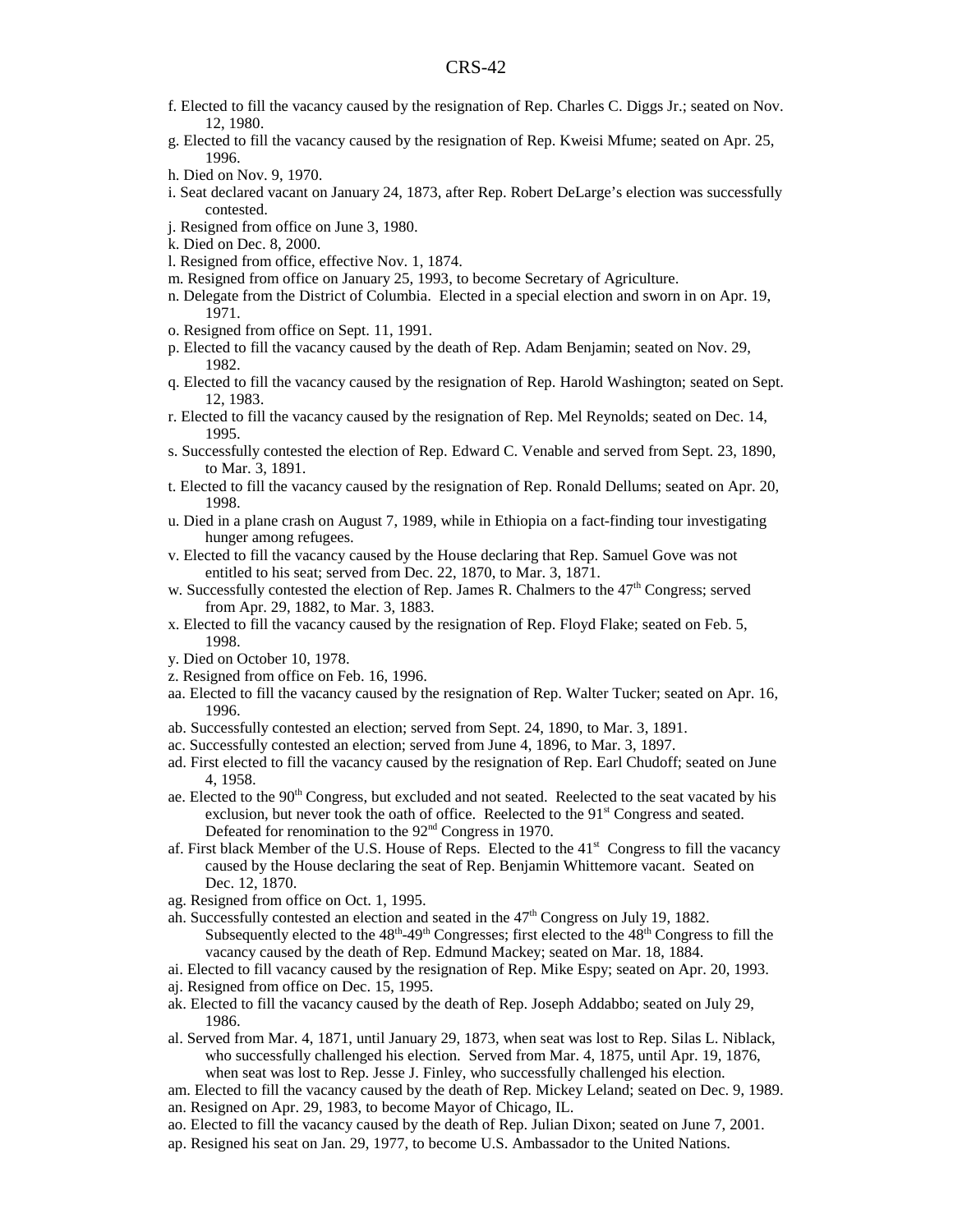| No. | <b>Chamber</b>                         | <b>Names</b>                                                                                                                                                                                                                                                                                                    |                                                                                                                                                                                                                                                                                                                                |                                                                                                                                                                                                                                            |  |  |
|-----|----------------------------------------|-----------------------------------------------------------------------------------------------------------------------------------------------------------------------------------------------------------------------------------------------------------------------------------------------------------------|--------------------------------------------------------------------------------------------------------------------------------------------------------------------------------------------------------------------------------------------------------------------------------------------------------------------------------|--------------------------------------------------------------------------------------------------------------------------------------------------------------------------------------------------------------------------------------------|--|--|
|     | 108 <sup>th</sup> Congress (2003-2005) |                                                                                                                                                                                                                                                                                                                 |                                                                                                                                                                                                                                                                                                                                |                                                                                                                                                                                                                                            |  |  |
| 39  | House                                  | Frank W. Ballance Jr.<br>Sanford D. Bishop Jr.<br>Corrine Brown<br>Julia M. Carson<br>Donna Christian-<br>Christensen<br>William Lacy Clay Jr.<br>James E. Clyburn<br>John Conyers Jr.<br>Elijah E. Cummings<br><b>Artur Davis</b><br>Danny K. Davis<br>Chaka Fattah<br>Harold E. Ford Jr.<br>Alcee L. Hastings | Jesse L. Jackson Jr.<br>Sheila Jackson Lee<br>William J. Jefferson<br><b>Eddie Bernice Johnson</b><br><b>Stephanie Tubbs Jones</b><br>Carolyn Cheeks<br>Kilpatrick<br>Barbara Lee<br>John Lewis<br>Denise L. Majette<br>Kendrick Meek<br>Gregory W. Meeks<br>Juanita Millender-<br>McDonald<br><b>Eleanor Holmes Norton</b>    | Major R. Owens<br>Donald M. Payne<br>Charles B. Rangel<br>Bobby L. Rush<br>David Scott<br>Robert C. Scott<br>Bennie G. Thompson<br><b>Edolphus Towns</b><br><b>Maxine Waters</b><br>Diane E. Watson<br>Melvin L. Watt<br>Albert R. Wynn    |  |  |
|     | Senate                                 | None                                                                                                                                                                                                                                                                                                            |                                                                                                                                                                                                                                                                                                                                |                                                                                                                                                                                                                                            |  |  |
|     |                                        |                                                                                                                                                                                                                                                                                                                 | $107th Congress (2001-2003)a$                                                                                                                                                                                                                                                                                                  |                                                                                                                                                                                                                                            |  |  |
| 39  | House                                  | Sanford D. Bishop Jr.<br><b>Corrine Brown</b><br>Julia Carson<br>Donna Christian-<br>Christensen<br>William Lacy Clay Jr.<br>Eva M. Clayton<br>James E. Clyburn<br>John Conyers Jr.<br>Elijah E. Cummings<br>Danny K. Davis<br>Chaka Fattah<br>Harold E. Ford Jr.<br>Alcee L. Hastings<br>Earl Hilliard         | Jesse L. Jackson Jr.<br>Sheila Jackson Lee<br>William J. Jefferson<br><b>Eddie Bernice Johnson</b><br><b>Stephanie Tubbs Jones</b><br>Carolyn Cheeks<br>Kilpatrick<br>Barbara Lee<br>John Lewis<br>Cynthia A. McKinney<br>Carrie P. Meek<br>Gregory W. Meeks<br>Juanita Millender-<br>McDonald<br><b>Eleanor Holmes Norton</b> | Major R. Owens<br>Donald M. Payne<br>Charles B. Rangel<br>Bobby L. Rush<br>Robert C. Scott<br>Bennie G. Thompson<br><b>Edolphus Towns</b><br><b>Maxine Waters</b><br>Diane E. Watson<br>Melvin L. Watt<br>J.C. Watts Jr.<br>Albert R. Wynn |  |  |
|     | Senate                                 | None                                                                                                                                                                                                                                                                                                            |                                                                                                                                                                                                                                                                                                                                |                                                                                                                                                                                                                                            |  |  |

# **Table 3. Number and Names of Black Members of Congress, by Congress**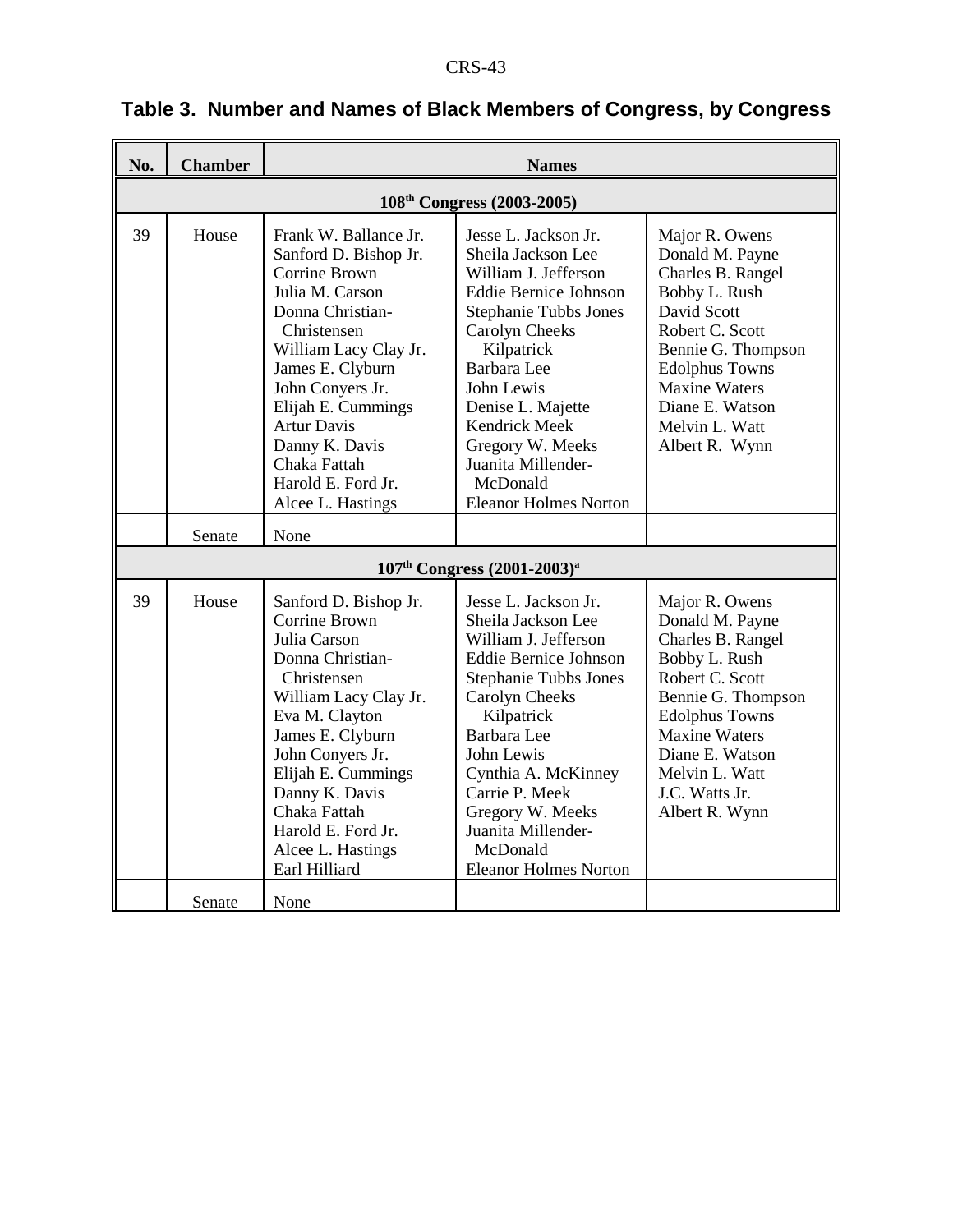CRS-44

| No. | <b>Chamber</b> | <b>Names</b>                                                                                                                                                                                                                                                                             |                                                                                                                                                                                                                                                                                                                      |                                                                                                                                                                                                                                                                                                                   |  |  |
|-----|----------------|------------------------------------------------------------------------------------------------------------------------------------------------------------------------------------------------------------------------------------------------------------------------------------------|----------------------------------------------------------------------------------------------------------------------------------------------------------------------------------------------------------------------------------------------------------------------------------------------------------------------|-------------------------------------------------------------------------------------------------------------------------------------------------------------------------------------------------------------------------------------------------------------------------------------------------------------------|--|--|
|     |                |                                                                                                                                                                                                                                                                                          | 106 <sup>th</sup> Congress (1999-2001)                                                                                                                                                                                                                                                                               |                                                                                                                                                                                                                                                                                                                   |  |  |
| 39  | House          | Sanford D. Bishop Jr.<br>Corrine Brown<br>Julia M. Carson<br>Donna Christian-<br>Christensen<br>William L. Clay Sr.<br>Eva M. Clayton<br>James E. Clyburn<br>John Conyers Jr.<br>Elijah Cummings<br>Danny K. Davis<br>Julian C. Dixon <sup>b</sup><br>Chaka Fattah<br>Harold E. Ford Jr. | Alcee L. Hastings<br>Earl Hilliard<br>Jesse L. Jackson Jr.<br>Sheila Jackson Lee<br>William J. Jefferson<br><b>Eddie Bernice Johnson</b><br><b>Stephanie Tubbs Jones</b><br>Carolyn Cheeks<br>Kilpatrick<br>Barbara Lee<br>John Lewis<br>Cynthia A. McKinney<br>Carrie P. Meek<br>Gregory W. Meeks                   | Juanita Millender-<br>McDonald<br><b>Eleanor Holmes Norton</b><br>Major R. Owens<br>Donald M. Payne<br>Charles B. Rangel<br>Bobby L. Rush<br>Robert C. Scott<br>Bennie G. Thompson<br><b>Edolphus Towns</b><br><b>Maxine Waters</b><br>Melvin L. Watt<br>J.C. Watts Jr.<br>Albert R. Wynn                         |  |  |
|     | Senate         | None                                                                                                                                                                                                                                                                                     |                                                                                                                                                                                                                                                                                                                      |                                                                                                                                                                                                                                                                                                                   |  |  |
|     |                |                                                                                                                                                                                                                                                                                          | $105^{th}$ Congress $(1997-1999)^{c}$                                                                                                                                                                                                                                                                                |                                                                                                                                                                                                                                                                                                                   |  |  |
| 39  | House          | Sanford D. Bishop Jr.<br>Corrine Brown<br>Julia M. Carson<br>Donna M. Christian-<br>Green<br>William L. Clay Sr.<br>Eva M. Clayton<br>James E. Clyburn<br>John Conyers Jr.<br>Elijah Cummings<br>Danny K. Davis<br>Ronald V. Dellums <sup>d</sup><br>Julian C. Dixon<br>Chaka Fattah     | Floyd Flake <sup>e</sup><br>Harold E. Ford Jr.<br>Alcee L. Hastings<br>Earl Hilliard<br>Jesse L. Jackson Jr.<br>Sheila Jackson Lee<br>William J. Jefferson<br><b>Eddie Bernice Johnson</b><br>Carolyn Cheeks<br>Kilpatrick<br>Barbara Lee<br>John Lewis<br>Cynthia A. McKinney<br>Carrie P. Meek<br>Gregory W. Meeks | Juanita Millender-<br>McDonald<br><b>Eleanor Holmes Norton</b><br>Major R. Owens<br>Donald M. Payne<br>Charles B. Rangel<br><b>Bobby Rush</b><br><b>Robert Scott</b><br>Louis Stokes<br>Bennie G. Thompson<br><b>Edolphus Towns</b><br><b>Maxine Waters</b><br>Melvin L. Watt<br>J.C. Watts Jr.<br>Albert R. Wynn |  |  |
| 1   | Senate         | Carol Moseley-Braun                                                                                                                                                                                                                                                                      |                                                                                                                                                                                                                                                                                                                      |                                                                                                                                                                                                                                                                                                                   |  |  |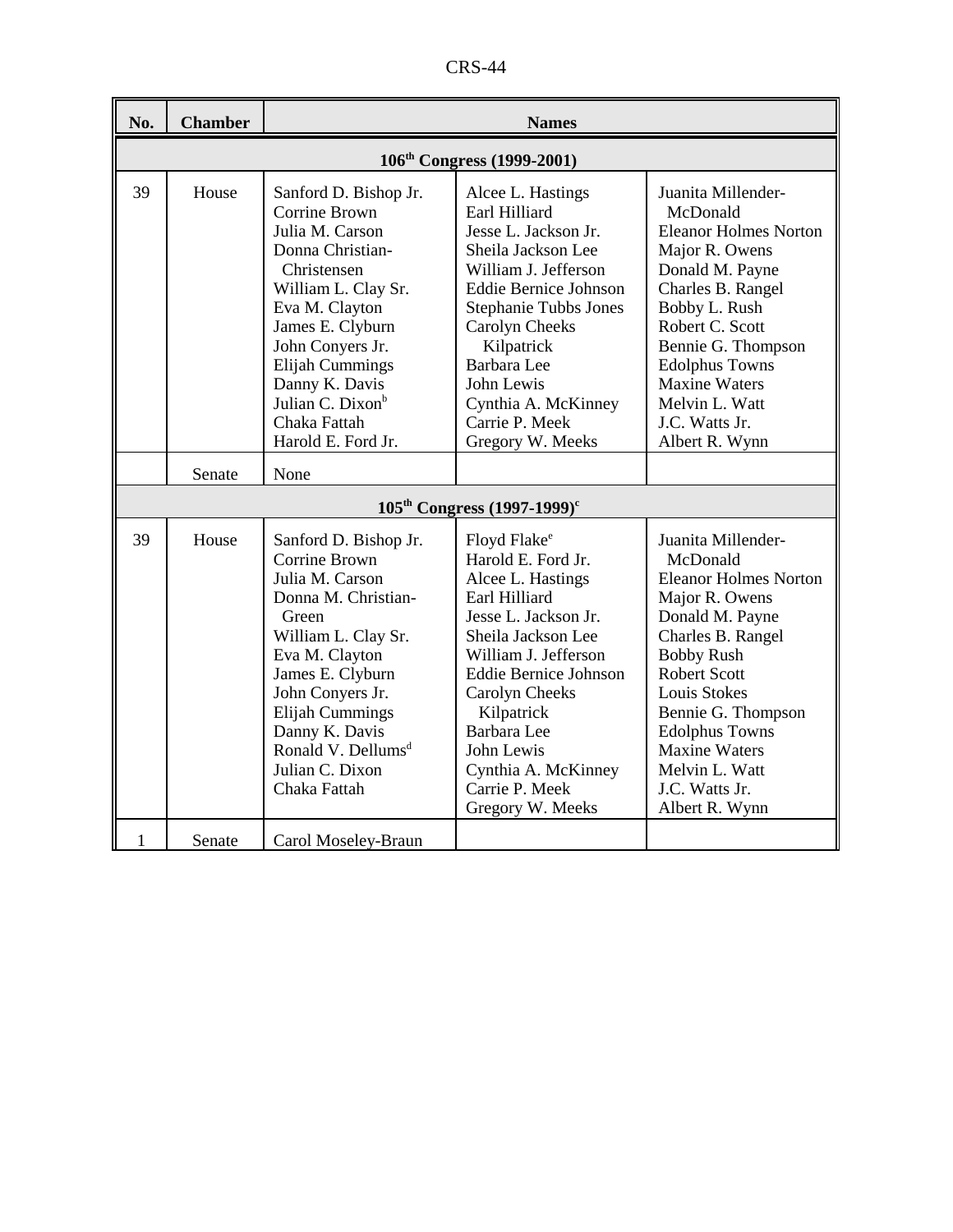CRS-45

| No. | <b>Chamber</b>                                      | <b>Names</b>                                                                                                                                                                                                                                                                                                          |                                                                                                                                                                                                                                                                                                                                                            |                                                                                                                                                                                                                                                                                |  |  |
|-----|-----------------------------------------------------|-----------------------------------------------------------------------------------------------------------------------------------------------------------------------------------------------------------------------------------------------------------------------------------------------------------------------|------------------------------------------------------------------------------------------------------------------------------------------------------------------------------------------------------------------------------------------------------------------------------------------------------------------------------------------------------------|--------------------------------------------------------------------------------------------------------------------------------------------------------------------------------------------------------------------------------------------------------------------------------|--|--|
|     | $104^{\text{th}}$ Congress $(1995-1997)^{\text{f}}$ |                                                                                                                                                                                                                                                                                                                       |                                                                                                                                                                                                                                                                                                                                                            |                                                                                                                                                                                                                                                                                |  |  |
| 40  | House                                               | Sanford D. Bishop Jr.<br>Corrine Brown<br>William L. Clay Sr.<br>Eva M. Clayton<br>James E. Clyburn<br><b>Barbara-Rose Collins</b><br><b>Cardiss Collins</b><br>John Conyers Jr.<br>Elijah E. Cummings<br>Ronald V. Dellums<br>Julian C. Dixon<br>Chaka Fattah<br>Cleo Fields<br>Floyd H. Flake<br>Harold E. Ford Sr. | <b>Gary Franks</b><br>Victor Frazer<br>Alcee L. Hastings<br>Earl F. Hilliard<br>Jesse L. Jackson Jr.<br>William J. Jefferson<br><b>Eddie Bernice Johnson</b><br>Sheila Jackson Lee<br>John Lewis<br>Cynthia A. McKinney<br>Carrie P. Meek<br>Kweisi Mfume <sup>g</sup><br>Juanita Millender-<br>McDonald<br><b>Eleanor Holmes Norton</b><br>Major R. Owens | Donald M. Payne<br>Charles B. Rangel<br>Melvin J. Reynoldsh<br>Bobby L. Rush<br><b>Robert Scott</b><br>Louis Stokes<br>Bennie G. Thompson<br><b>Edolphus Towns</b><br>Walter Tucker <sup>i</sup><br><b>Maxine Waters</b><br>Melvin L. Watt<br>J.C. Watts Jr.<br>Albert R. Wynn |  |  |
| 1   | Senate                                              | Carol Moseley-Braun                                                                                                                                                                                                                                                                                                   |                                                                                                                                                                                                                                                                                                                                                            |                                                                                                                                                                                                                                                                                |  |  |
|     |                                                     |                                                                                                                                                                                                                                                                                                                       | $103rd Congress (1993-1995)j$                                                                                                                                                                                                                                                                                                                              |                                                                                                                                                                                                                                                                                |  |  |
| 39  | House                                               | Sanford D. Bishop Jr.<br>Lucien Blackwell<br>Corrine Brown<br>William L. Clay Sr.<br>Eva M. Clayton<br>James E. Clyburn<br><b>Barbara-Rose Collins</b><br><b>Cardiss Collins</b><br>John Conyers Jr.<br>Ronald V. Dellums<br>Julian C. Dixon<br>Mike $Espyk$<br>Cleo Fields<br>Floyd H. Flake                         | Harold E. Ford Sr.<br><b>Gary Franks</b><br>Earl F. Hilliard<br>Alcee L. Hastings<br>William J. Jefferson<br>Eddie Bernice Johnson<br>John Lewis<br>Cynthia A. McKinney<br>Carrie P. Meek<br>Kweisi Mfume<br><b>Eleanor Holmes Norton</b><br>Major R. Owens<br>Donald M. Payne<br>Charles B. Rangel                                                        | Melvin J. Reynolds<br>Bobby L. Rush<br><b>Robert Scott</b><br>Louis Stokes<br>Bennie G. Thompson<br><b>Edolphus Towns</b><br><b>Walter Tucker</b><br>Craig Washington<br><b>Maxine Waters</b><br>Melvin L. Watt<br>Alan D. Wheat<br>Albert R. Wynn                             |  |  |
| 1   | Senate                                              | Carol Moseley-Braun                                                                                                                                                                                                                                                                                                   |                                                                                                                                                                                                                                                                                                                                                            |                                                                                                                                                                                                                                                                                |  |  |
|     |                                                     |                                                                                                                                                                                                                                                                                                                       | $102nd Congress (1991-1993)1$                                                                                                                                                                                                                                                                                                                              |                                                                                                                                                                                                                                                                                |  |  |
| 27  | House                                               | Lucien Blackwell<br>William L. Clay Sr.<br>Eva M. Clayton<br><b>Barbara-Rose Collins</b><br><b>Cardiss Collins</b><br>John Conyers Jr.<br>Ronald V. Dellums<br>Julian C. Dixon<br>Mervyn M. Dymally<br>Mike Espy                                                                                                      | Floyd H. Flake<br>Harold E. Ford Sr.<br><b>Gary Franks</b><br>William Gray III<br>Charles A. Hayes<br>William J. Jefferson<br>John Lewis<br>Kweisi Mfume<br><b>Eleanor Holmes Norton</b><br>Major R. Owens                                                                                                                                                 | Donald M. Payne<br>Charles B. Rangel<br>Gus Savage<br>Louis Stokes<br><b>Edolphus Towns</b><br>Craig A. Washington<br><b>Maxine Waters</b><br>Alan D. Wheat                                                                                                                    |  |  |
|     | Senate                                              | <b>None</b>                                                                                                                                                                                                                                                                                                           |                                                                                                                                                                                                                                                                                                                                                            |                                                                                                                                                                                                                                                                                |  |  |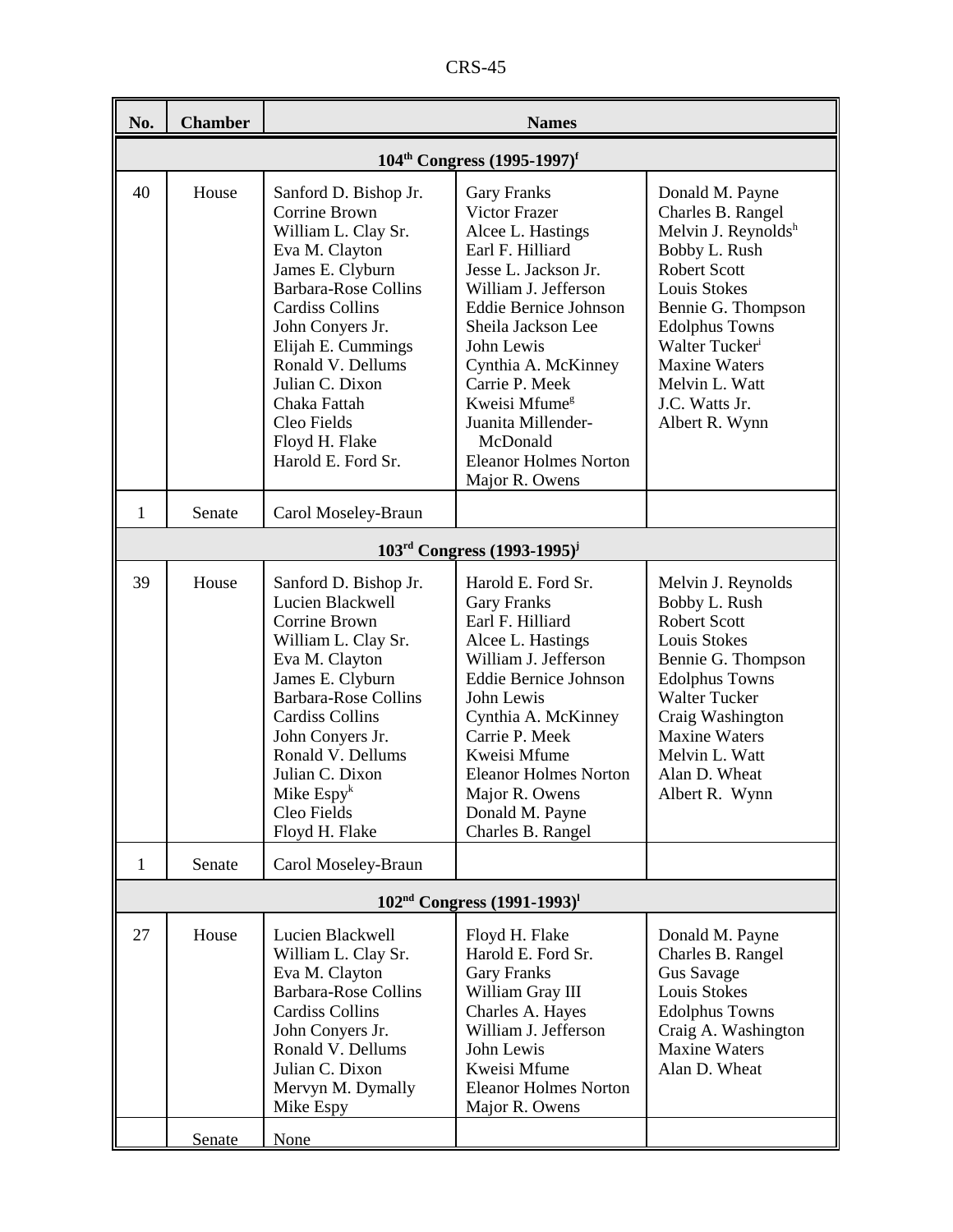| No. | <b>Chamber</b>                | <b>Names</b>                                                                                                                                                                             |                                                                                                                                                                         |                                                                                                                                               |  |  |  |
|-----|-------------------------------|------------------------------------------------------------------------------------------------------------------------------------------------------------------------------------------|-------------------------------------------------------------------------------------------------------------------------------------------------------------------------|-----------------------------------------------------------------------------------------------------------------------------------------------|--|--|--|
|     | $101st Congress (1989-1991)m$ |                                                                                                                                                                                          |                                                                                                                                                                         |                                                                                                                                               |  |  |  |
| 24  | House                         | William L. Clay Sr.<br><b>Cardiss Collins</b><br>John Conyers Jr.<br>George Crockett<br>Ronald V. Dellums<br>Julian C. Dixon<br>Mervyn M. Dymally<br>Mike Espy<br>Walter E. Fauntroy     | Floyd H. Flake<br>Harold E. Ford Sr.<br>William H. Gray III<br>Augustus F. Hawkins<br>Charles A. Hayes<br>Mickey Leland<br>John Lewis<br>Kweisi Mfume<br>Major R. Owens | Donald M. Payne<br>Charles B. Rangel<br>Gus Savage<br>Louis Stokes<br><b>Edolphus Towns</b><br>Craig A. Washington<br>Alan D. Wheat           |  |  |  |
|     | Senate                        | None                                                                                                                                                                                     |                                                                                                                                                                         |                                                                                                                                               |  |  |  |
|     |                               |                                                                                                                                                                                          | 100 <sup>th</sup> Congress (1987-1989)                                                                                                                                  |                                                                                                                                               |  |  |  |
| 23  | House                         | William L. Clay Sr.<br><b>Cardiss Collins</b><br>John Conyers, Jr.<br>George W. Crockett<br>Ronald V. Dellums<br>Julian C. Dixon<br>Mervyn M. Dymally<br>Mike Espy<br>Walter E. Fauntroy | Floyd H. Flake<br>Harold E. Ford Sr.<br>William H. Gray III<br>Augustus F. Hawkins<br>Charles A. Hayes<br>Mickey Leland<br>John Lewis<br>Kweisi Mfume<br>Major R. Owens | Charles B. Rangel<br>Gus Savage<br><b>Louis Stokes</b><br><b>Edolphus Towns</b><br>Alan D. Wheat                                              |  |  |  |
|     | Senate                        | None                                                                                                                                                                                     |                                                                                                                                                                         |                                                                                                                                               |  |  |  |
|     |                               |                                                                                                                                                                                          | 99 <sup>th</sup> Congress (1985-1987)                                                                                                                                   |                                                                                                                                               |  |  |  |
| 21  | House                         | William L. Clay Sr.<br><b>Cardiss Collins</b><br>John Conyers, Jr.<br>George W. Crockett<br>Ronald V. Dellums<br>Julian C. Dixon<br>Mervyn M. Dymally                                    | Walter E. Fauntroy<br>Harold E. Ford Sr.<br>William H. Gray III<br>Augustus F. Hawkins<br>Charles A. Hayes<br>Mickey Leland<br>Parren J. Mitchell                       | Major R. Owens<br>Charles B. Rangel<br><b>Gus Savage</b><br><b>Louis Stokes</b><br><b>Edolphus Towns</b><br>Alton Waldon Jr.<br>Alan D. Wheat |  |  |  |
|     | Senate                        | None                                                                                                                                                                                     |                                                                                                                                                                         |                                                                                                                                               |  |  |  |
|     |                               |                                                                                                                                                                                          | 98 <sup>th</sup> Congress (1983-1985) <sup>n</sup>                                                                                                                      |                                                                                                                                               |  |  |  |
| 21  | House                         | William L. Clay Sr.<br><b>Cardiss Collins</b><br>John Conyers, Jr.<br>George W. Crockett<br>Ronald V. Dellums<br>Julian C. Dixon<br>Mervyn M. Dymally<br>Walter E. Fauntroy              | Harold E. Ford Sr.<br>William H. Gray III<br>Katie Hall<br>Augustus F. Hawkins<br>Charles A. Hayes<br>Mickey Leland<br>Parren J. Mitchell<br>Major R. Owens             | Charles B. Rangel<br>Gus Savage<br>Louis Stokes<br><b>Edolphus Towns</b><br>Harold D. Washington<br>Alan D. Wheat                             |  |  |  |
|     | Senate                        | None                                                                                                                                                                                     |                                                                                                                                                                         |                                                                                                                                               |  |  |  |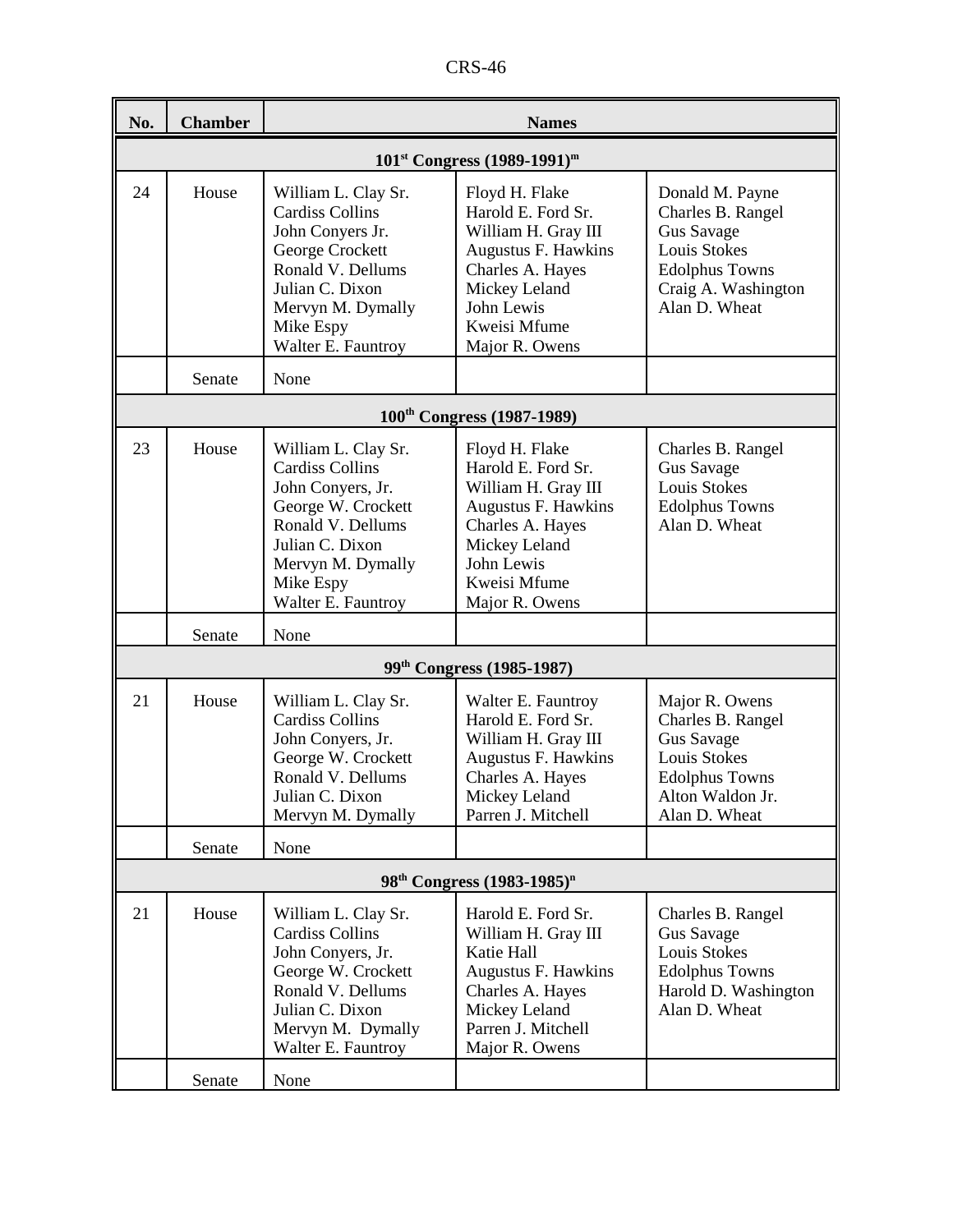CRS-47

| No.          | <b>Chamber</b>                        | <b>Names</b>                                                                                                                                            |                                                                                                                                                |                                                                                                                              |  |  |
|--------------|---------------------------------------|---------------------------------------------------------------------------------------------------------------------------------------------------------|------------------------------------------------------------------------------------------------------------------------------------------------|------------------------------------------------------------------------------------------------------------------------------|--|--|
|              | 97 <sup>th</sup> Congress (1981-1983) |                                                                                                                                                         |                                                                                                                                                |                                                                                                                              |  |  |
| 19           | House                                 | Shirley A. Chisholm<br>William L. Clay Sr.<br><b>Cardiss Collins</b><br>John Conyers, Jr.<br>George W. Crockett<br>Ronald V. Dellums<br>Julian C. Dixon | Mervyn M. Dymally<br>Walter E. Fauntroy<br>Harold E. Ford, Sr.<br>William H. Gray III<br>Katie B. Hall<br>Augustus F. Hawkins<br>Mickey Leland | Parren J. Mitchell<br>Charles R. Rangel<br>Gus Savage<br>Louis Stokes<br>Harold D. Washington                                |  |  |
|              | Senate                                | None                                                                                                                                                    |                                                                                                                                                |                                                                                                                              |  |  |
|              |                                       |                                                                                                                                                         | 96 <sup>th</sup> Congress (1979-1981) <sup>o</sup>                                                                                             |                                                                                                                              |  |  |
| 17           | House                                 | Shirley A. Chisholm<br>William L. Clay Sr.<br><b>Cardiss Collins</b><br>John Conyers Jr.<br>George W. Crockett<br>Ronald V. Dellums                     | Charles C. Diggs Jr.<br>Julian C. Dixon<br>Melvin H. Evans<br>Walter E. Fauntroy<br>Harold E. Ford, Sr.<br>William H. Gray III                 | Augustus F. Hawkins<br>Mickey Leland<br>Parren J. Mitchell<br>Charles B. Rangel<br><b>Bennett M. Stewart</b><br>Louis Stokes |  |  |
|              | Senate                                | None                                                                                                                                                    |                                                                                                                                                |                                                                                                                              |  |  |
|              |                                       |                                                                                                                                                         | 95 <sup>th</sup> Congress (1977-1979)                                                                                                          |                                                                                                                              |  |  |
| 17           | House                                 | Yvonne B. Burke<br>Shirley A. Chisholm<br>William L. Clay Sr.<br><b>Cardiss Collins</b><br>John Conyers Jr.<br>Ronald V. Dellums                        | Charles C. Diggs Jr.<br>Walter E. Fauntroy<br>Harold E. Ford, Sr.<br><b>Augustus F. Hawkins</b><br>Barbara C. Jordan<br>Ralph H. Metcalfe      | Parren J. Mitchell<br>Robert N.C. Nix Sr.<br>Charles B. Rangel<br>Louis Stokes<br>Andrew J. Young                            |  |  |
| 1            | Senate                                | Edward W. Brooke                                                                                                                                        |                                                                                                                                                |                                                                                                                              |  |  |
|              |                                       |                                                                                                                                                         | 94 <sup>th</sup> Congress (1975-1977)                                                                                                          |                                                                                                                              |  |  |
| 17           | House                                 | Yvonne B. Burke<br>Shirley A. Chisholm<br>William L. Clay Sr.<br><b>Cardiss Collins</b><br>John Conyers Jr.<br>Ronald V. Dellums                        | Charles C. Diggs Jr.<br>Walter E. Fauntroy<br>Harold E. Ford Sr.<br>Augustus F. Hawkins<br>Barbara C. Jordan<br>Ralph W. Metcalfe              | Parren J. Mitchell<br>Robert N.C. Nix Sr.<br>Charles B. Rangel<br>Louis Stokes<br>Andrew J. Young                            |  |  |
| $\mathbf{1}$ | Senate                                | Edward W. Brooke                                                                                                                                        |                                                                                                                                                |                                                                                                                              |  |  |
|              |                                       |                                                                                                                                                         | 93 <sup>rd</sup> Congress (1973-1975)                                                                                                          |                                                                                                                              |  |  |
| 16           | House                                 | Yvonne B. Burke<br>Shirley A. Chisholm<br>William L. Clay Sr.<br><b>Cardiss Collins</b><br>John Conyers Jr.<br>Ronald V. Dellums                        | Charles C. Diggs Jr.<br>Walter E. Fauntroy<br>Augustus F. Hawkins<br>Barbara C. Jordan<br>Ralph H. Metcalfe<br>Parren J. Mitchell              | Robert N.C. Nix Sr.<br>Charles B. Rangel<br>Louis Stokes<br>Andrew J. Young                                                  |  |  |
| 1            | Senate                                | Edward W. Brooke                                                                                                                                        |                                                                                                                                                |                                                                                                                              |  |  |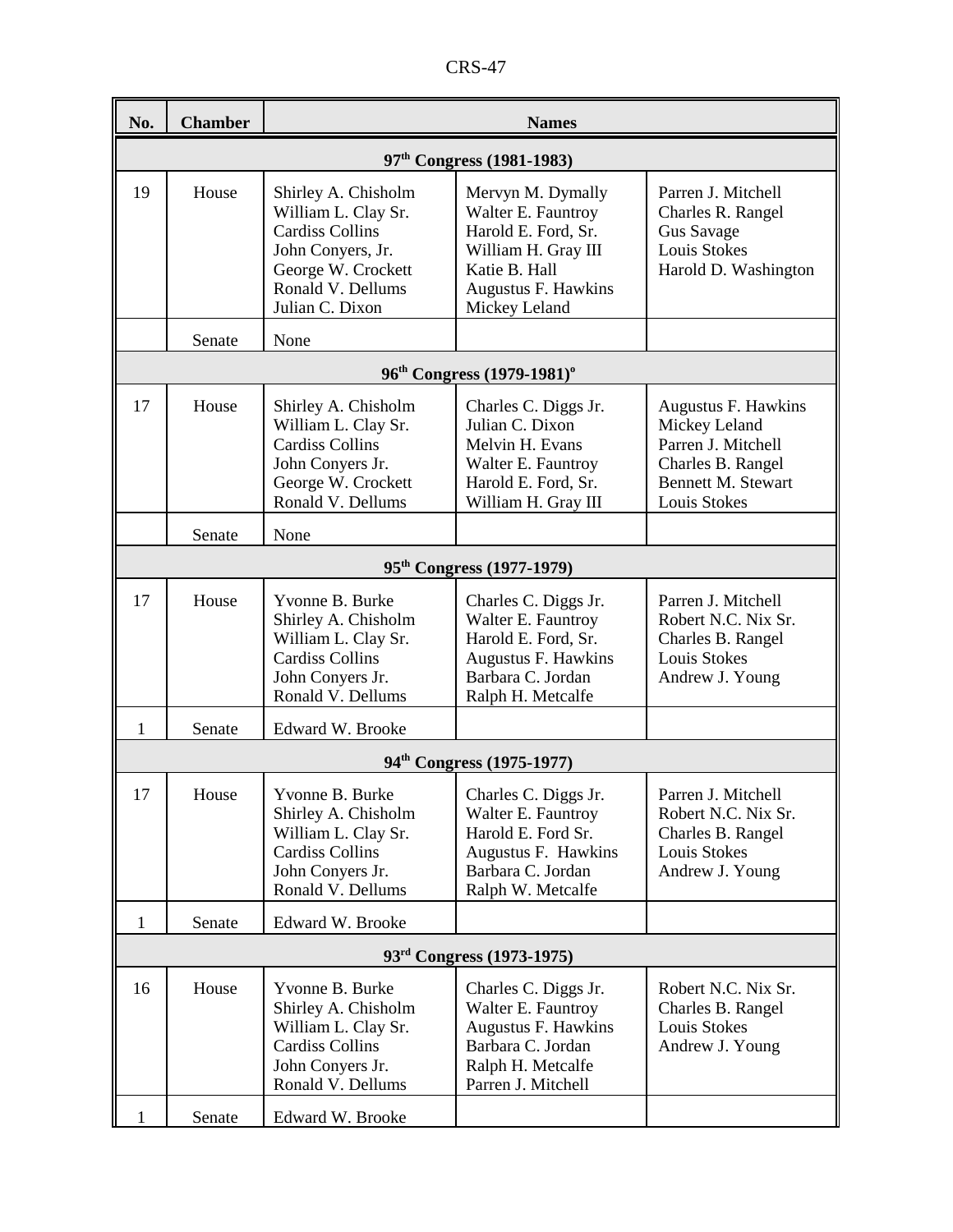| No.            | <b>Chamber</b>                        | <b>Names</b>                                                                                             |                                                                                                              |                                                                 |  |  |  |
|----------------|---------------------------------------|----------------------------------------------------------------------------------------------------------|--------------------------------------------------------------------------------------------------------------|-----------------------------------------------------------------|--|--|--|
|                | 92 <sup>nd</sup> Congress (1971-1973) |                                                                                                          |                                                                                                              |                                                                 |  |  |  |
| 13             | House                                 | Shirley A. Chisholm<br>William L. Clay Sr.<br>George W. Collins<br>John Conyers Jr.<br>Ronald V. Dellums | Charles C. Diggs Jr.<br>Walter E. Fauntroy<br>Augustus F. Hawkins<br>Ralph H. Metcalfe<br>Parren J. Mitchell | Robert N.C. Nix Sr.<br>Charles B. Rangel<br><b>Louis Stokes</b> |  |  |  |
| 1              | Senate                                | Edward W. Brooke                                                                                         |                                                                                                              |                                                                 |  |  |  |
|                |                                       |                                                                                                          | 91 <sup>st</sup> Congress (1969-1971)                                                                        |                                                                 |  |  |  |
| 10             | House                                 | Shirley A. Chisholm<br>William L. Clay Sr.<br>George W. Collins<br><b>Augustus F. Hawkins</b>            | John Conyers Jr.<br>William L. Dawson<br>Charles C. Diggs Jr.<br>Robert N.C. Nix                             | <b>Adam Clayton Powell</b><br><b>Louis Stokes</b>               |  |  |  |
| 1              | Senate                                | Edward W. Brooke                                                                                         |                                                                                                              |                                                                 |  |  |  |
|                |                                       |                                                                                                          | $90^{th}$ Congress $(1967-1969)^p$                                                                           |                                                                 |  |  |  |
| 5              | House                                 | John Conyers Jr.<br>William L. Dawson                                                                    | Charles C. Diggs Jr.<br>Augustus F. Hawkins                                                                  | Robert N.C. Nix Sr,                                             |  |  |  |
| 1              | Senate                                | Edward W. Brooke                                                                                         |                                                                                                              |                                                                 |  |  |  |
|                |                                       |                                                                                                          | 89 <sup>th</sup> Congress (1965-1967)                                                                        |                                                                 |  |  |  |
| 6              | House                                 | John Conyers Jr.<br>William L. Dawson                                                                    | Charles Diggs Jr.<br>Augustus F. Hawkins                                                                     | Robert N.C. Nix Sr.<br><b>Adam Clayton Powell</b>               |  |  |  |
|                | Senate                                | None                                                                                                     |                                                                                                              |                                                                 |  |  |  |
|                |                                       |                                                                                                          | 88 <sup>th</sup> Congress (1963-1965)                                                                        |                                                                 |  |  |  |
| 5              | House:                                | William L. Dawson<br>Charles C. Diggs Jr.                                                                | Augustus F. Hawkins<br>Robert N.C. Nix Sr.                                                                   | <b>Adam Clayton Powell</b>                                      |  |  |  |
|                | Senate                                | None                                                                                                     |                                                                                                              |                                                                 |  |  |  |
|                |                                       |                                                                                                          | $85^{\text{th}}$ - $87^{\text{th}}$ Congresses (1957-1963)                                                   |                                                                 |  |  |  |
| $\overline{4}$ | House                                 | William L. Dawson<br>Charles C. Diggs, Jr.                                                               | Robert N.C. Nix, Sr.<br><b>Adam Clayton Powell</b>                                                           |                                                                 |  |  |  |
|                | Senate                                | None                                                                                                     |                                                                                                              |                                                                 |  |  |  |
|                |                                       |                                                                                                          | 84 <sup>th</sup> Congress (1955-1957)                                                                        |                                                                 |  |  |  |
| 3              | House                                 | William L. Dawson                                                                                        | Charles C. Diggs Jr.                                                                                         | <b>Adam Clayton Powell</b>                                      |  |  |  |
|                |                                       |                                                                                                          | 79th - 83 <sup>rd</sup> Congresses (1945-1955)                                                               |                                                                 |  |  |  |
| $\overline{2}$ | House                                 | William L. Dawson                                                                                        | <b>Adam Clayton Powell</b>                                                                                   |                                                                 |  |  |  |
|                | Senate                                | None                                                                                                     |                                                                                                              |                                                                 |  |  |  |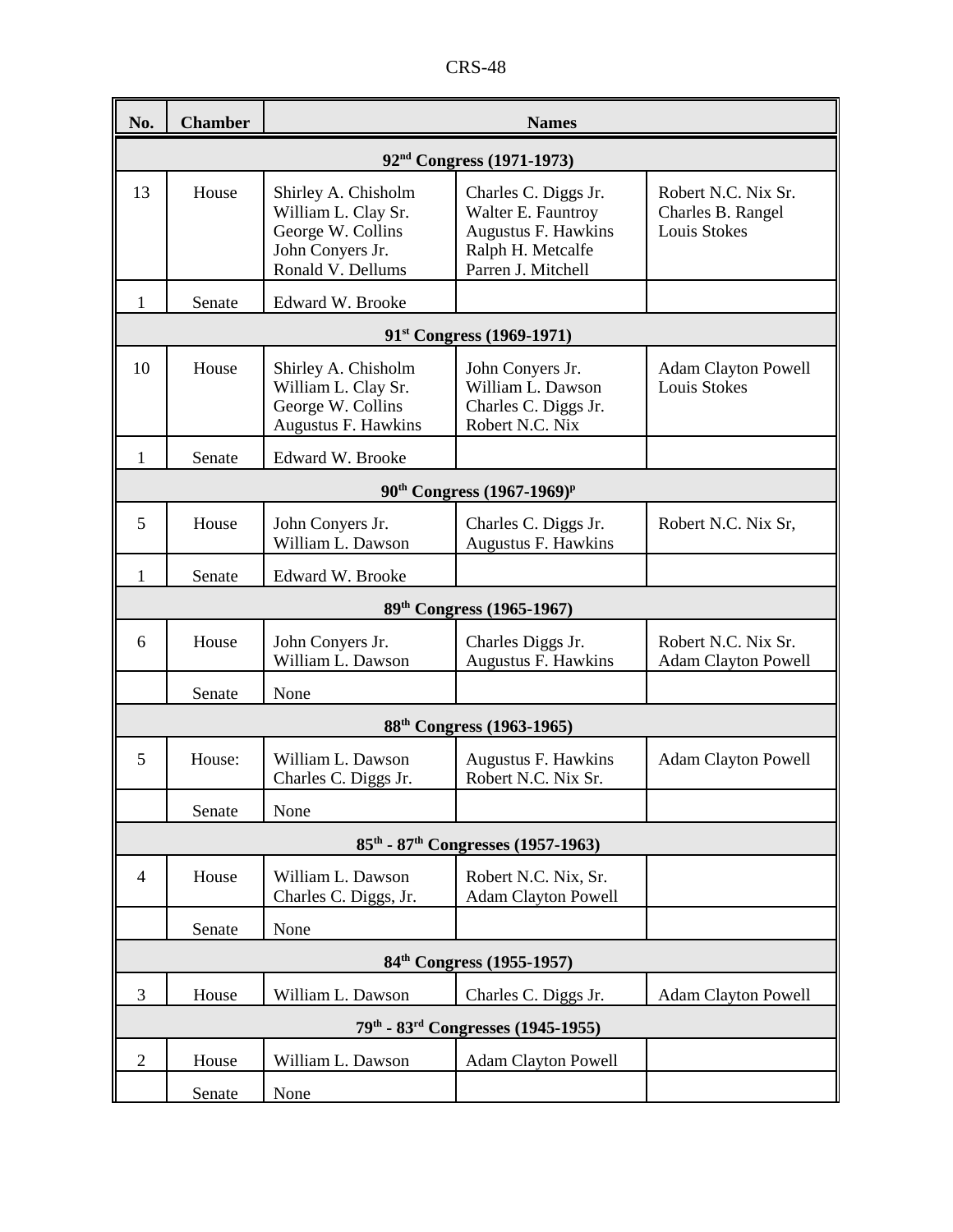| CRS-<br>$-49$ |
|---------------|
|---------------|

| No.                                   | <b>Chamber</b> | <b>Names</b>       |                                                            |                  |  |  |
|---------------------------------------|----------------|--------------------|------------------------------------------------------------|------------------|--|--|
| 78 <sup>th</sup> Congress (1943-1945) |                |                    |                                                            |                  |  |  |
| 1                                     | House          | William L. Dawson  |                                                            |                  |  |  |
|                                       | Senate         | None               |                                                            |                  |  |  |
|                                       |                |                    | 74 <sup>th</sup> - 77 <sup>th</sup> Congresses (1935-1943) |                  |  |  |
| $\mathbf{1}$                          | House          | Arthur W. Mitchell |                                                            |                  |  |  |
|                                       | Senate         | None               |                                                            |                  |  |  |
|                                       |                |                    | 71 <sup>st</sup> - 73 <sup>rd</sup> Congresses (1929-1935) |                  |  |  |
| 1                                     | House          | Oscar S. DePriest  |                                                            |                  |  |  |
|                                       | Senate         | None               |                                                            |                  |  |  |
|                                       |                |                    | 57 <sup>th</sup> - 70 <sup>th</sup> Congresses (1901-1929) |                  |  |  |
|                                       | House          | None               |                                                            |                  |  |  |
|                                       | Senate         | None               |                                                            |                  |  |  |
|                                       |                |                    | 55 <sup>th</sup> - 56 <sup>th</sup> Congresses (1897-1901) |                  |  |  |
| 1                                     | House          | George H. White    |                                                            |                  |  |  |
|                                       | Senate         | None               |                                                            |                  |  |  |
|                                       |                |                    | 53rd - 54th Congresses (1893-1897)                         |                  |  |  |
| 1                                     | House          | George W. Murray   |                                                            |                  |  |  |
|                                       | Senate         | None               |                                                            |                  |  |  |
|                                       |                |                    | 52 <sup>nd</sup> Congress (1891-1893)                      |                  |  |  |
| $\mathbf{1}$                          | House          | Henry P. Cheatham  |                                                            |                  |  |  |
|                                       | Senate         | None               |                                                            |                  |  |  |
|                                       |                |                    | 51 <sup>st</sup> Congress (1889-1891)                      |                  |  |  |
| 3                                     | House          | Henry P. Cheatham  | John M. Langston                                           | Thomas E. Miller |  |  |
|                                       | Senate         | None               |                                                            |                  |  |  |
|                                       |                |                    | 50 <sup>th</sup> Congress (1887-1889)                      |                  |  |  |
|                                       | House          | None               |                                                            |                  |  |  |
|                                       | Senate         | None               |                                                            |                  |  |  |
|                                       |                |                    | 48th - 49th Congresses (1883-1887)                         |                  |  |  |
| $\overline{2}$                        | House          | James E. O'Hara    | <b>Robert Smalls</b>                                       |                  |  |  |
|                                       | Senate         | None               |                                                            |                  |  |  |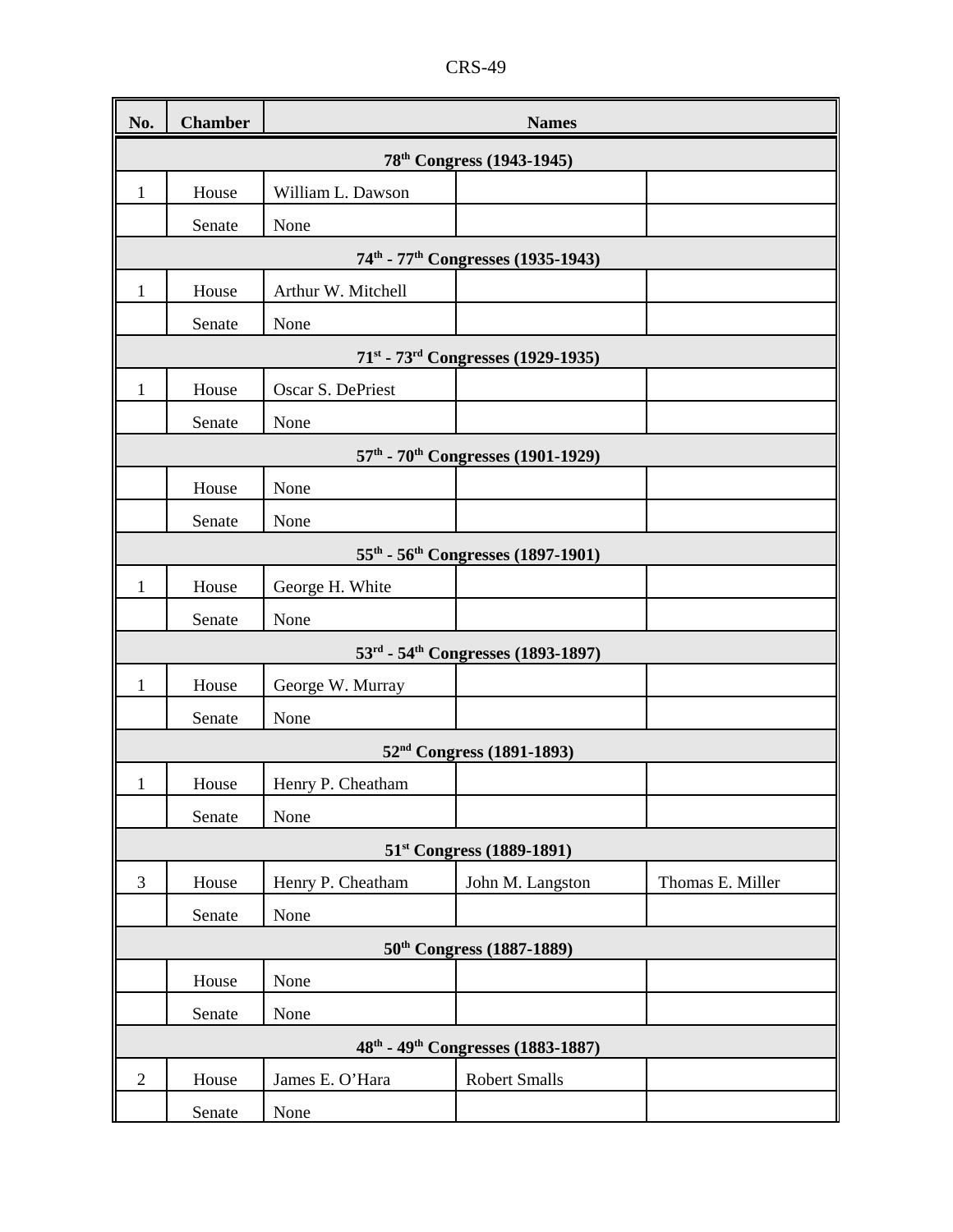| No.            | <b>Chamber</b>                        | <b>Names</b>                                          |                                                             |                      |  |  |  |
|----------------|---------------------------------------|-------------------------------------------------------|-------------------------------------------------------------|----------------------|--|--|--|
|                | 47 <sup>th</sup> Congress (1881-1883) |                                                       |                                                             |                      |  |  |  |
| $\mathfrak{2}$ | House                                 | John R. Lynch                                         | <b>Robert Smalls</b>                                        |                      |  |  |  |
|                | Senate                                | None                                                  |                                                             |                      |  |  |  |
|                |                                       |                                                       | 46 <sup>th</sup> Congress (1879-1881)                       |                      |  |  |  |
|                | House                                 | None                                                  |                                                             |                      |  |  |  |
| $\mathbf{1}$   | Senate                                | Blanche K. Bruce                                      |                                                             |                      |  |  |  |
|                |                                       |                                                       | 45 <sup>th</sup> Congress (1877-1879)                       |                      |  |  |  |
| 3              | House                                 | Richard H. Cain                                       | Joseph H. Rainey                                            | <b>Robert Smalls</b> |  |  |  |
| 1              | Senate                                | Blanche K. Bruce                                      |                                                             |                      |  |  |  |
|                |                                       |                                                       | 44 <sup>th</sup> Congress (1875-1877)                       |                      |  |  |  |
| $\overline{7}$ | House                                 | Jeremiah Haralson<br>John A. Hyman<br>John R. Lynch   | Charles E. Nash<br>Joseph H. Rainey<br><b>Robert Smalls</b> | Josiah T. Walls      |  |  |  |
| 1              | Senate                                | Blanche K. Bruce                                      |                                                             |                      |  |  |  |
|                |                                       |                                                       | 43rd Congress (1873-1875)                                   |                      |  |  |  |
| $\overline{7}$ | House                                 | Richard H. Cain<br>Robert B. Elliott<br>John R. Lynch | Joseph H. Rainey<br>Alonzo J. Ransier<br>James T. Rapier    | Josiah T. Walls      |  |  |  |
|                | Senate                                | None                                                  |                                                             |                      |  |  |  |
|                |                                       |                                                       | 42 <sup>nd</sup> Congress (1871-1873)                       |                      |  |  |  |
| 5              | House                                 | Robert C. DeLarge<br>Robert B. Elliott                | Joseph H. Rainey<br>Benjamin S. Turner                      | Josiah T. Walls      |  |  |  |
|                | Senate                                | None                                                  |                                                             |                      |  |  |  |
|                |                                       |                                                       | 41 <sup>st</sup> Congress (1869-1871) <sup>q</sup>          |                      |  |  |  |
| $\mathfrak{2}$ | House                                 | Jefferson F. Long                                     | Joseph H. Rainey                                            |                      |  |  |  |
| 1              | Senate                                | Hiram R. Revels                                       |                                                             |                      |  |  |  |

a. Although 40 black individuals were elected to the House for the 107<sup>th</sup> Congress, 39 was the highest number to serve at any one time. Rep. Julian Dixon, who was reelected to the  $107<sup>th</sup>$  Congress, died before the commencement of the Congress and was later replaced by Rep. Diane Watson.

b. Died on Dec. 8, 2000.

c. Although 41black individuals were elected to the House in the 105<sup>th</sup> Congress, 39 was the highest number to serve at any one time. Rep. Floyd Flake resigned and was replaced by Rep. Gregory Meeks, and Rep. Ron Dellums resigned and was replaced by Rep. Barbara Lee.

d. Resigned on Feb. 6, 1998.

e. Resigned on Nov. 15, 1997.

f. Although 43 black individuals were elected to the House in the 104th Congress, 40 was the highest number to serve at any one time. Rep. Melvin J. Reynolds resigned and was replaced by Rep. Jesse L. Jackson Jr.; Rep. Walter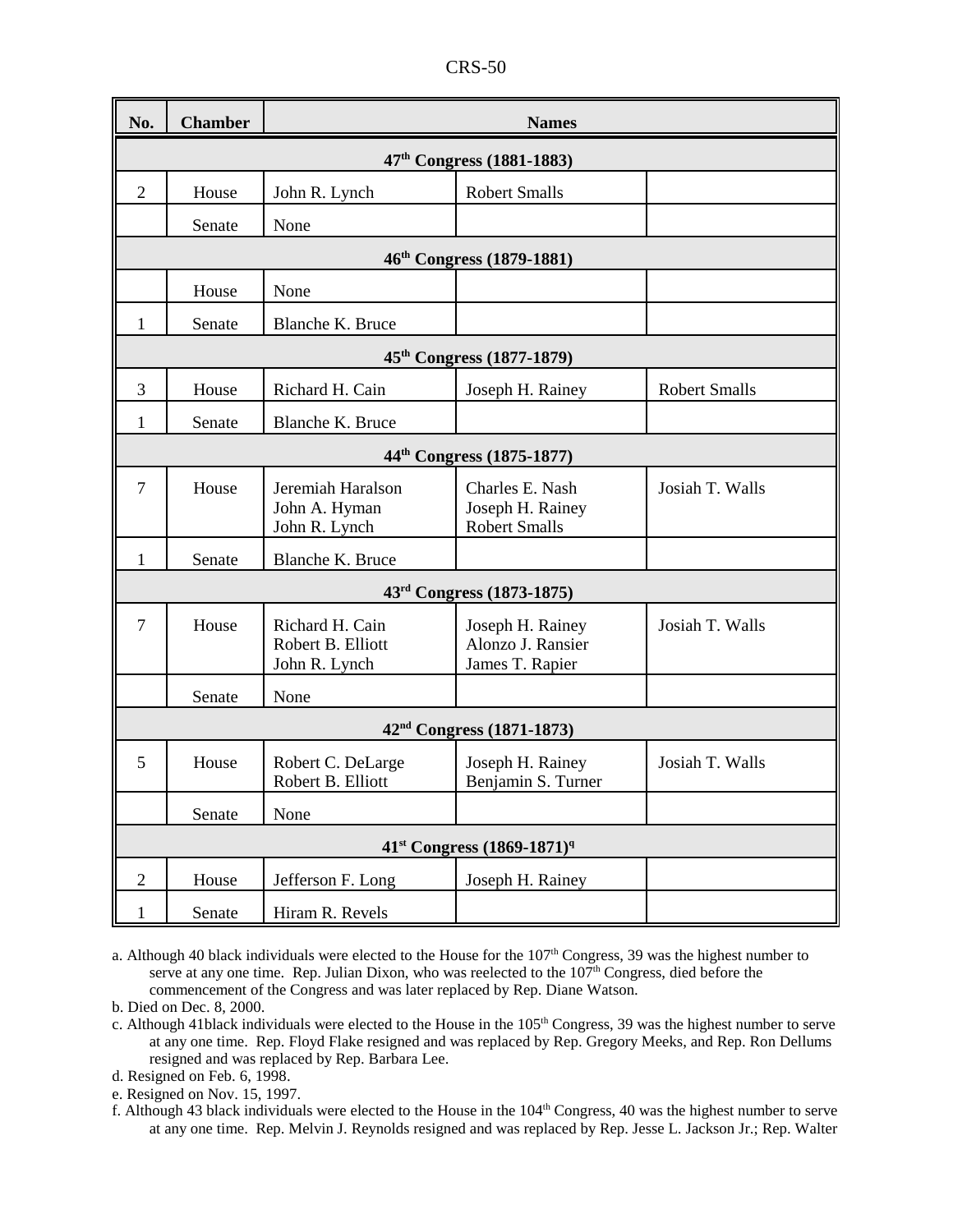Tucker resigned and was replaced by Rep. Juanita Millender-McDonald; and Rep. Kweisi Mfume resigned and was replaced by Rep. Elijah Cummings.

g. Resigned on Feb. 16, 1996.

- h. Resigned on Oct. 1, 1995.
- i. Resigned on Dec. 15, 1995.
- j. Although 40 black individuals were elected to the House in the  $103<sup>rd</sup>$  Congress, 39 was the largest number to serve at any one time because Rep. Bennie Thompson replaced Rep. Mike Espy.
- k. Resigned on Jan. 25, 1993, to become Secretary of Agriculture.
- l. Although 28 black individuals were elected to the House in the  $102<sup>nd</sup>$  Congress, 27 was the largest number to serve at any one time because Rep. Lucien Blackwell replaced Rep. William Gray.
- m. Although 25 black individuals were elected to the House in the 101<sup>st</sup> Congress, 24 was the largest number to serve at any one time because Rep. Craig Washington replaced Rep. Mickey Leland.
- n. Although 22 black individuals were elected to the House in the  $98<sup>th</sup>$  Congress, 21 was the largest number to serve at any one time because Rep. Charles Hayes replaced Rep. Harold Washington.
- o. Although 18 individuals were elected to the House in the  $96<sup>th</sup> Congress$ , 17 was the largest number to serve at any one time because Rep. George Crockett replaced Rep. Charles Diggs Jr.
- p. Rep. Adam Clayton Powell Jr. was reelected to the 90<sup>th</sup> Congress, but never took his seat.
- q. There were no black Members of the U.S. Congress until 1870, the  $41<sup>st</sup>$  Congress,  $2<sup>nd</sup>$  session.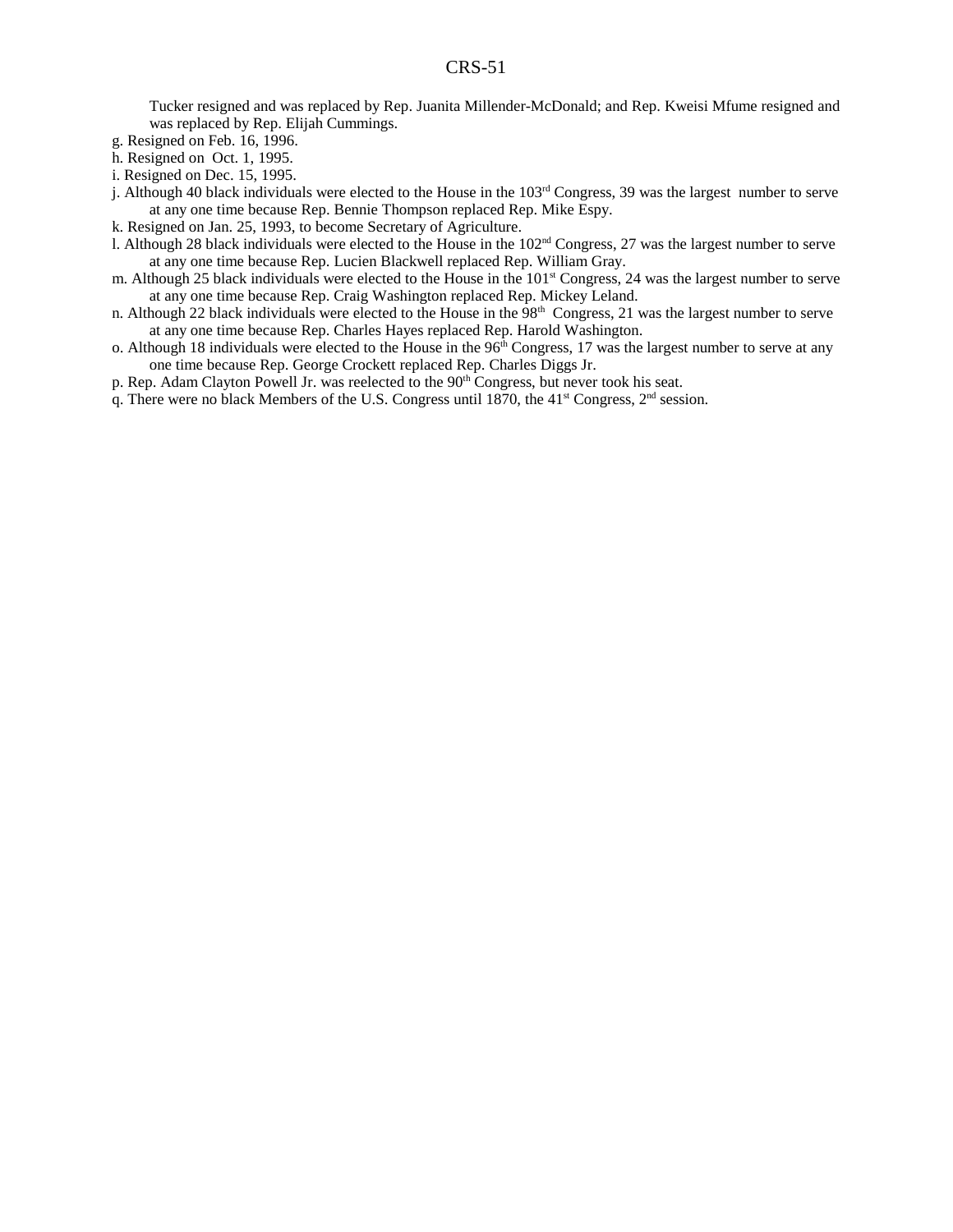| <b>State</b>            | <b>Number</b>  | <b>Names</b>                                                                                                                                                                                                 | <b>Years of</b><br><b>Service</b>                                                                                 |
|-------------------------|----------------|--------------------------------------------------------------------------------------------------------------------------------------------------------------------------------------------------------------|-------------------------------------------------------------------------------------------------------------------|
| Alabama                 | 5              | Benjamin S. Turner<br>James T. Rapier<br>Jeremiah Haralson<br>Earl F. Hilliard<br><b>Artur Davis</b>                                                                                                         | 1871-1873<br>1873-1875<br>1875-1877<br>1993-2003<br>2003-                                                         |
| California              | 10             | Augustus F. Hawkins<br>Ronald V. Dellums<br>Yvonne B. Burke<br>Julian C. Dixon<br>Mervyn M. Dymally<br><b>Maxine Waters</b><br>Walter R. Tucker<br>Juanita Millender-McDonald<br>Barbara Lee<br>Diane Watson | 1963-1991<br>1971-1998<br>1973-1979<br>1979-2000<br>1981-1993<br>1991-<br>1993-1995<br>1996-<br>1998-<br>$2001 -$ |
| Connecticut             | $\mathbf{1}$   | Gary A. Franks                                                                                                                                                                                               | 1991-1997                                                                                                         |
| District of<br>Columbia | $\overline{2}$ | Walter E. Fauntroy<br><b>Eleanor Holmes Norton</b>                                                                                                                                                           | 1971-1991<br>1991-                                                                                                |
| Florida                 | 5              | Josiah T. Walls<br>Alcee L. Hastings<br>Corrine Brown<br>Carrie P. Meek<br>Kendrick Meek                                                                                                                     | 1871-1876<br>1993-<br>1993-<br>1993-2003<br>2003-                                                                 |
| Georgia                 | $\overline{7}$ | Jefferson F. Long<br>Andrew J. Young<br>John R. Lewis<br>Sanford D. Bishop Jr.<br>Cynthia A. McKinney<br>Denise L. Majette<br>David Scott                                                                    | 1870-1871<br>1973-1977<br>1987-<br>1993-<br>1993-2003<br>2003-<br>2003-                                           |

# **Table 4. Number and Names of Black Members of Congress, by State**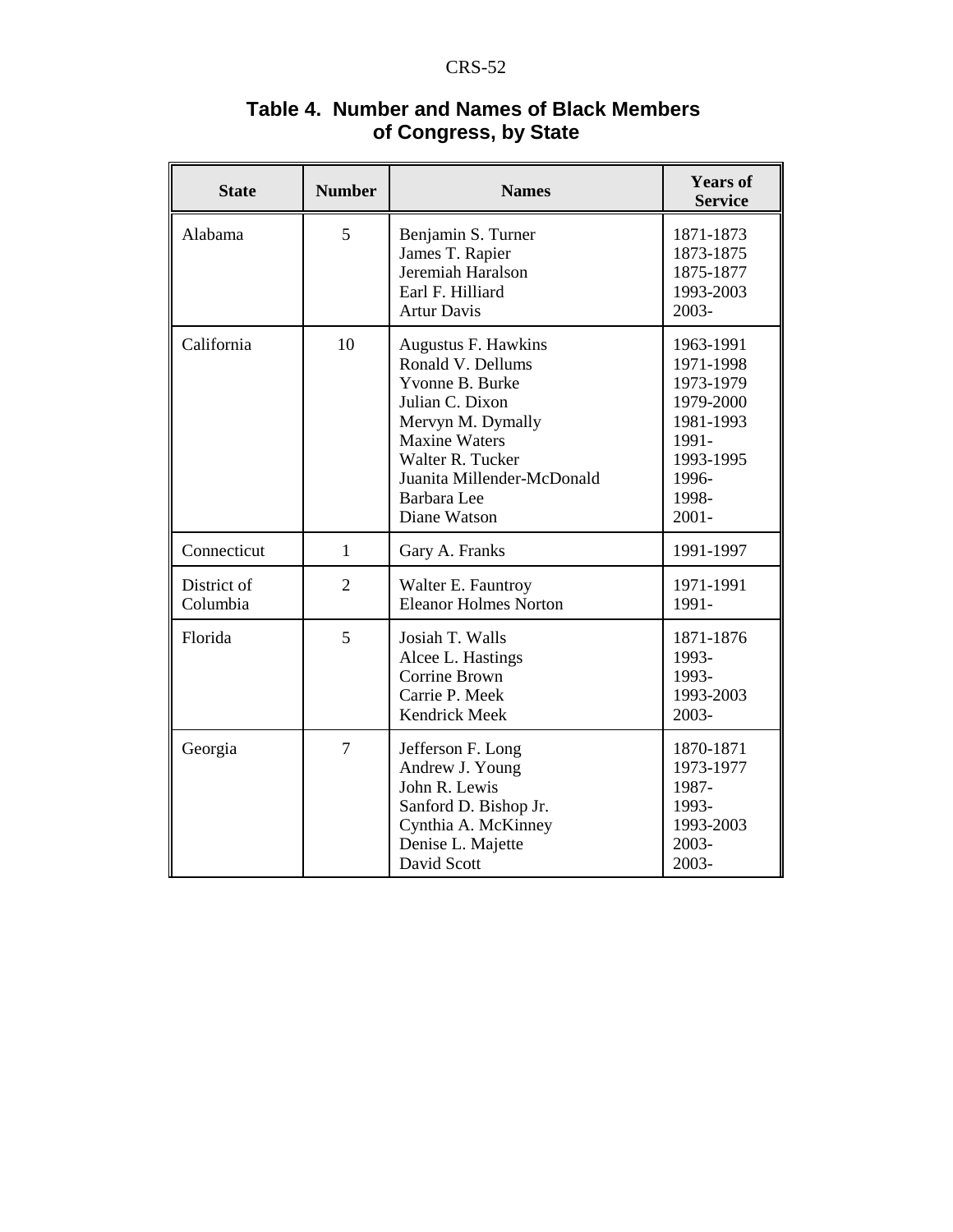CRS-53

| <b>State</b>  | <b>Number</b>  | <b>Names</b>                                                                                                                                                                                                                                                                                                                                        | <b>Years of</b><br><b>Service</b>                                                                                                                                                   |
|---------------|----------------|-----------------------------------------------------------------------------------------------------------------------------------------------------------------------------------------------------------------------------------------------------------------------------------------------------------------------------------------------------|-------------------------------------------------------------------------------------------------------------------------------------------------------------------------------------|
| Illinois      | 15             | Oscar S. DePriest<br>Arthur W. Mitchell<br>William L. Dawson<br>George W. Collins<br>Ralph H. Metcalfe<br><b>Cardiss Collins</b><br><b>Bennett M. Stewart</b><br><b>Gus Savage</b><br>Harold D. Washington<br>Charles A. Hayes<br>Carol Moseley-Braun <sup>a</sup><br>Melvin J. Reynolds<br>Bobby L. Rush<br>Jesse L. Jackson Jr.<br>Danny K. Davis | 1929-1935<br>1935-1943<br>1943-1970<br>1970-1972<br>1971-1978<br>1973-1997<br>1979-1981<br>1981-1993<br>1981-1983<br>1983-1993<br>1993-1999<br>1993-1995<br>1993-<br>1995-<br>1997- |
| Indiana       | $\overline{2}$ | Katie B. Hall<br>Julia Carson                                                                                                                                                                                                                                                                                                                       | 1982-1985<br>1997-                                                                                                                                                                  |
| Louisiana     | 3              | Charles E. Nash<br>William J. Jefferson<br>Cleo Fields                                                                                                                                                                                                                                                                                              | 1875-1877<br>1991-<br>1993-1997                                                                                                                                                     |
| Maryland      | $\overline{4}$ | Parren J. Mitchell<br>Kweisi Mfume<br>Albert R. Wynn<br>Elijah E. Cummings                                                                                                                                                                                                                                                                          | 1971-1987<br>1987-1996<br>1993-<br>1996-                                                                                                                                            |
| Massachusetts | $\mathbf{1}$   | Edward W. Brooke <sup>a</sup>                                                                                                                                                                                                                                                                                                                       | 1967-1979                                                                                                                                                                           |
| Michigan      | 5              | Charles C. Diggs Jr.<br>John Conyers Jr.<br>George W. Crockett<br><b>Barbara-Rose Collins</b><br>Carolyn Cheeks Kilpatrick                                                                                                                                                                                                                          | 1955-1980<br>1965-<br>1980-1991<br>1991-1997<br>1997-                                                                                                                               |
| Mississippi   | 5              | Hiram R. Revels <sup>a</sup><br>John R. Lynch<br>Blanche K. Bruce <sup>a</sup><br>Albert M. (Mike) Espy<br>Bennie G. Thompson                                                                                                                                                                                                                       | 1870-1871<br>1873-1877<br>1882-1883<br>1875-1881<br>1987-1993<br>1993-                                                                                                              |
| Missouri      | 3              | William L. Clay Sr.<br>Alan D. Wheat<br>William Lacy Clay Jr.                                                                                                                                                                                                                                                                                       | 1969-2001<br>1983-1995<br>$2001 -$                                                                                                                                                  |
| New Jersey    | $\mathbf{1}$   | Donald M. Payne                                                                                                                                                                                                                                                                                                                                     | 1989-                                                                                                                                                                               |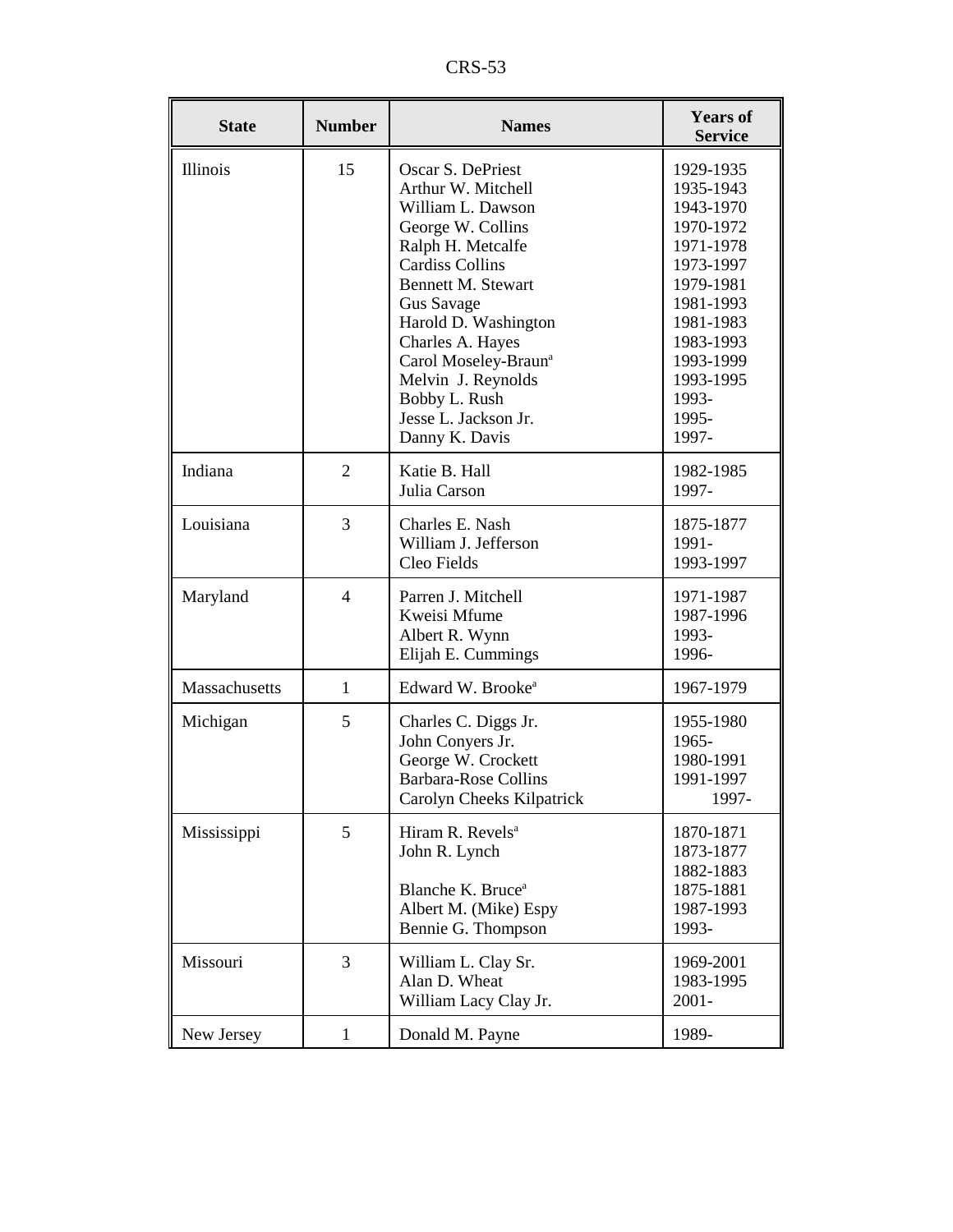CRS-54

| <b>State</b>   | <b>Number</b>  | <b>Names</b>                                                                                                                                                                           | <b>Years of</b><br><b>Service</b>                                                                                                                                 |
|----------------|----------------|----------------------------------------------------------------------------------------------------------------------------------------------------------------------------------------|-------------------------------------------------------------------------------------------------------------------------------------------------------------------|
| New York       | 8              | Adam Clayton Powell Jr.<br>Shirley A. Chisholm<br>Charles B. Rangel<br>Major R. Owens<br><b>Edolphus Towns</b><br>Alton R. Waldon Jr.<br>Floyd H. Flake<br><b>Gregory Meeks</b>        | 1945-1967<br>1969-1971<br>1969-1983<br>1971-<br>1983-<br>1983-<br>1986-1987<br>1987-1997<br>1998-                                                                 |
| North Carolina | $\overline{7}$ | John A. Hyman<br>James E. O'Hara<br>Henry P. Cheatham<br>George H. White<br>Eva M. Clayton<br>Melvin L. Watt<br>Frank W. Ballance Jr.                                                  | 1875-1877<br>1883-1887<br>1889-1893<br>1897-1901<br>1992-2003<br>1993-<br>2003-                                                                                   |
| Ohio           | $\overline{2}$ | <b>Louis Stokes</b><br><b>Stephanie Tubbs Jones</b>                                                                                                                                    | 1969-1999<br>1999-                                                                                                                                                |
| Oklahoma       | $\mathbf{1}$   | J.C. Watts, Jr.                                                                                                                                                                        | 1995-2003                                                                                                                                                         |
| Pennsylvania   | $\overline{4}$ | Robert N.C. Nix Sr.<br>William H. Gray III<br>Lucien E. Blackwell<br>Chaka Fattah                                                                                                      | 1958-1979<br>1979-1991<br>1991-1995<br>1995-                                                                                                                      |
| South Carolina | 9              | Joseph H. Rainey<br>Robert C. DeLarge<br>Robert B. Elliott<br>Richard H. Cain<br>Alonzo J. Ransier<br><b>Robert Smalls</b><br>Thomas E. Miller<br>George W. Murray<br>James E. Clyburn | 1870-1879<br>1871-1873<br>1871-1874<br>1873-1875<br>1877-1879<br>1873-1875<br>1875-1879<br>1882-1883<br>1884-1887<br>1890-1891<br>1893-1895<br>1896-1897<br>1993- |
| Tennessee      | $\overline{2}$ | Harold E. Ford Sr.<br>Harold E. Ford Jr.                                                                                                                                               | 1975-1997<br>1997-                                                                                                                                                |
| Texas          | 5              | Barbara C. Jordan<br>George T. (Mickey) Leland<br>Craig A. Washington<br><b>Eddie Bernice Johnson</b><br>Sheila Jackson Lee                                                            | 1973-1979<br>1979-1989<br>1991-1995<br>1993-<br>1995-                                                                                                             |
| Virginia       | $\overline{2}$ | John M. Langston<br>Robert C. Scott                                                                                                                                                    | 1890-1891<br>1993-                                                                                                                                                |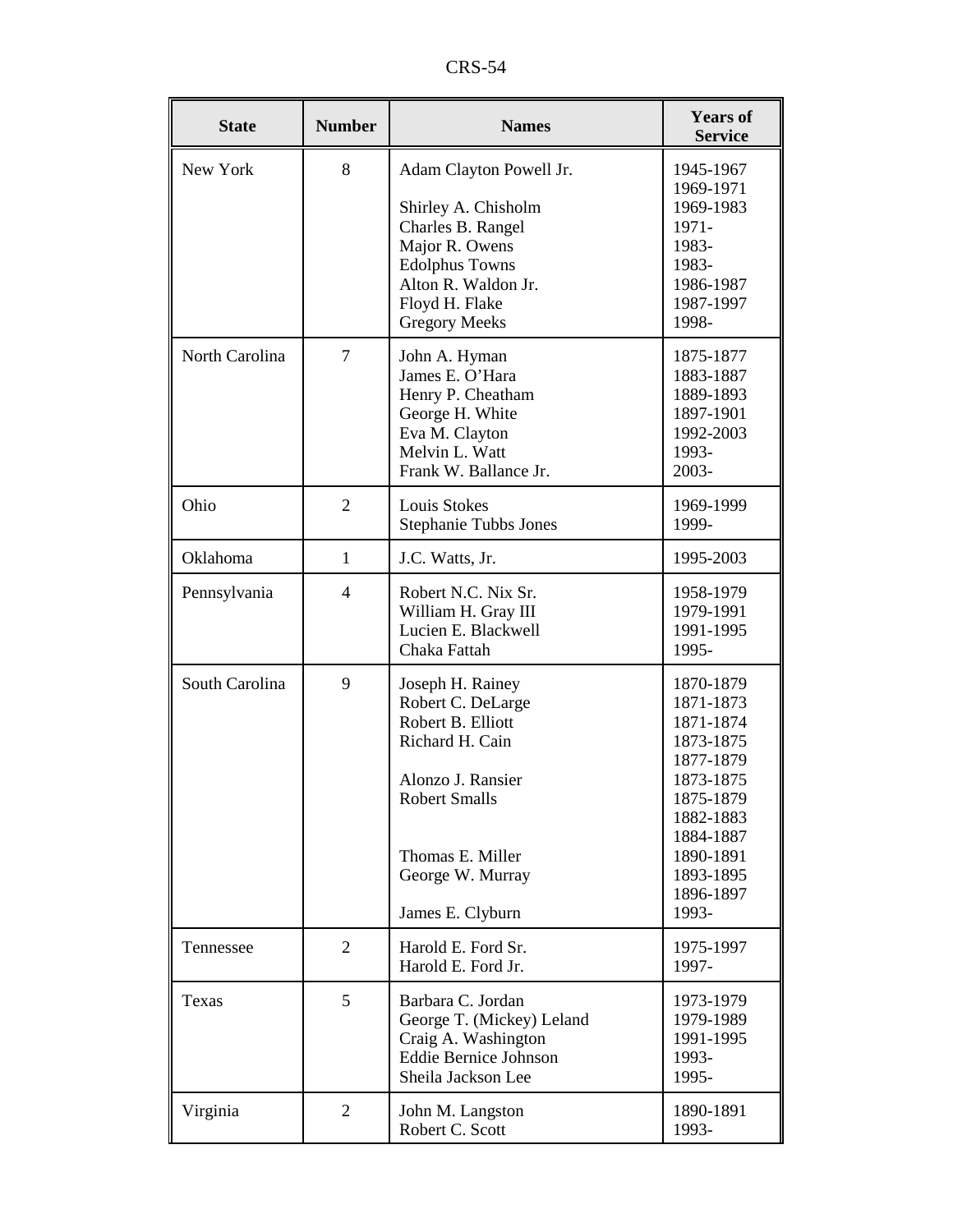CRS-55

| <b>State</b>   | <b>Number</b> | <b>Names</b>                                                          | <b>Years of</b><br><b>Service</b> |
|----------------|---------------|-----------------------------------------------------------------------|-----------------------------------|
| Virgin Islands |               | Melvin H. Evans<br>Victor O. Frazer<br>Donna M. Christian-Christensen | 1979-1981<br>1995-1997<br>1997-   |

a. Served in the Senate.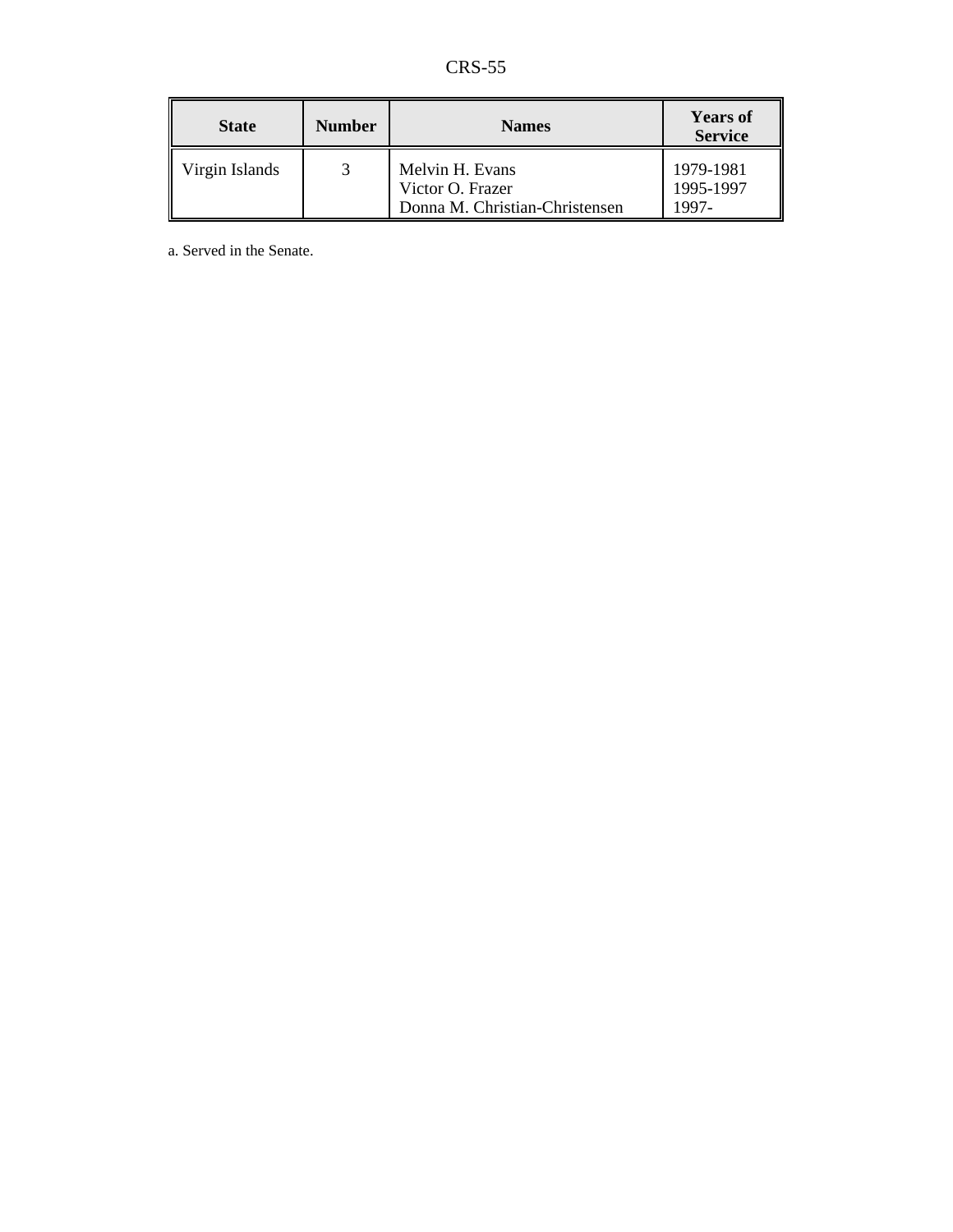| <b>Congress</b>  | Year      | <b>Total Black</b><br><b>Members</b> of<br><b>Congress</b> | <b>Black</b><br><b>Members</b> of<br><b>House</b> | <b>Black</b><br><b>Members</b> of<br><b>Senate</b> |
|------------------|-----------|------------------------------------------------------------|---------------------------------------------------|----------------------------------------------------|
| 41 <sup>st</sup> | 1869-1871 | 3                                                          | $\overline{c}$                                    | 1                                                  |
| 42 <sup>nd</sup> | 1871-1873 | 5                                                          | 5                                                 |                                                    |
| 43 <sup>rd</sup> | 1873-1875 | $\overline{7}$                                             | $\overline{7}$                                    |                                                    |
| 44 <sup>th</sup> | 1875-1877 | $8\,$                                                      | $\overline{7}$                                    | $\mathbf{1}$                                       |
| 45 <sup>th</sup> | 1877-1879 | $\overline{\mathbf{4}}$                                    | 3                                                 | $\mathbf{1}$                                       |
| 46 <sup>th</sup> | 1879-1881 | $\mathbf 1$                                                |                                                   | $\mathbf{1}$                                       |
| 47 <sup>th</sup> | 1881-1883 | $\sqrt{2}$                                                 | $\overline{c}$                                    |                                                    |
| 48 <sup>th</sup> | 1883-1885 | $\sqrt{2}$                                                 | $\overline{c}$                                    |                                                    |
| 49 <sup>th</sup> | 1885-1887 | $\overline{2}$                                             | $\overline{c}$                                    |                                                    |
| 50 <sup>th</sup> | 1887-1889 |                                                            |                                                   |                                                    |
| 51 <sup>st</sup> | 1889-1891 | 3                                                          | 3                                                 |                                                    |
| 52 <sup>nd</sup> | 1891-1893 | $\mathbf{1}$                                               | $\mathbf{1}$                                      |                                                    |
| 53 <sup>rd</sup> | 1893-1895 | $\mathbf{1}$                                               | $\mathbf{1}$                                      |                                                    |
| 54 <sup>th</sup> | 1895-1897 | $\mathbf{1}$                                               | $\mathbf{1}$                                      |                                                    |
| 55 <sup>th</sup> | 1897-1899 | 1                                                          | 1                                                 |                                                    |
| 56 <sup>th</sup> | 1899-1901 | 1                                                          | 1                                                 |                                                    |
| 57 <sup>th</sup> | 1901-1903 |                                                            |                                                   |                                                    |
| 58 <sup>th</sup> | 1903-1905 |                                                            |                                                   |                                                    |
| 59 <sup>th</sup> | 1905-1907 |                                                            |                                                   |                                                    |
| $60^{\rm th}$    | 1907-1909 | -                                                          | -                                                 |                                                    |
| 61 <sup>st</sup> | 1909-1911 |                                                            |                                                   |                                                    |
| 62 <sup>nd</sup> | 1911-1913 | -                                                          |                                                   |                                                    |
| $63^{\text{rd}}$ | 1913-1915 |                                                            |                                                   |                                                    |
| $64^{\text{th}}$ | 1915-1917 | $\qquad \qquad \blacksquare$                               | $\overline{\phantom{a}}$                          | -                                                  |
| $65^{\text{th}}$ | 1917-1919 |                                                            |                                                   |                                                    |
| $66^{\text{th}}$ | 1919-1921 | -                                                          |                                                   |                                                    |
| 67 <sup>th</sup> | 1921-1923 |                                                            |                                                   |                                                    |

### **Table 5. Number of Black Members in the U.S. Congress, 41st-108th Congresses (1870-2004)**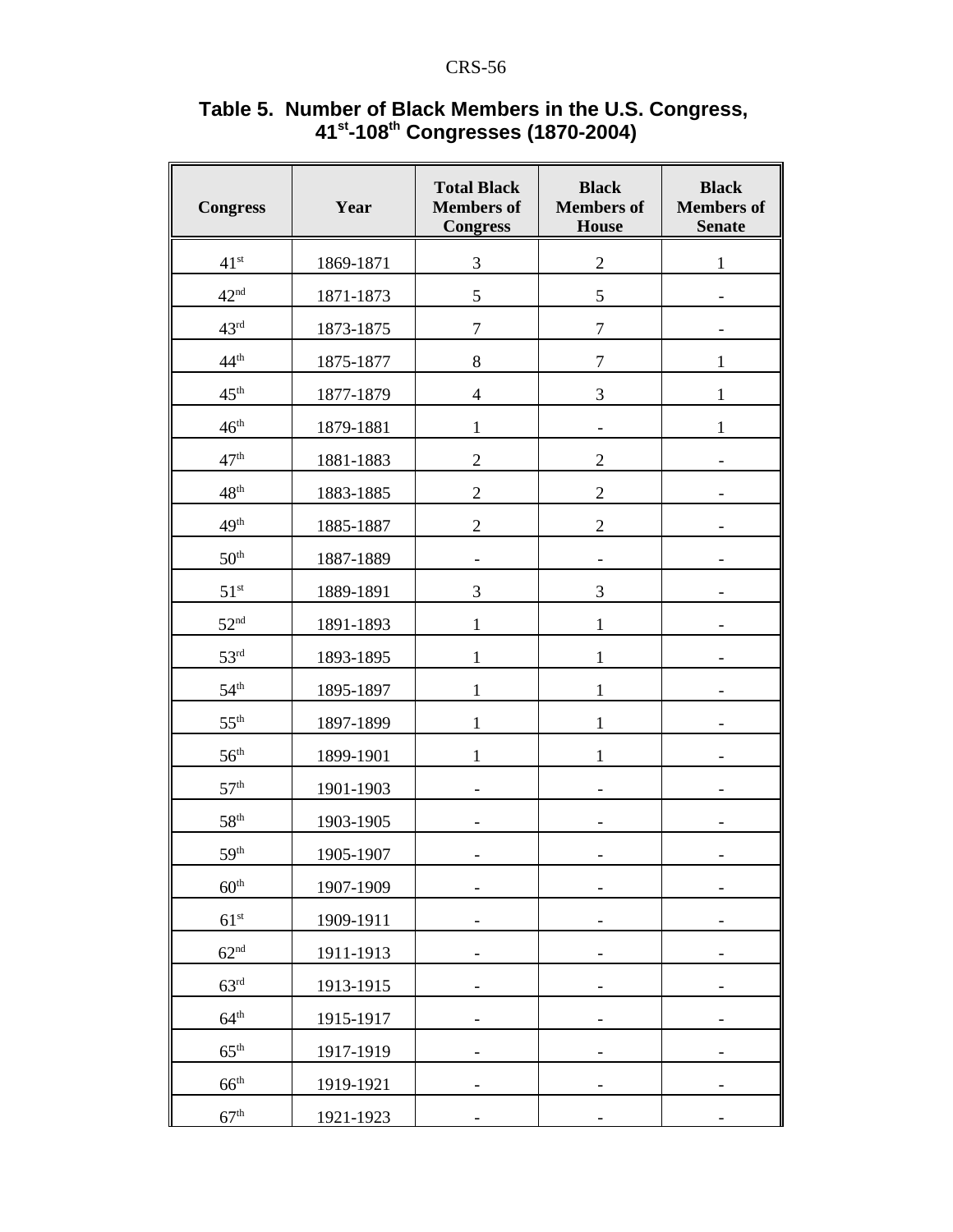| <b>Congress</b>  | Year      | <b>Total Black</b><br><b>Members</b> of<br><b>Congress</b> | <b>Black</b><br><b>Members</b> of<br><b>House</b> | <b>Black</b><br><b>Members</b> of<br><b>Senate</b> |
|------------------|-----------|------------------------------------------------------------|---------------------------------------------------|----------------------------------------------------|
| 68 <sup>th</sup> | 1923-1925 |                                                            |                                                   |                                                    |
| 69 <sup>th</sup> | 1925-1927 |                                                            |                                                   |                                                    |
| 70 <sup>th</sup> | 1927-1929 |                                                            |                                                   |                                                    |
| $71^{st}$        | 1929-1931 | 1                                                          | $\mathbf{1}$                                      |                                                    |
| 72 <sup>nd</sup> | 1931-1933 | 1                                                          | $\mathbf{1}$                                      |                                                    |
| 73 <sup>rd</sup> | 1933-1935 | $\mathbf{1}$                                               | $\mathbf{1}$                                      |                                                    |
| 74 <sup>th</sup> | 1935-1937 | $\mathbf{1}$                                               | $\mathbf{1}$                                      |                                                    |
| 75 <sup>th</sup> | 1937-1939 | 1                                                          | 1                                                 |                                                    |
| 76 <sup>th</sup> | 1939-1941 | 1                                                          | 1                                                 |                                                    |
| 77 <sup>th</sup> | 1941-1943 | 1                                                          | $\mathbf{1}$                                      |                                                    |
| 78 <sup>th</sup> | 1943-1945 | $\mathbf{1}$                                               | $\mathbf{1}$                                      |                                                    |
| 79 <sup>th</sup> | 1945-1947 | $\overline{c}$                                             | $\overline{2}$                                    |                                                    |
| 80 <sup>th</sup> | 1947-1949 | $\overline{2}$                                             | $\overline{2}$                                    |                                                    |
| 81 <sup>st</sup> | 1949-1951 | $\overline{2}$                                             | $\overline{2}$                                    |                                                    |
| 82 <sup>nd</sup> | 1951-1953 | $\overline{2}$                                             | $\overline{2}$                                    |                                                    |
| 83 <sup>rd</sup> | 1953-1955 | $\mathbf{2}$                                               | $\overline{c}$                                    |                                                    |
| 84 <sup>th</sup> | 1955-1957 | 3                                                          | 3                                                 |                                                    |
| 85 <sup>th</sup> | 1957-1959 | $\overline{4}$                                             | $\overline{4}$                                    |                                                    |
| $86^{\rm th}$    | 1959-1961 | $\overline{4}$                                             | $\overline{4}$                                    |                                                    |
| 87 <sup>th</sup> | 1961-1963 | $\overline{4}$                                             | $\overline{4}$                                    |                                                    |
| 88 <sup>th</sup> | 1963-1965 | 5                                                          | 5                                                 |                                                    |
| 89 <sup>th</sup> | 1965-1967 | 6                                                          | 6                                                 |                                                    |
| 90 <sup>th</sup> | 1967-1969 | 6                                                          | 5                                                 | 1                                                  |
| 91 <sup>st</sup> | 1969-1971 | 11                                                         | 10                                                | 1                                                  |
| 92 <sup>nd</sup> | 1971-1973 | 14                                                         | 13                                                | $\mathbf{1}$                                       |
| 93 <sup>rd</sup> | 1973-1975 | 17                                                         | 16                                                | 1                                                  |
| 94 <sup>th</sup> | 1975-1977 | 18                                                         | 17                                                | $\mathbf{1}$                                       |
| 95 <sup>th</sup> | 1977-1979 | 18                                                         | 17                                                | $\mathbf{1}$                                       |
| 96 <sup>th</sup> | 1979-1981 | $17\,$                                                     | $17\,$                                            |                                                    |